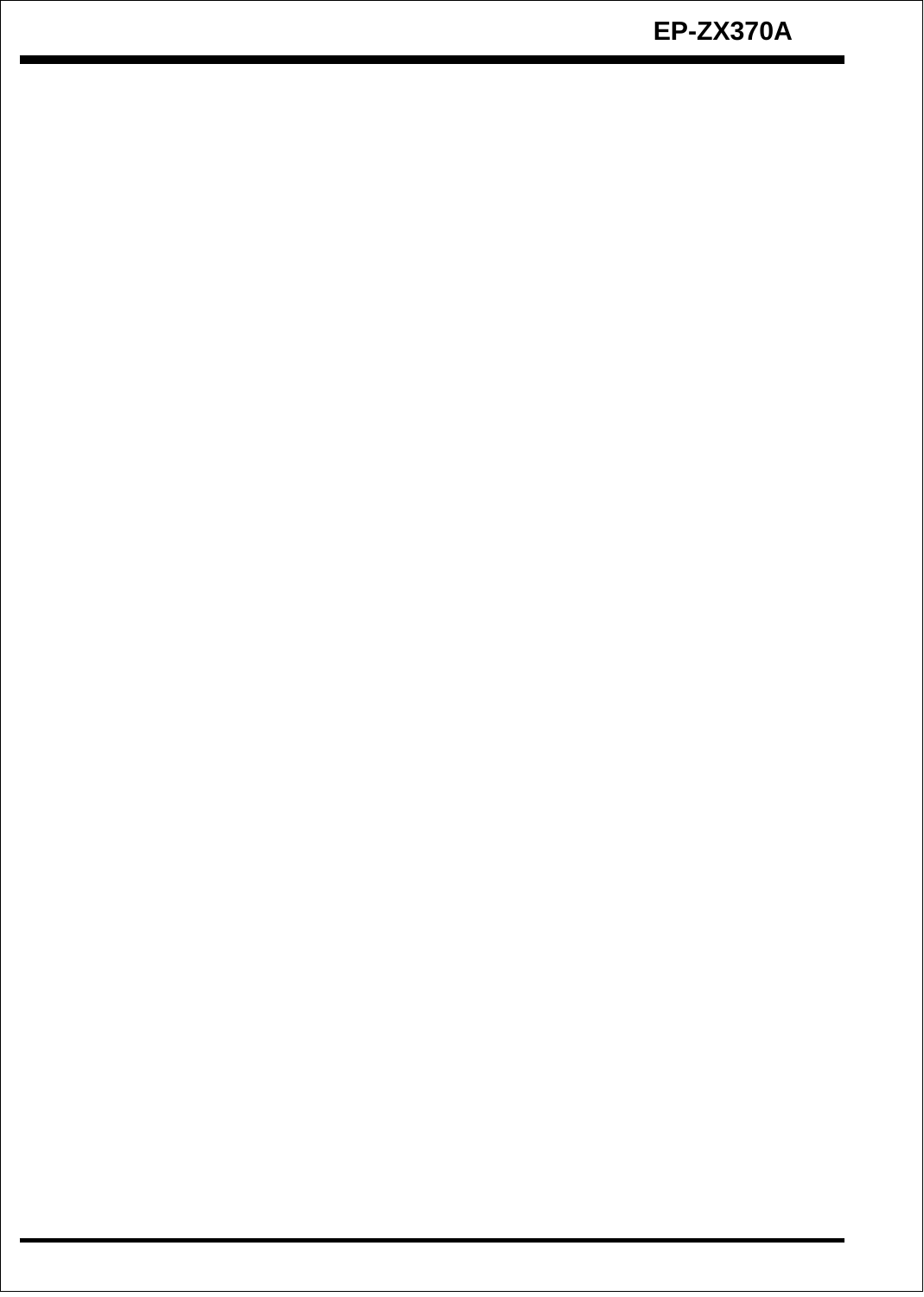### Technical Support Services

If you need additional information, help during installation or normal use of this product, please contact your retailer. If your retailer can not help, you may E-Mail us with any questions at the following address tech@epox.com

Record your serial number before installing your EP-ZX370A mainboard. (the serial number is located near the ISA slots at the edge of the board)

*EP-ZX370A serial number:*

\_\_\_\_\_\_\_\_\_\_\_\_\_\_\_\_\_\_\_\_\_\_\_\_\_\_

### BIOS Upgrades

Please use either our Web Site or BBS for current BIOS Upgrades.

### **Internet Access**

http://www.epox.com http://www.epox.com.tw sales@epox.com tech@epox.com

### **Modem Access**

31-182-618451 (The Netherlands)

You can access this number via a Hayes-compatible modem with a 2,400 to 28,800 baud rate. The following setup format is required:

8 Data Bits, No Parity, 1 Stop Bit.

If your modem is unable to connect at higher baud rates, try connecting at 2,400 baud before contacting Technical Support.

# *Thank you for using EPoX mainboards!*

© Copyright 1997 EPoX Computer Company. All rights reserved.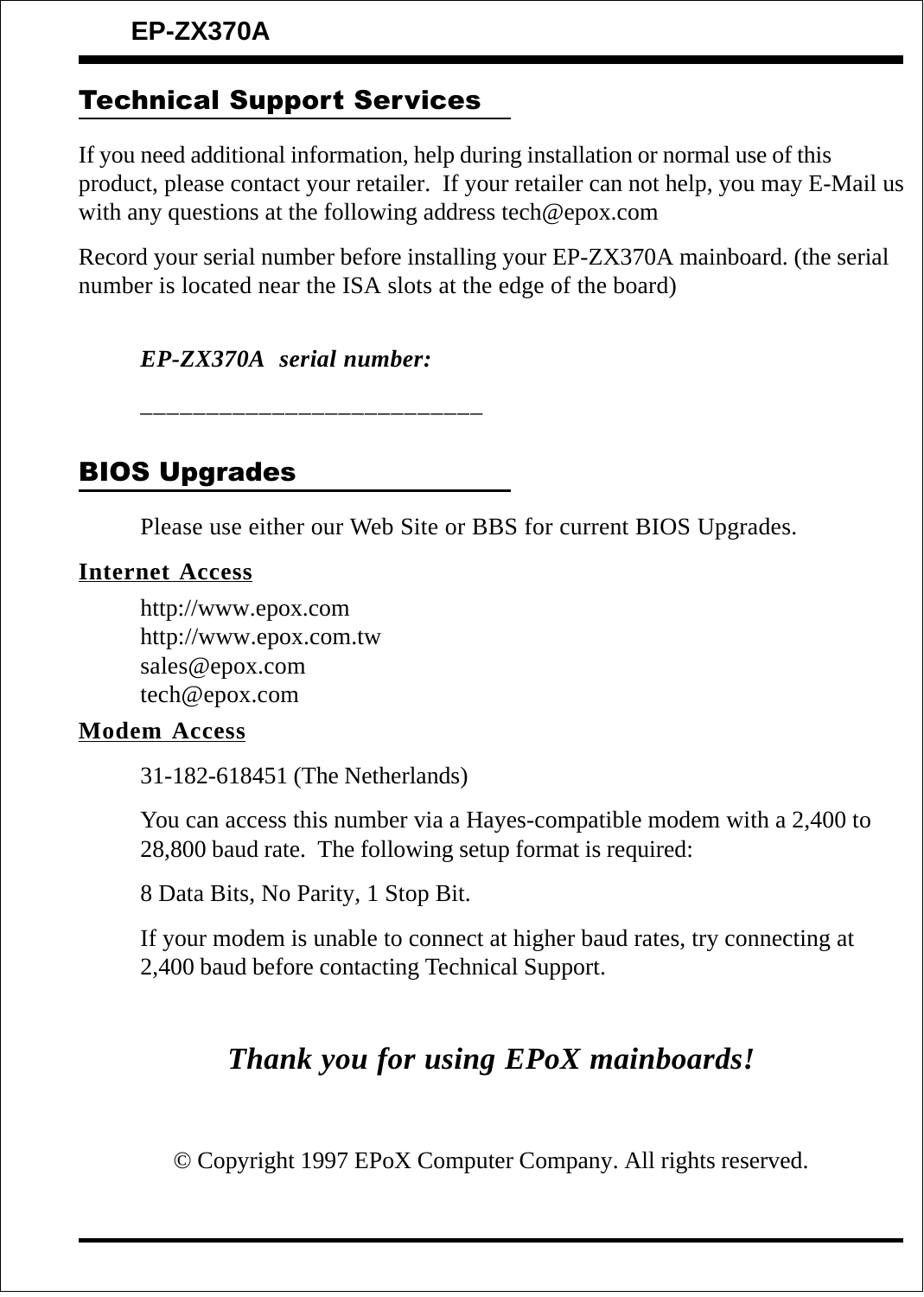### User Notice

No part of this product, including the product and software may be reproduced, transmitted, transcribed, stored in a retrieval system, or translated into any language in any form by any means without the express written permission of EPoX Computer Company (hereinafter referred to as EPoX) except documentation kept by the purchaser for backup purposes.

EPoX provides this manual "as is" without warranty of any kind, either express or implied, including but not limited to the implied warranties or conditions of merchantability or fitness for a particular purpose. In no event shall EPoX be liable for any loss or profits, loss of business, loss of use or data, interruption of business or for indirect, special incidental, or consequential damages of any kind, even if EPoX has been advised of the possibility of such damages arising from any defect or error in the manual or product. EPoX may review this manual from time to time without notice. For updated BIOS, drivers, or product release information you may visit EPoX's home page at: http://www.epox.com

Products mentioned in this manual are mentioned for identification purposes only. Product names appearing in this manual may or may not be registered trademarks or copyrights of their respective companies.

### **The product name and revision number are both printed on the mainboard itself.**

### **Handling Procedures**

**Static electricity can severely damage your equipment**. Handle the EP-ZX370A and any other device in your system with care and avoid unneccessary contact with system components on the mainboard.

Always work on an antistatic surface to avoid possible damage to the motherboard from static discharge.

We assume no responsibility for any damage to the EP-ZX370A mainboard that results from failure to follow installation instructions or failure to observe safety precautions.

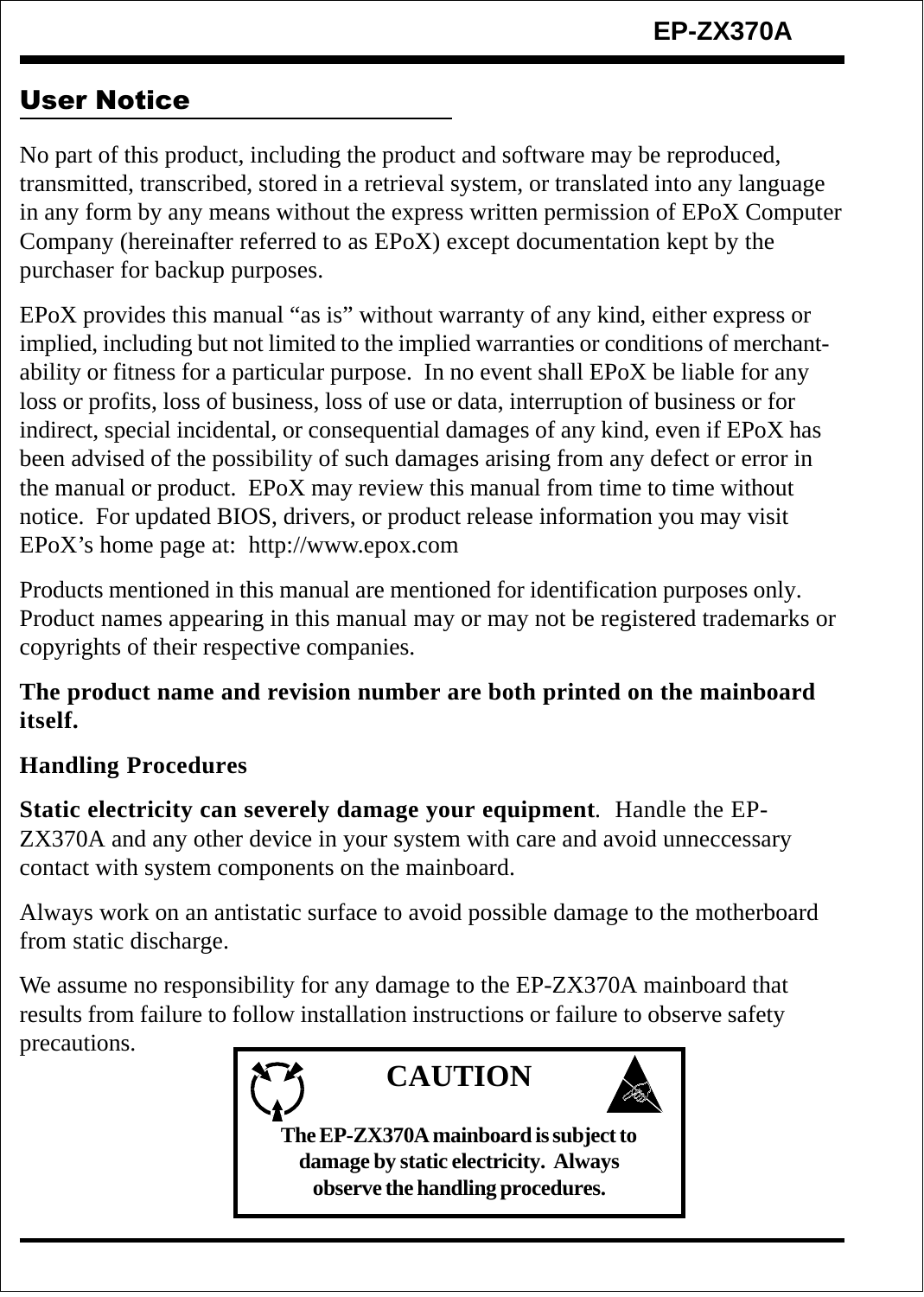# Table of Contents

| <b>Section 1</b> | <i><b>Introduction</b></i>                                                     |
|------------------|--------------------------------------------------------------------------------|
|                  |                                                                                |
|                  | Overview                                                                       |
|                  |                                                                                |
| <b>Section 2</b> | <b>Features</b>                                                                |
|                  |                                                                                |
| <b>Section 3</b> | <i><b>Installation</b></i>                                                     |
|                  |                                                                                |
|                  | <b>Easy Installation Procedure</b>                                             |
|                  | External Modem Ring-in Power ON and<br>Keyboard Power ON Function (KBPO)  3-10 |
| <b>Section 4</b> | <b>Award BIOS Setup</b>                                                        |
|                  | Change Supervisor or User Password  4-23                                       |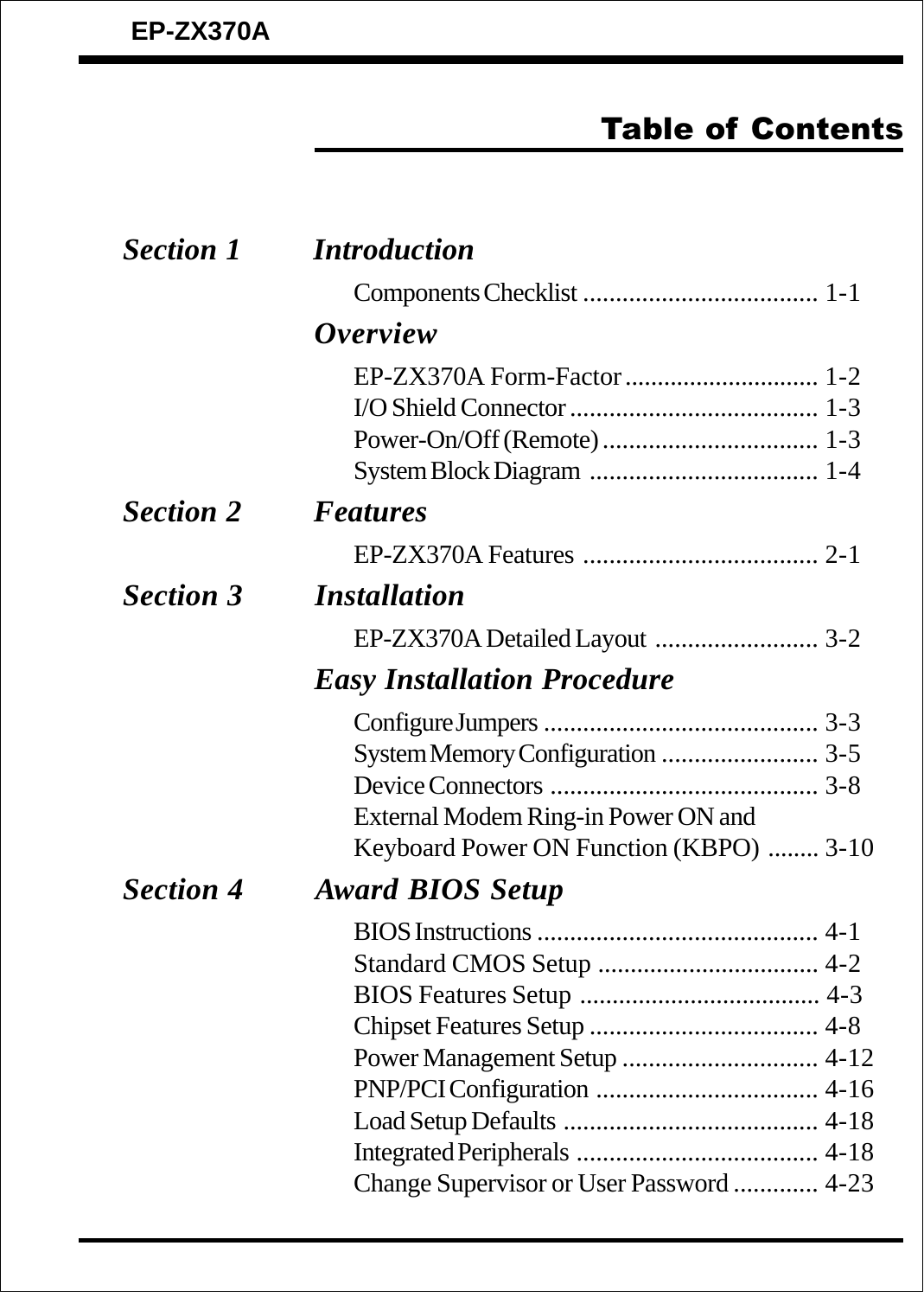# *Appendix*

# *Appendix A*

| Appendix B                                           |  |
|------------------------------------------------------|--|
|                                                      |  |
|                                                      |  |
| Appendix C                                           |  |
|                                                      |  |
| Appendix D                                           |  |
| <b>CPU Clock Frequency Selection In BIOS Setting</b> |  |
|                                                      |  |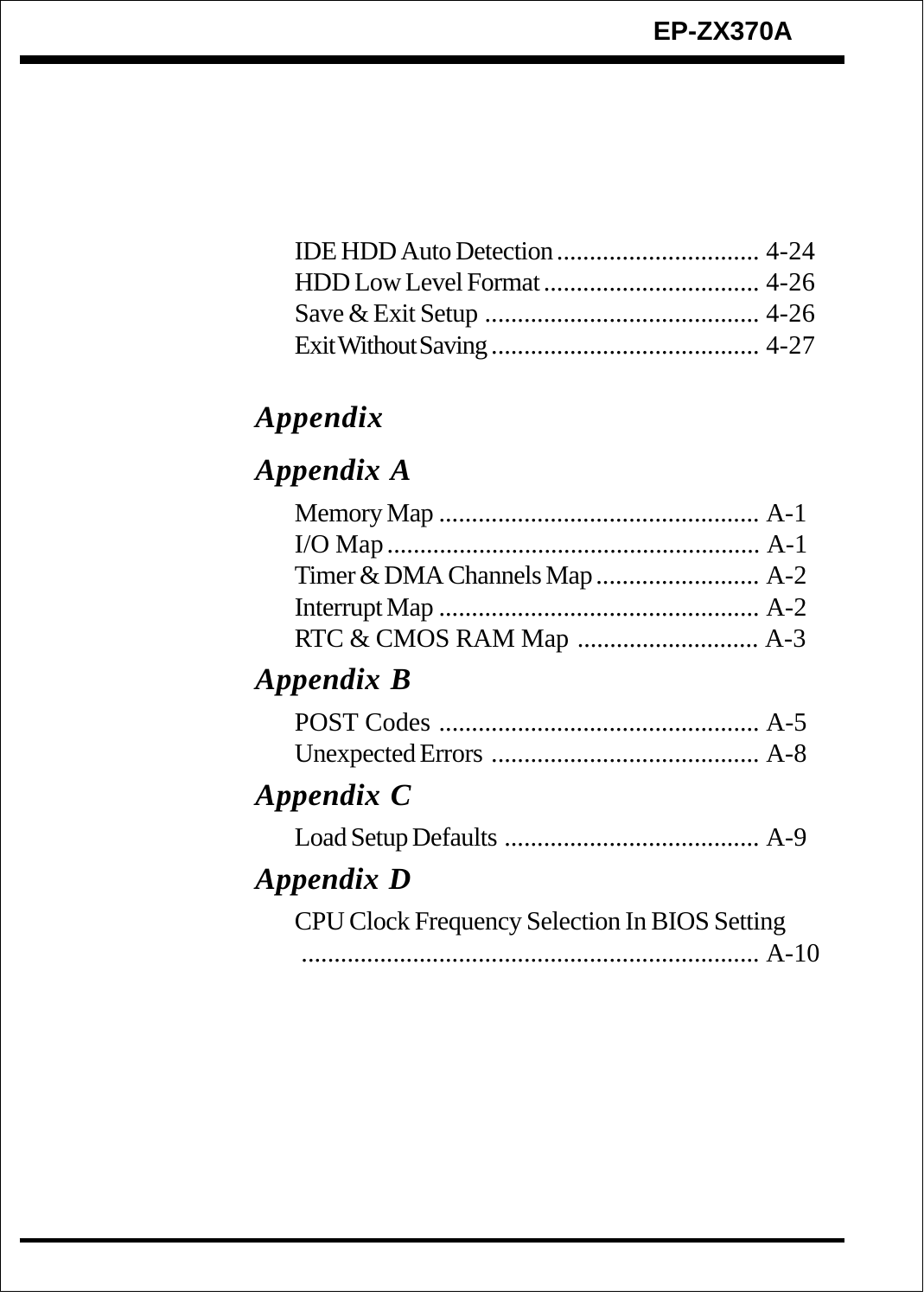# Section 1 INTRODUCTION

### Components Checklist

- ü A. (1) EP-ZX370A mainboard
- B. (1) EP-ZX370A user's manual
- C. (1) Floppy ribbon cable
- D. (1) Hard drive ribbon cables
	- E. (1) PS/2 to AT keyboard connector adapter (optional)
	- F. (1) Bus master drivers
		- (1) USDM

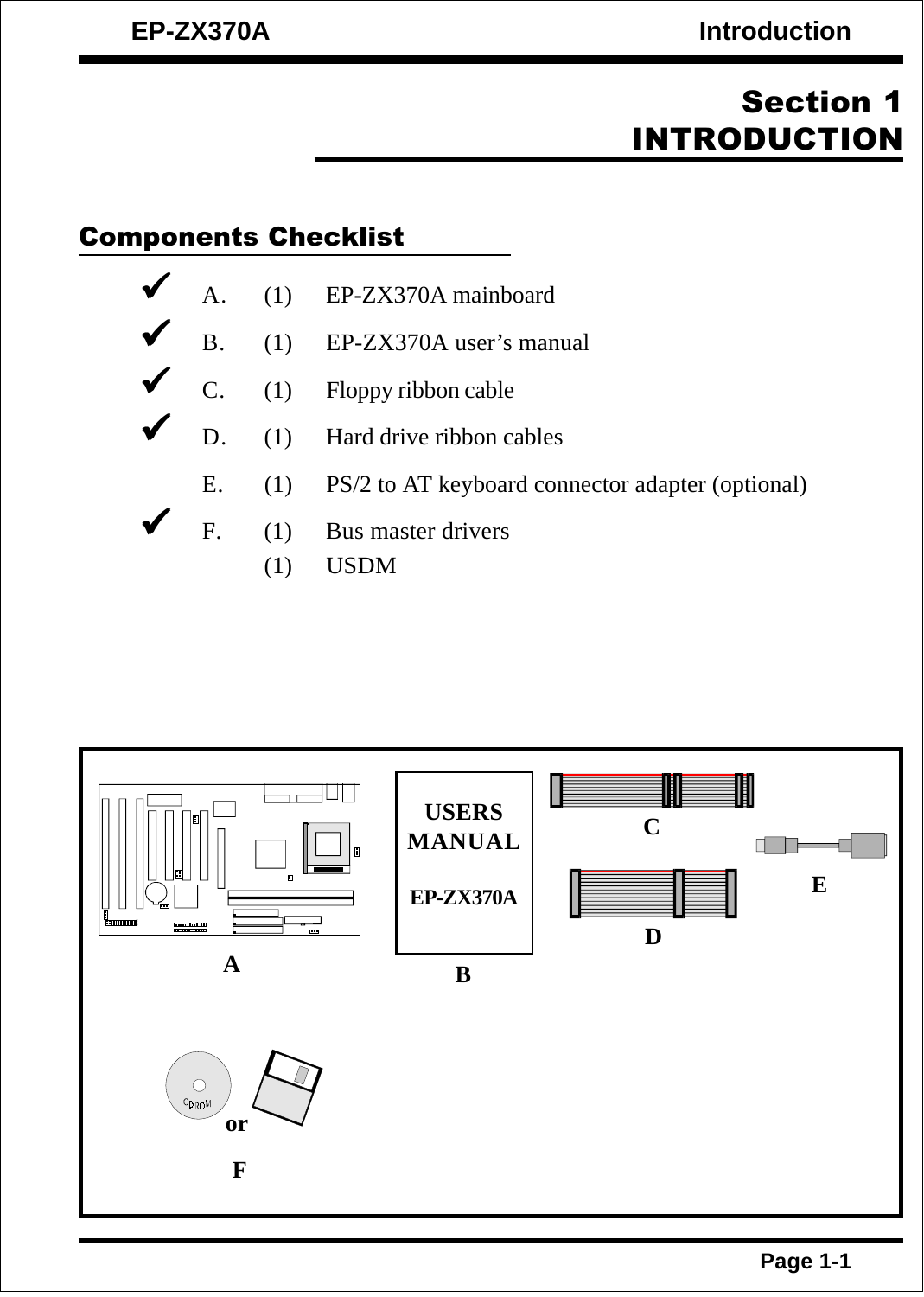### EP-ZX370A Form-Factor

The EPoX EP-ZX370A is designed with ATX form factor - the latest industry standard of chassis. The ATX form factor is essentially a Baby-AT baseboard rotated 90 degrees within the chassis enclosure and a new mounting configuration for the power supply. With these changes the processor is relocated away from the expansion slots, allowing them all to hold full length add-in cards. ATX defines a double height aperture to the rear of the chassis which can be used to host a wide range of onboard I/O. Only the size and position of this aperture is defined, allowing PC manufacturers to add new I/O features (e.g.; TV input, TV output, joystick, modem, LAN, audio, etc.) to systems. This will help systems integrators differentiate their products in the marketplace, and better meet your needs.

- By integrating more I/O down onto the board and better positioning the hard drive and floppy connectors material cost of cables and add-in cards is reduced.
- By reducing the number of cables and components in the system, manufacturing time and inventory holding costs are reduced and reliability will increase.
- By using an optimized power supply, it's possible to reduce cooling costs and lower acoustical noise. An ATX power supply, which has a side-mounted fan, allows direct cooling of the processor and add-in cards making a secondary fan or active heatsink unnecessary in most system applications.

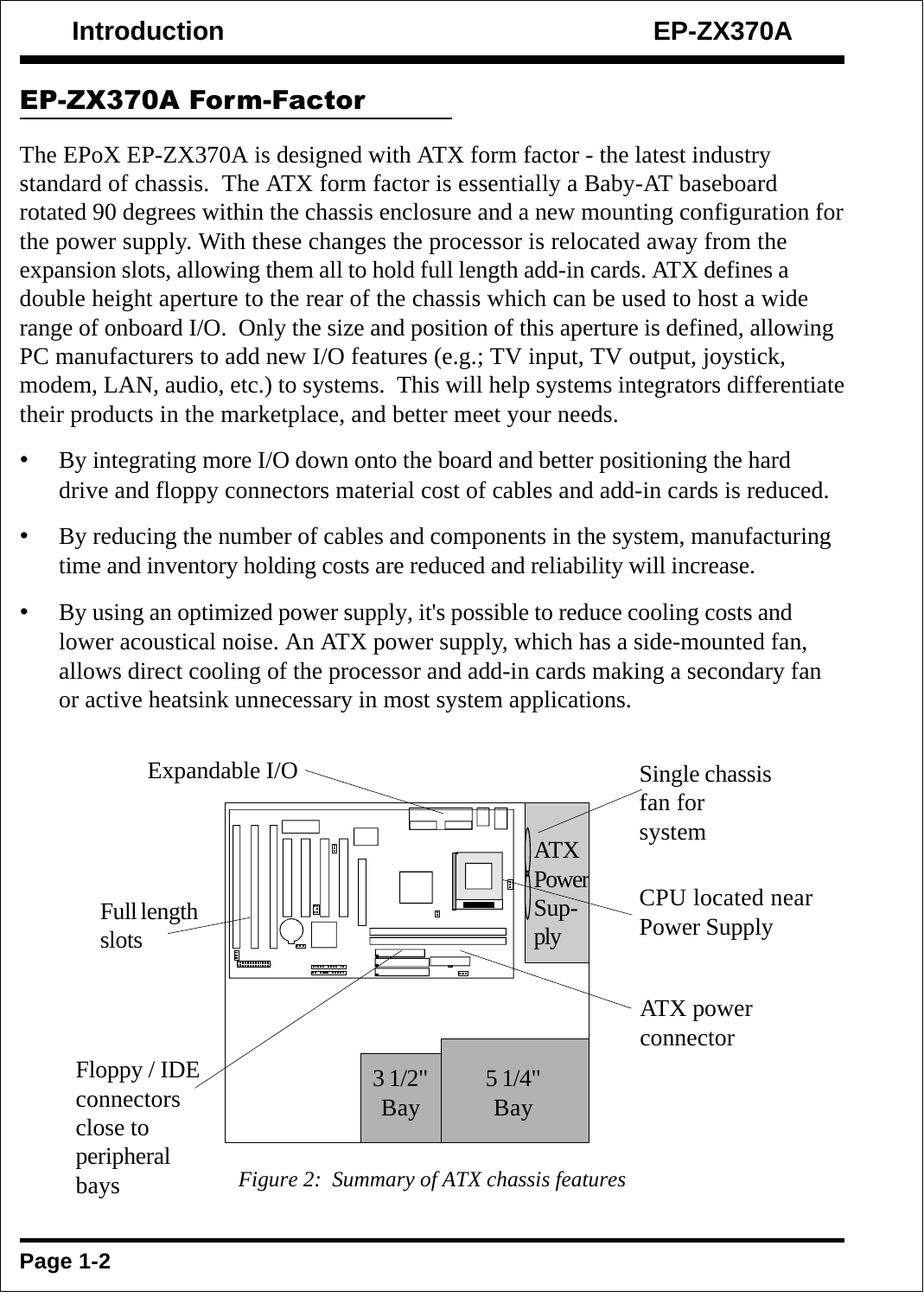### I/O Shield Connector

**The EP-ZX370A** is equipped with an I/O back panel. Please use the appropriate I/ O shield (figure 3).



### Power-On/Off (Remote)

**The EP-ZX370A** has a single 20-pin connector for ATX power supplies. For ATX power supplies that support the **Remote On/Off** feature, this should be connected to the systems front panel for system Power On/Off button. The systems power On/ Off button should be a momentary button that is normally open.

**The EP-ZX370A** has been designed with "Soft Off" functions. You can turn Off the system from one of two sources: The first is the front panel Power On/Off button, and the other is the "Soft Off" function (coming from the EP-ZX370A's onboard circuit controller) that can be controlled by the operating system. Windows 95/98 will control this when the user clicks that they are ready to Shutdown the system.

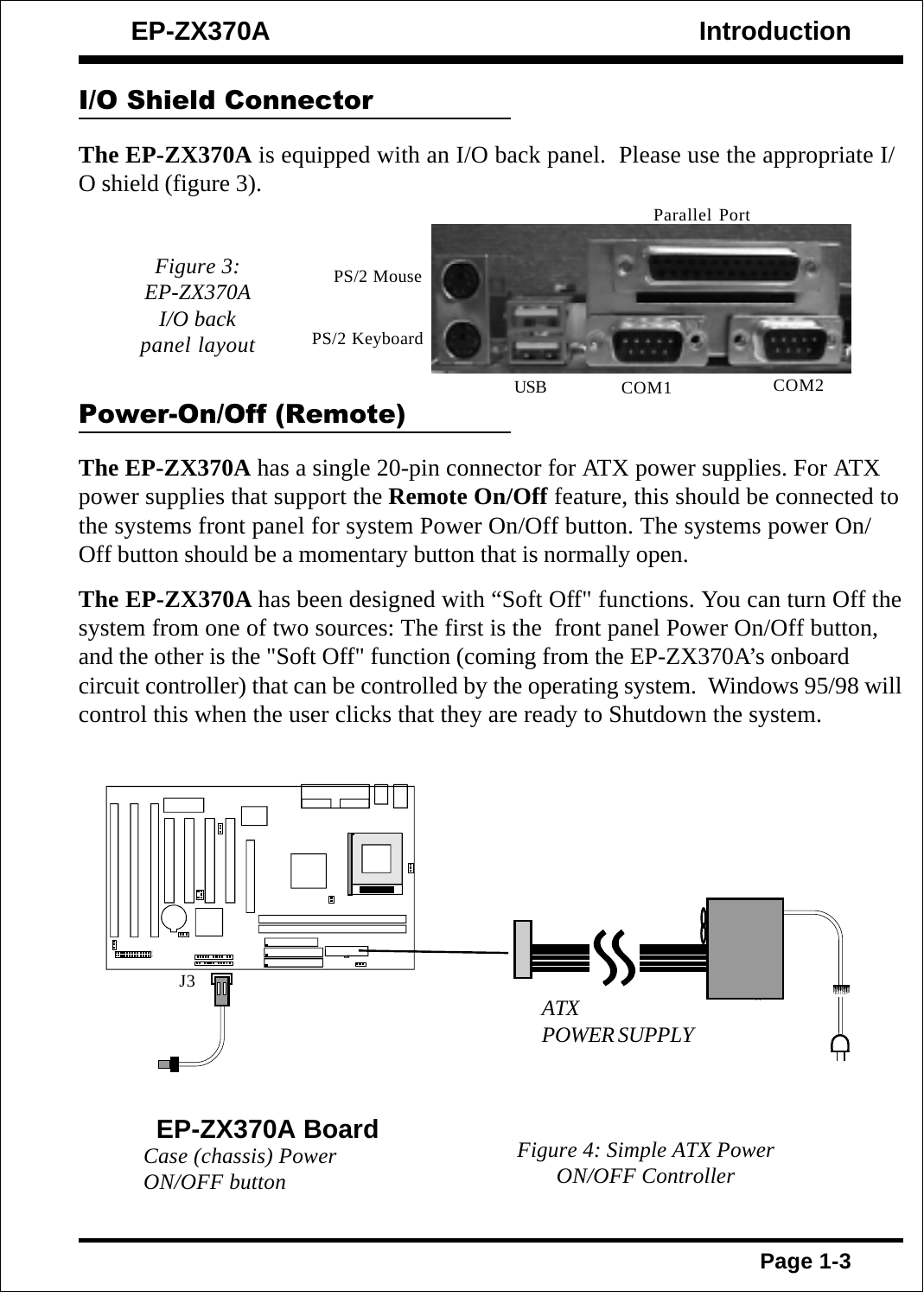### System Block Diagram



*Figure 5: System Block Diagram*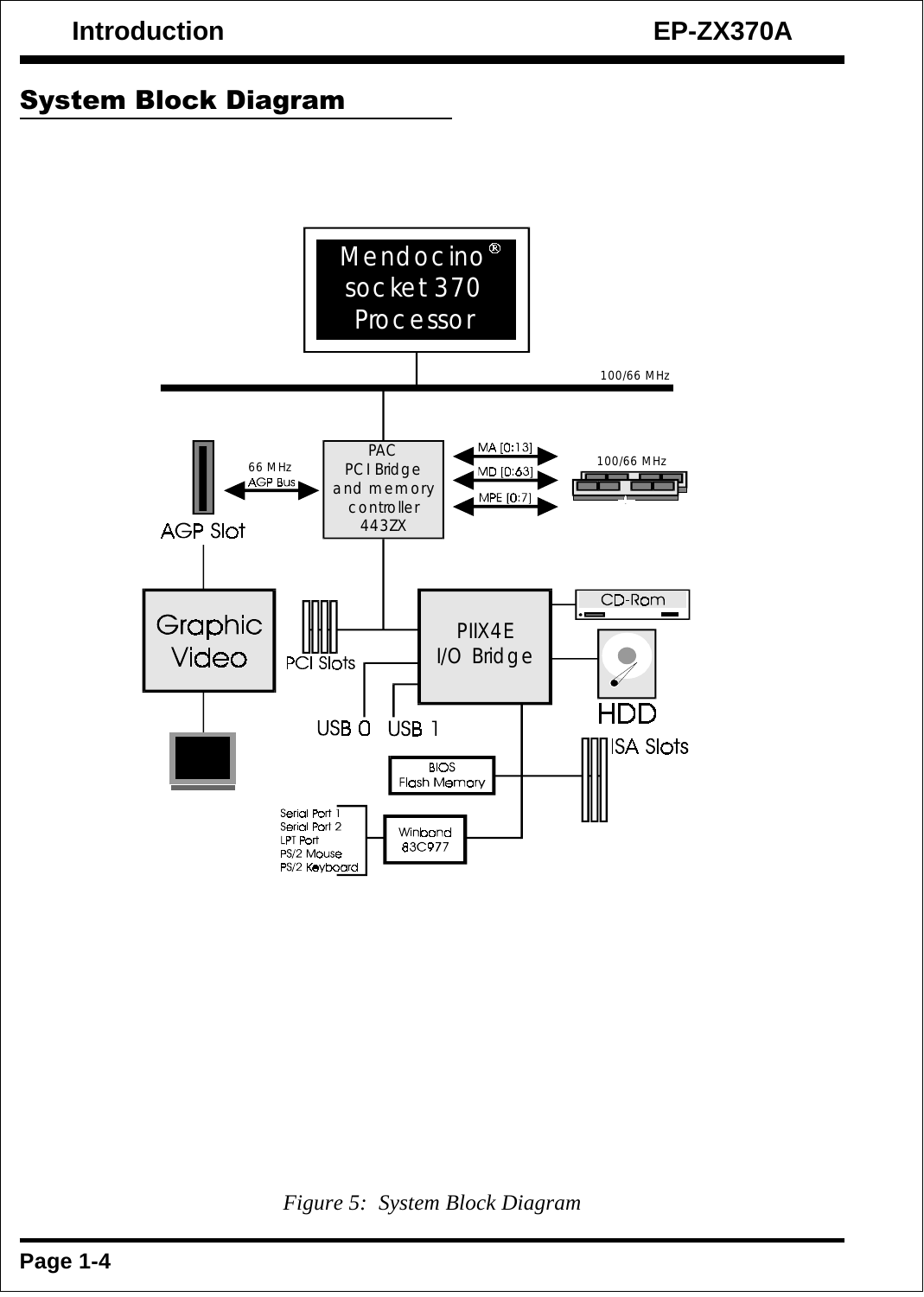# Section 2 FEATURES

### EP-ZX370A Features:

- EP-ZX370A is based on the Mendocino Processor operating at 300 ~ 433MHz on PGA370. The board is configured by an ESDJ to match your CPU clock speed.
- Designed with Intel's 82443 ZX AGPset.
- Supports up to 256 Mega of DRAM (minimum of 16 MB) on board, You can use 168-pin DIMM x 2. No ECC and Registered DIMM support. It will automatically detect Extended Data Output (EDO) DRAM at 66MHz only or Synchronous DRAM memory (SDRAM) at 66MHz or 100MHz (please see Section 3-2).
- EP-ZX370A will not support Error Checking and Correcting (ECC) when using paritys DRAM memory modules.
- Supports (3) 16 bit ISA slots, (4) 32 bit PCI slots, (1) AGP slot and provides (2) independent high performance PCI IDE interfaces capable of supporting PIO Mode 3/4 and Ultra DMA 33 devices. The EP-ZX370A supports (4) PCI Bus Master slots and a jumperless PCI INT# control scheme which reduces configuration confusion when plugging in PCI card(s).
- Supports ATAPI (e.g. CD-ROM) devices on both Primary and Secondary IDE interfaces.
- Designed with Winbond W83977TF Multi I/O: (1) floppy port, (1) parallel port (EPP, ECP), and (2) serial ports (16550 Fast UART). Note: Japanese "Floppy 3 mode" is also supported
- Includes a PS/2 mouse connector.
- Allows use of a PS/2 keyboard.
- Features Award Plug & Play BIOS. With Flash Memory you can always upgrade to the current BIOS as they are released. (http://www.epox.com please visit our Technical Support section for the latest updates)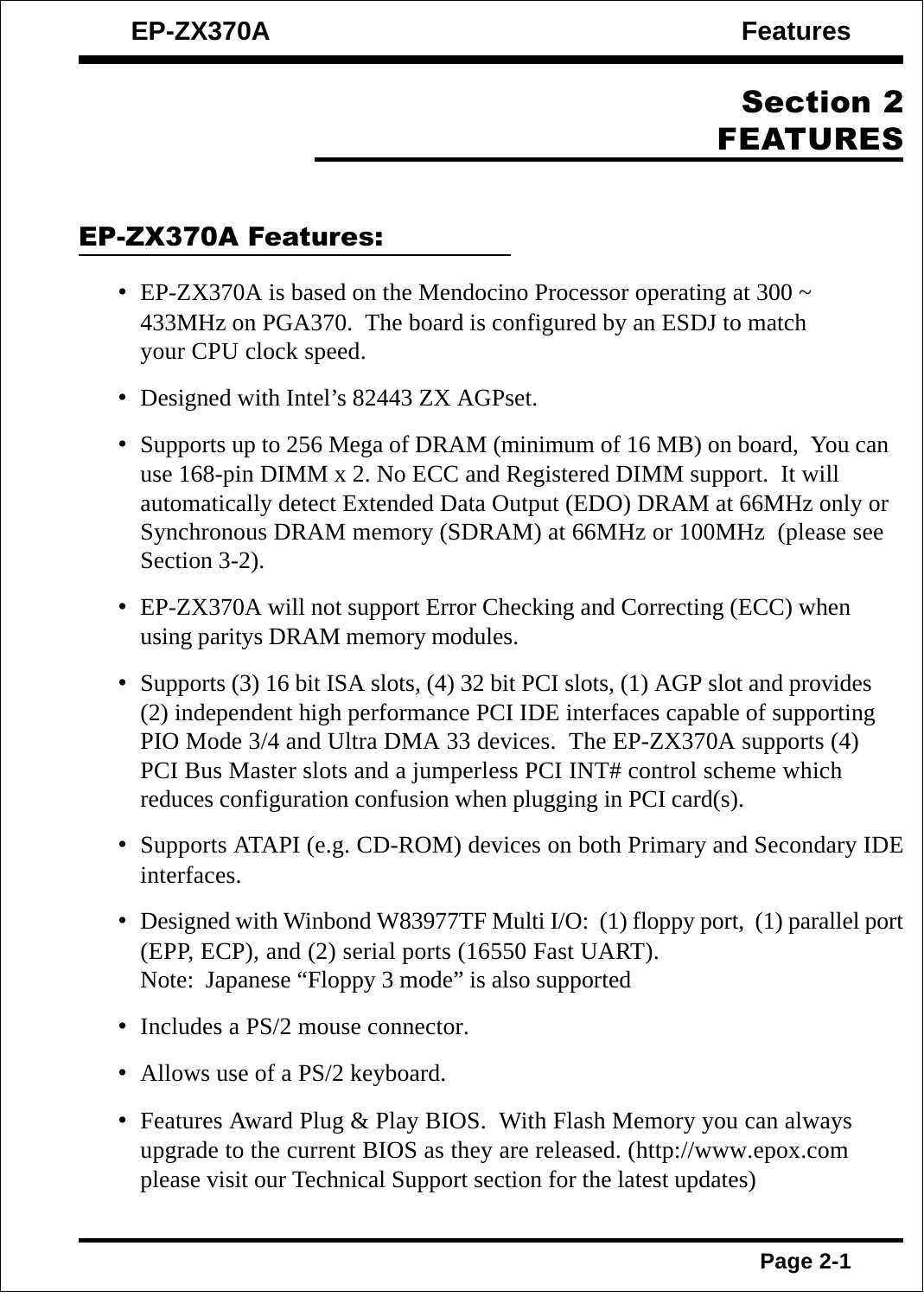- EP-ZX370A utilizes a Lithium battery which provides environmental protection and longer battery life.
- Supports the Universal Serial Bus (USB) connector. The onboard PIIX4E chip provides the means for connecting PC peripherals such as; keyboards, joysticks, telephones, and modems.
- Built-in ATX 20-pin power supply connector.
- Software power-down when using Windows<sup>®</sup> 95/98.
- Supports ring-in feature (remote power-on through external modem, allows system to be turned on remotely.
- Resume by Alarm Allows your system to turn on at a preselected time.
- Power Loss Recovery In the event of a power outtage your system will automatically turn itself back on without user intervention.
- Supports CPU Hardware sleep and SMM (System Management Mode).
- Supports Hot key, Any key or password Keyboard power ON function (KBPO).
- Supports USDM software to offer motherboard various status on Windows® 95/98.
- Supports the CPU and Chassis fan Auto stop in sleep mode.
- Supports the System Power LED (PANEL) blinks in the sleep mode.
- Built-in WOL (Wake On Lan) Connector.
- Built-in SB-LINK Header for Creative Blaster<sup>®</sup> AWE64D PCI Bus Sound Card.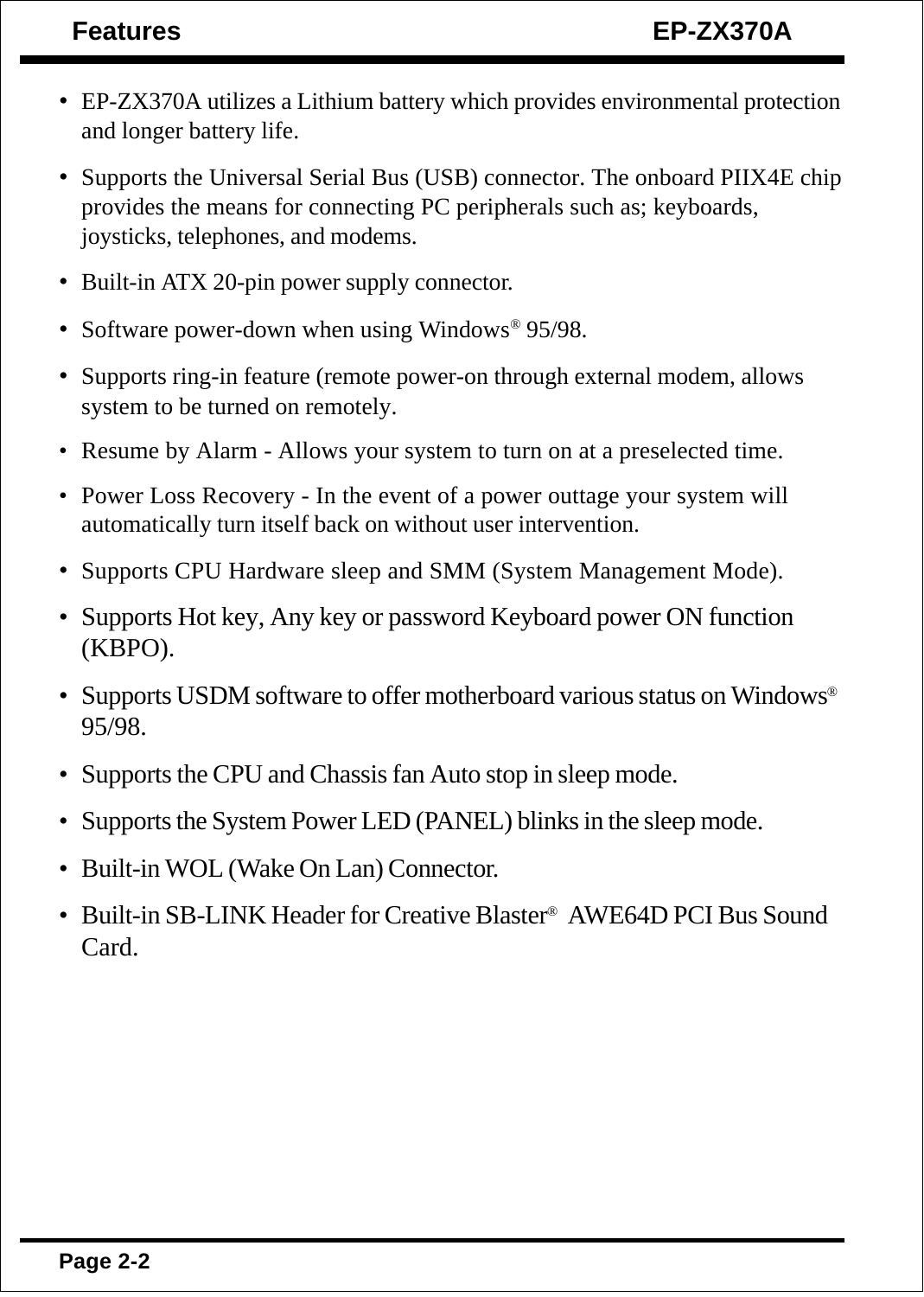# Section 3 INSTALLATION

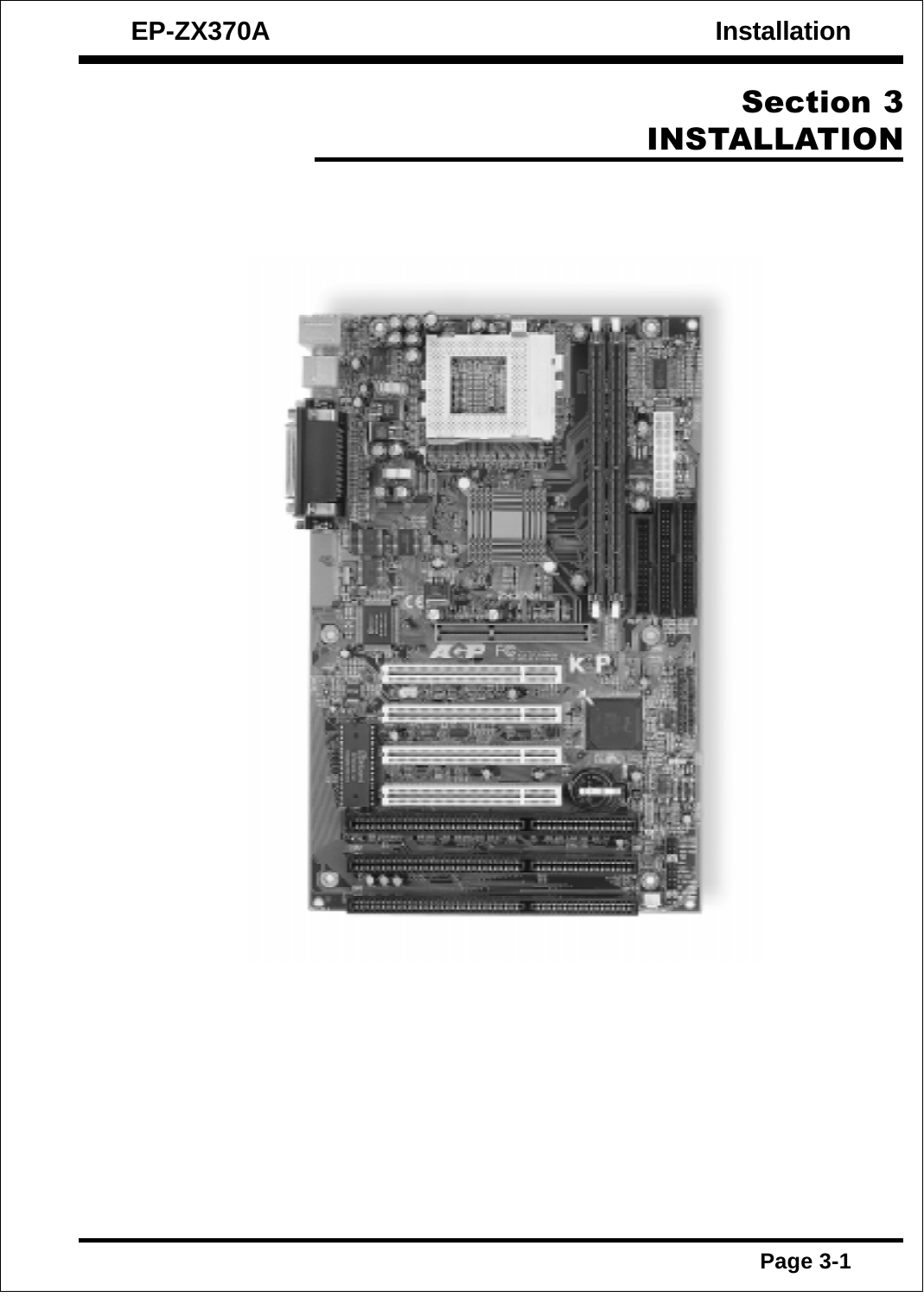## **EP-ZX370A Detailed Layout**



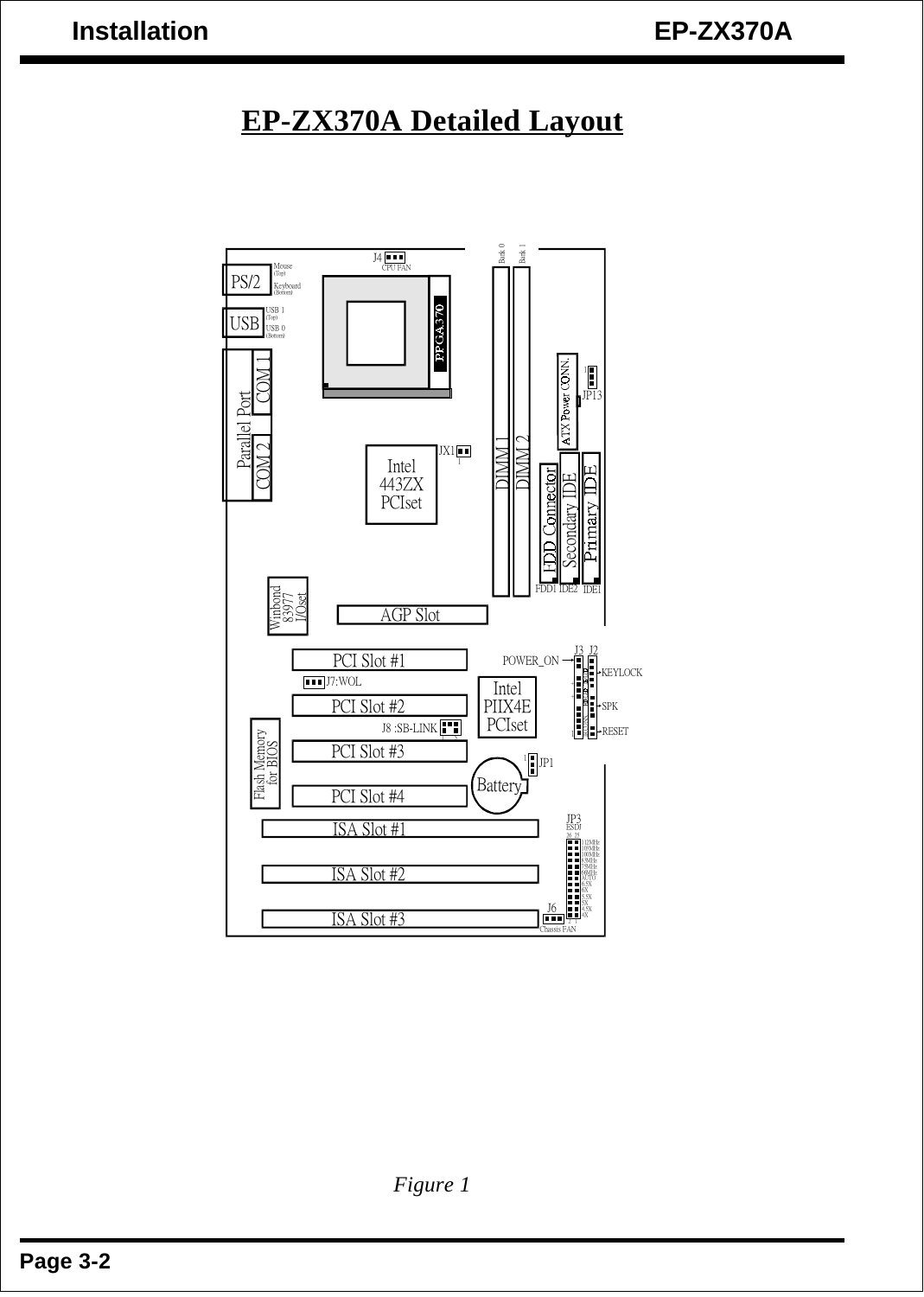### Easy Installation Procedure

The following must be completed before powering on your new system:

- **3-1. Configure Jumpers to match your hardware**
- **3-2. Install memory chips**
- **3-3. Device Connectors**
- **3-4. External Modem Ring-in Power ON and Keyboard Power ON Functions (KBPO)**

### Section 3-1 Configure Jumpers

We design this motherboard with the fewest jumpers to make your install fast and easy.

The following will describe all of the jumpers that you are required to set before moving on to step 3-2.

*Note: The jumpers as depicted as shown (Figure 1) in their correct physical orientation.*



Note ; AUTO ; CPU Bus CLOCK Selection by CPU for future Processor is 100MHz and the Mendocino Processor is 66MHz<br>\*: RSD (Reserved)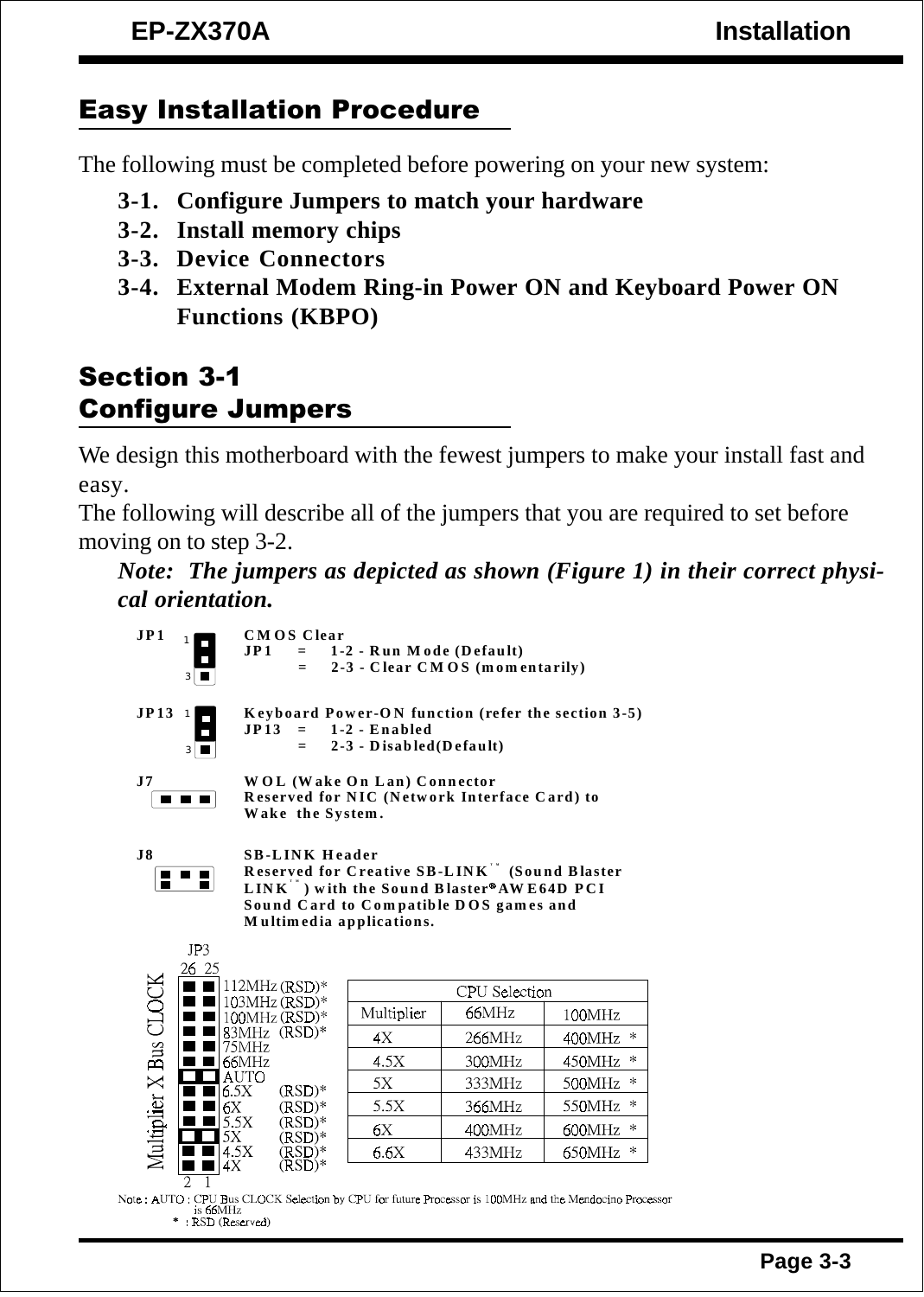### Section 3-2 System Memory Configuration

### Memory Layout

The EP-ZX370A supports (2) 168-pin DIMMs (Dual In-line Memory Module). The DIMMs can be either EDO (Extended Data Out) or SDRAM (Synchronized DRAM). The DIMMs may be installed using just one chip.

- **We recommend using SDRAM DIMM can not mixing with EDO DIMM modules.**
- The EDO DIMM only support pentium® II Processor at 66MHz, not support Mendocino Processor at 100MHz.
- DIMM SDRAM may be 83MHz (-12ns), 100MHz (-10ns) or 125MHz (-8ns) bus speed.
- Maximum of 2 DIMM sockets (256MB memory).
- No ECC support.
- No Registered DIMM support.

Figure 2 and Table 1 show several possible memory configurations using

| (M <sup>-1</sup><br>DIM M | — Synchronous<br>$Bank 0$ –              |
|---------------------------|------------------------------------------|
| (M2)<br>DIMM <sub>2</sub> | SDRAM or EDO<br>Bank<br>DIM <sub>M</sub> |
| Figure 2                  |                                          |

| <b>Total Memory</b>  | DIMM <sub>1</sub><br>(Bank 0)                     | DIMM <sub>2</sub><br>(Bank 1)                     | DIMM <sub>3</sub><br>(Bank 2) |
|----------------------|---------------------------------------------------|---------------------------------------------------|-------------------------------|
| $= 256MB$<br>Maximum | EDO/SDRAM*<br>8MB, 16MB, 32MB,<br>64MB, 128MB X 1 | EDO/SDRAM*<br>8MB, 16MB, 32MB,<br>64MB, 128MB X 1 | None                          |
| $= 128MB$<br>Maximum | EDO/SDRAM*<br>8MB, 16MB, 32MB,<br>64MB, 128MBX 1  | None                                              | None                          |

*Table 1*

 *\* SDRAM only supports 8, 16, 32, 64, 128MB DIMM modules.*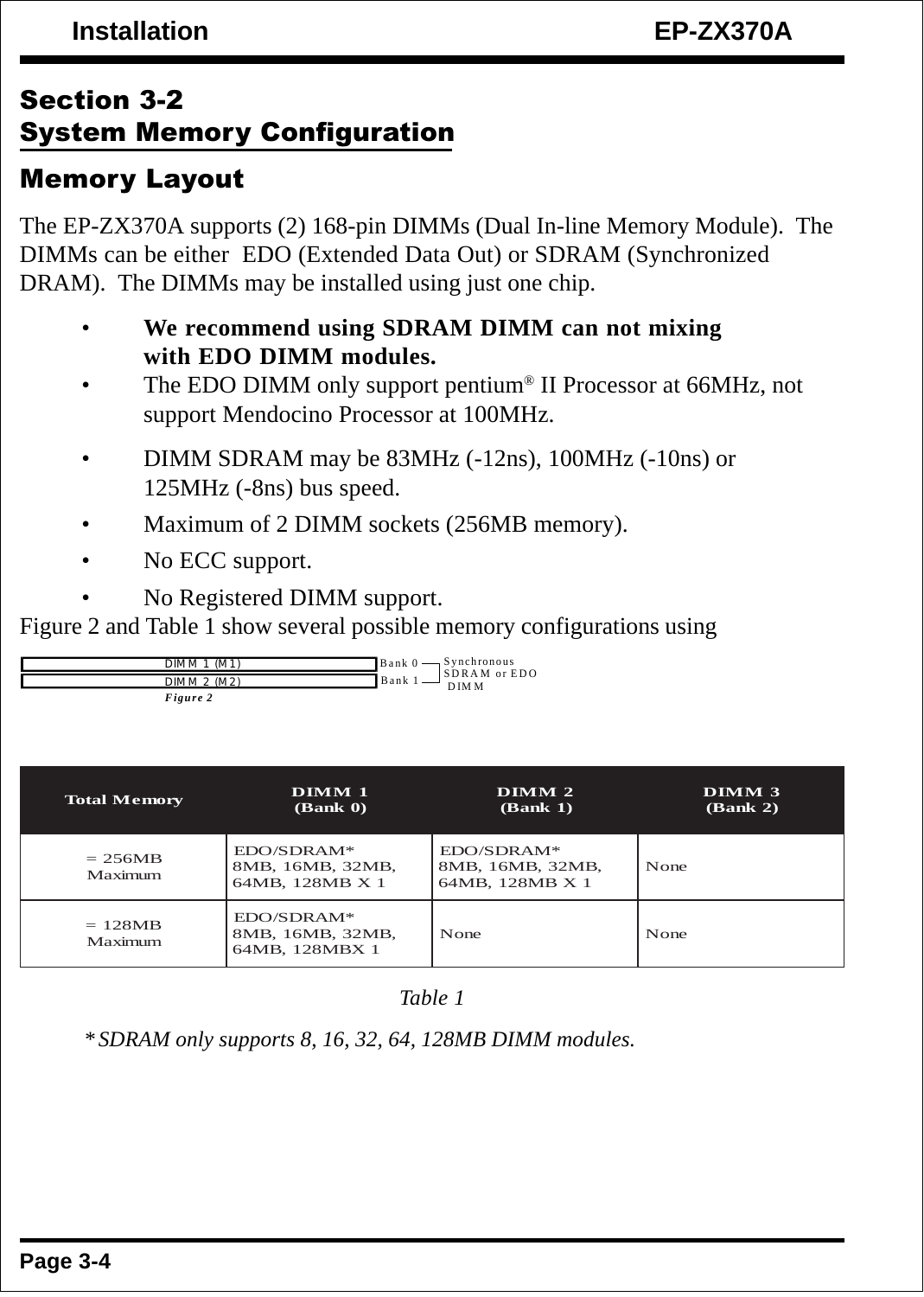### DIMM Module Installation

Figure 3 displays the notch marks and what they should look like on your DIMM memory module.

DIMMs have 168-pins and two notches that will match with the onboard DIMM socket. DIMM modules are installed by placing the chip firmly into the socket at a 90 degree angle and pressing straight down (figure 6) until it fits tightly into the DIMM socket (figure 7).



*Figure 3*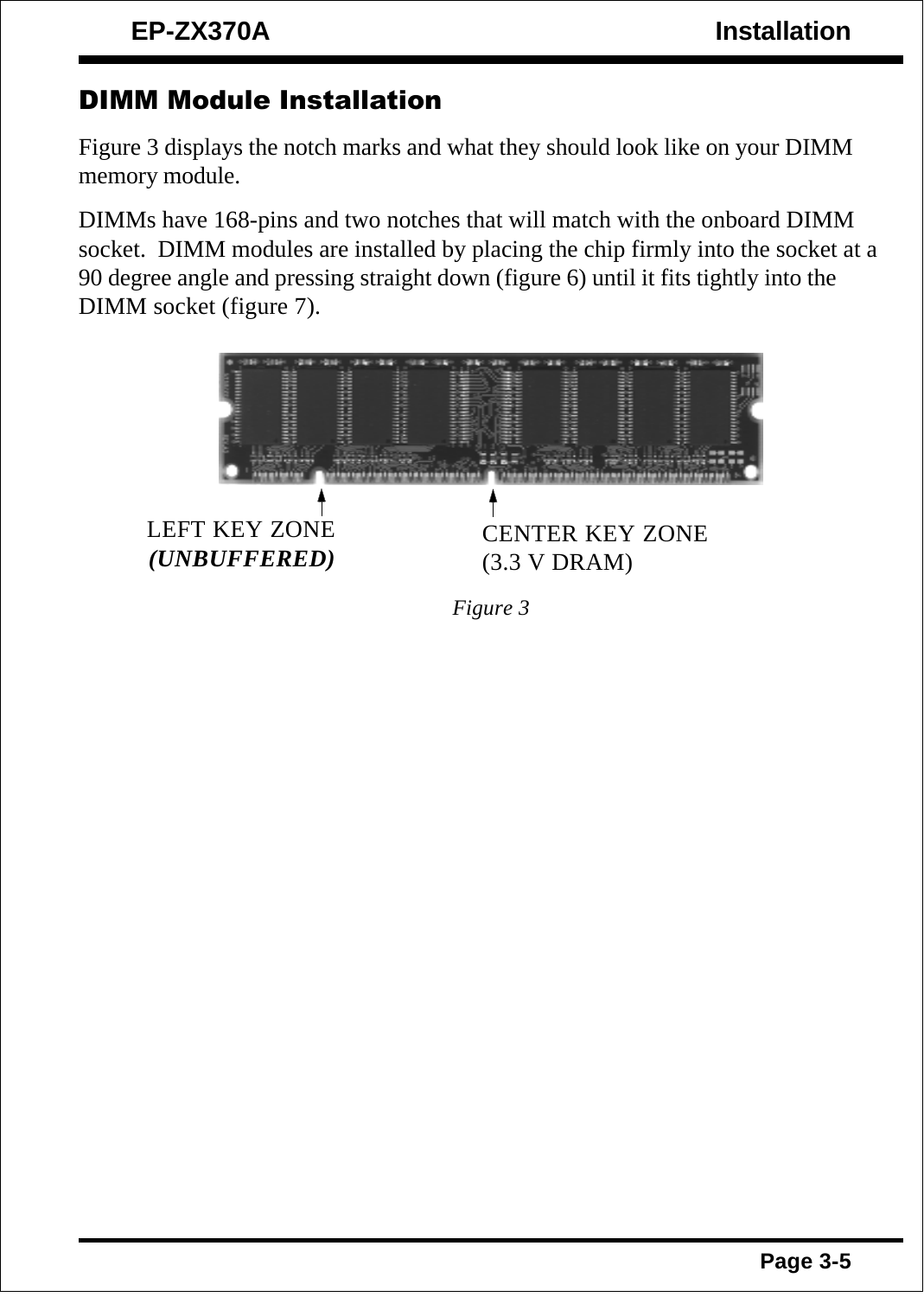

To remove the DIMM module simply press down both of the white clips on either side and the module will be released from the socket.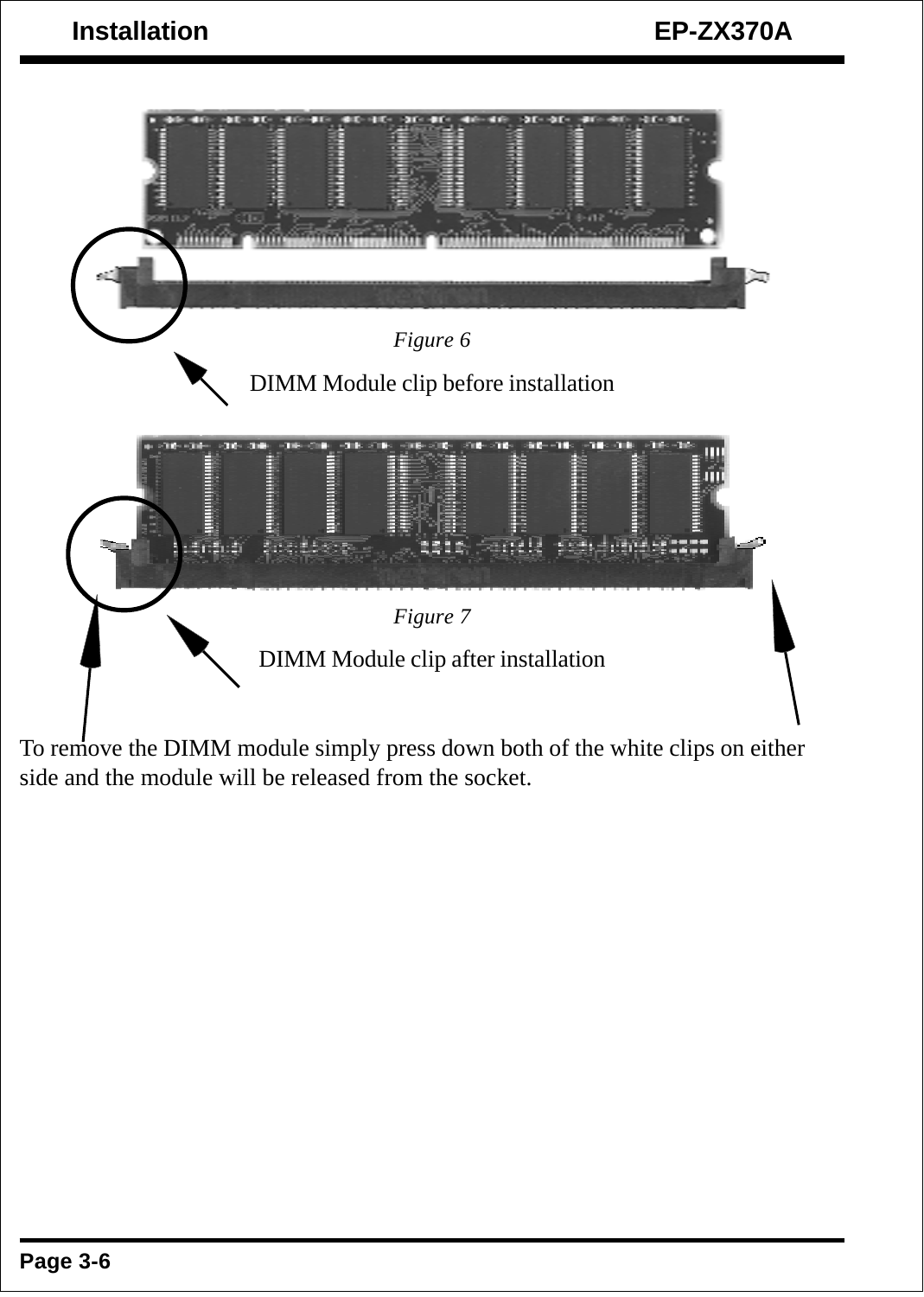### Section 3-3 Device Connectors

### **Please install the motherboard into the chassis.**

Now that your motherboard is installed you are ready to connect all your connections (figure 12).



*Figure 12*

- **J4**: CPU Fan Power
	- A plug-in for the CPU Fan Power
- **J6**: Chassis Fan Power
	- A plug-in for the chassis Fan Power
- **J7**: WOL (Wake On Lan) Connector
- **J8**: SB-LINK Connector

• 5-PIN Header for Creative Blaster<sup>®</sup> AWE64D PCI Sound Card.

- **PW1**: ATX Power Connector
	- 20-pin power connector
- **J2,J3**:Chassis Panel Connector
	- Keylock, Speaker, Reset, Sleep, Turbo LED and HDD LED
- **IDE1**:Primary IDE Connector
- **IDE2**:Secondary IDE Connector
- **FDD1**:Floppy Controller Connector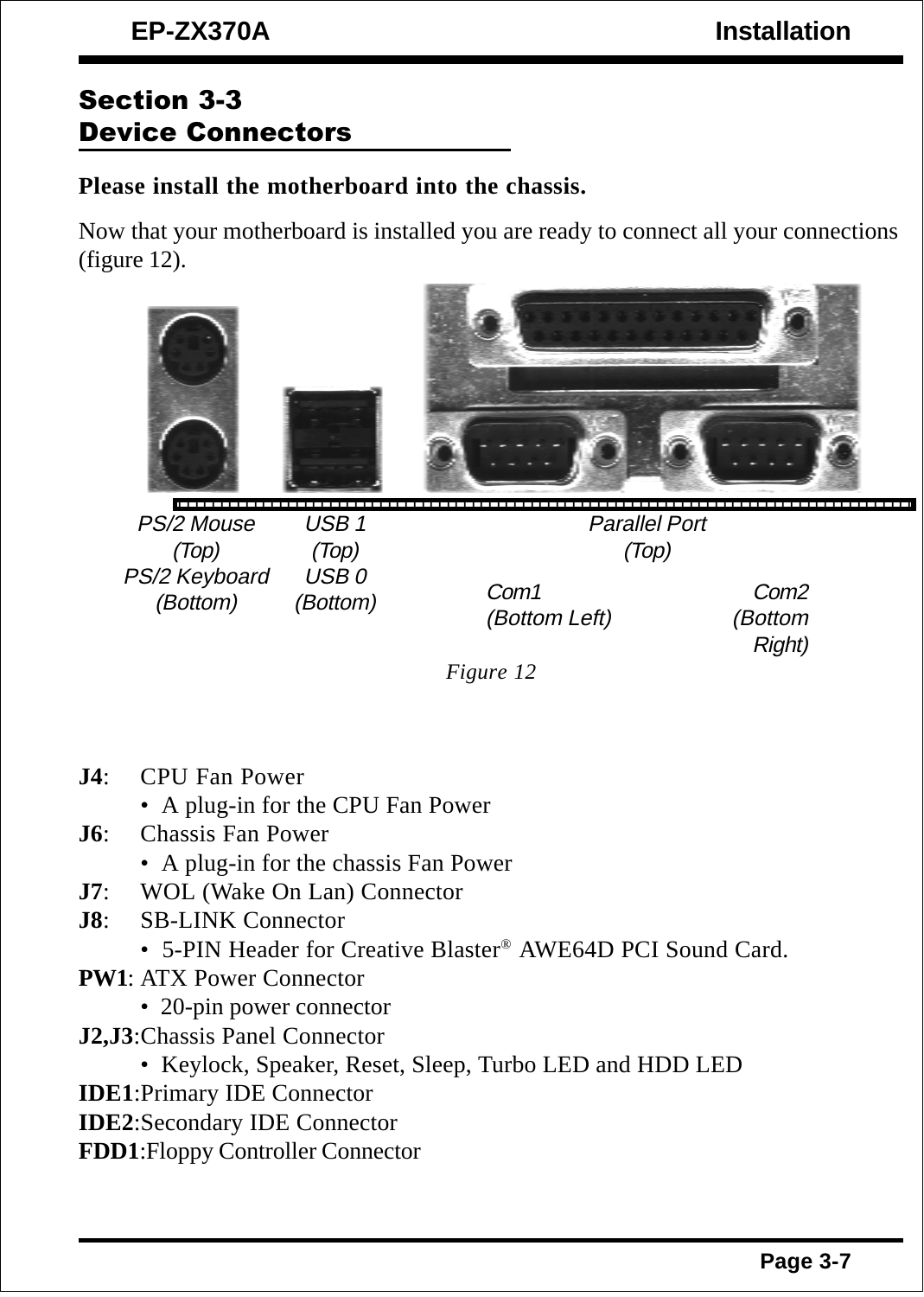### Section 3-3 Device Connectors (continued)

| $\bf{J2}$  | $-11$<br>п                                                    | <b>Reset</b> - Closed to restart system.                                                                                                                                                                                 |
|------------|---------------------------------------------------------------|--------------------------------------------------------------------------------------------------------------------------------------------------------------------------------------------------------------------------|
|            | п<br>п<br>п<br>п                                              | <b>Speaker</b> - Connect to the system's speaker for beeping<br>1. Speaker 3. GND<br>2. N/C<br>4. GND                                                                                                                    |
|            | $\blacksquare$<br>$\blacksquare$<br>$\blacksquare$<br>п<br>п. | KeyLock - Keyboard lock switch & Power LED connector<br>1. Power LED $(+)$ 4. Keylock<br>2. N/C<br>5. GND<br>The power LED lights when the<br>3. GND<br>system is powered on and blinks in<br>SLEEP MODE (Suspend mode). |
| $\bf J3$   | 1<br>■                                                        | <b>IR Connector</b><br>1. VCC<br>4. GND<br>2. NC<br>5. IRTX<br>3. IRRX                                                                                                                                                   |
| $+$<br>$+$ |                                                               | <b>IDE LED indicator</b> - LED ON when Onboard PCI IDE Hard disks is<br>activate<br><b>Turbo LED indicator</b> - LED ON when higher speed is selected                                                                    |

Power On/Off - This is connected to the power button on the case. Using the Soft-Off by Pwr-BTTN feature, you can choose either Instant Off (turns system off immediatly), or 4 sec delay (you need to hold the button down for 4 seconds before the system turns off). When the system is in 4 sec delay mode, EPoX has added a special feature to make the system go into suspend mode when the button is pressed momentarily.

 $\blacksquare$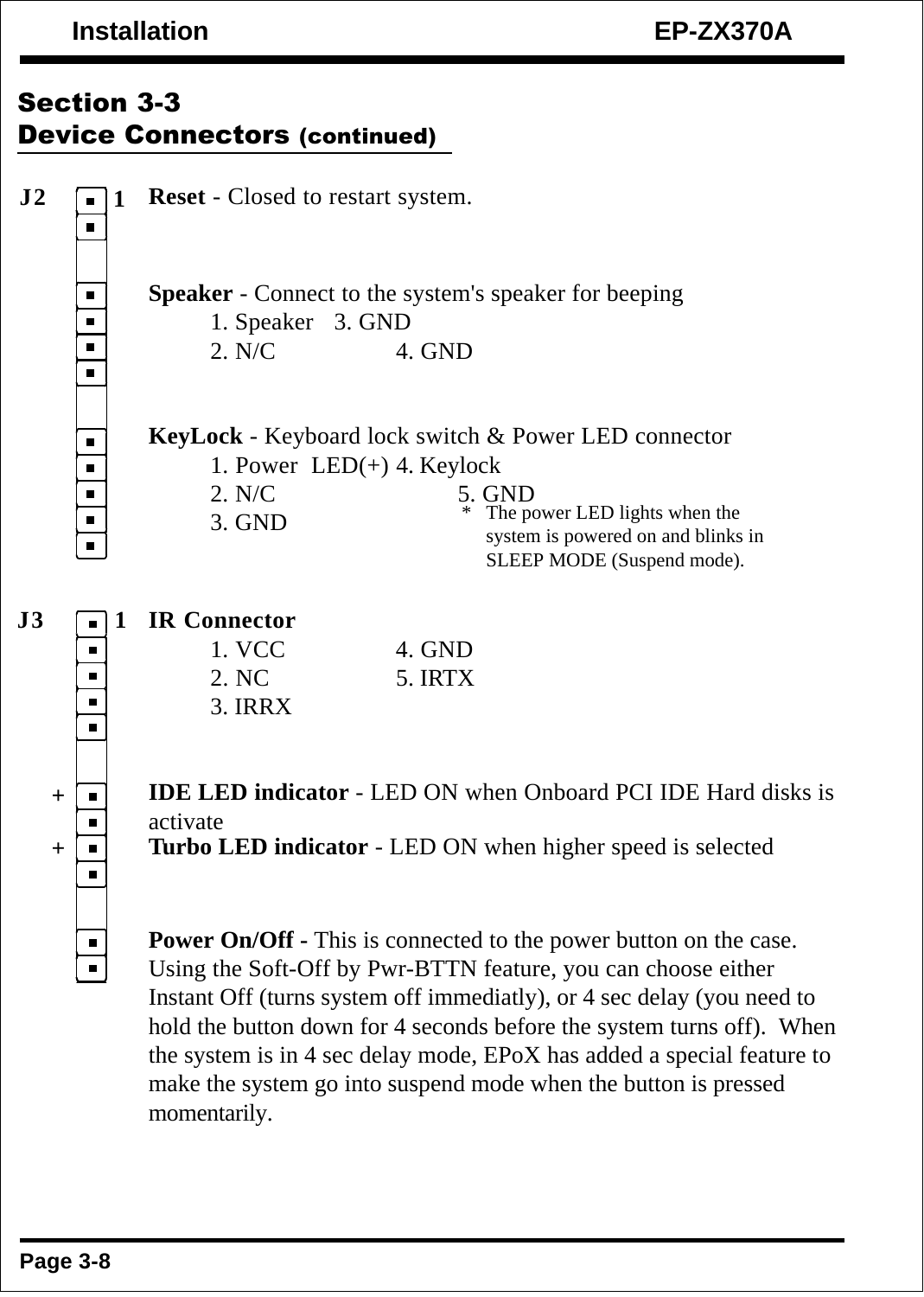### Section 3-5 External Modem Ring-in Power ON and Keyboard Power ON Functions (KBPO)

On the basis of bounded functions in I/O chipset, the two serial ports are able to support the External Modem Ring-in Power ON function. Once users connect the external modem to COM1 or COM2, the EP-ZXA mainboard allows users to turn on their system through the remote and host's dial-up control.

### **Exclusive Keyboard Power ON Function**

To innovate a unique feature to benefit users, we devoted the easiest and most convenient way to turn on your system based on the the ATX power supply.

How to work with it

**Step 1:**Please check JP13 at the position 1-2 after you finished the system installation.



*JP13*  $\boxed{\blacksquare}$  *Keyboard Power-ON Function Selection 1-2 : Enabled 2-3 : D isabled (D efault)*

- **Step 2:**Push the momentary switch (J3 PW-ON) to turn on your system and then push again to hold for more than 4 seconds to turn it off affter counted memory as soon as you turn it on.
- **Step 3:**You can enjoy the Keyboard Power ON function (KBPO) by *pressing any 1 key, Hot key (Ctrl-F1, F2.....F12), Password (A maximum of 5 charac ters can be entered.) and BUTTON only to turn on your system. Please refer tothe BIOS Integrated peripherals setup for detail (Page 4-23).The BIOS Default is keyboard Hot key <Ctrl> - <F1> to turn on the system*. Your system will be turned on automatically, after releasing the keys. To power off you system, you can use the Soft-OFF function under Windows 95.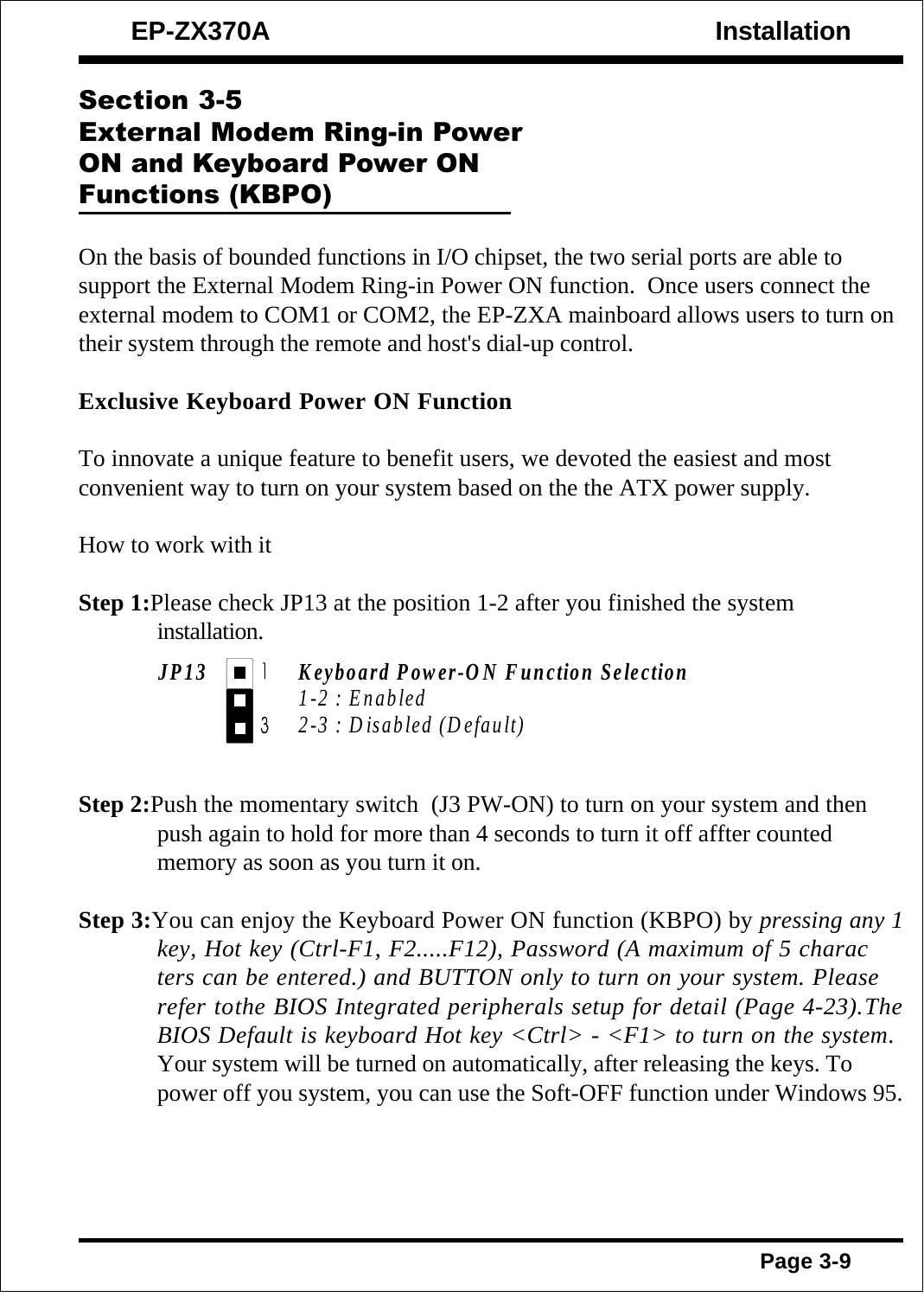### **Notes:**

1.Intel ATX version 2.0 specification has recommended you use the power supply with 0.72A(720mA) in 5.0VSB. With our EP-ZXA mainboard, *the 5.0VSB standby power only has to be*  $> = 0.1A$  (100mA) then you can enjoy this unique benefit. However, the ATX power supply which is  $< 0.1$  (100mA) is still applicable to your system by placed JP13 at the position 2-3 to disable this feature.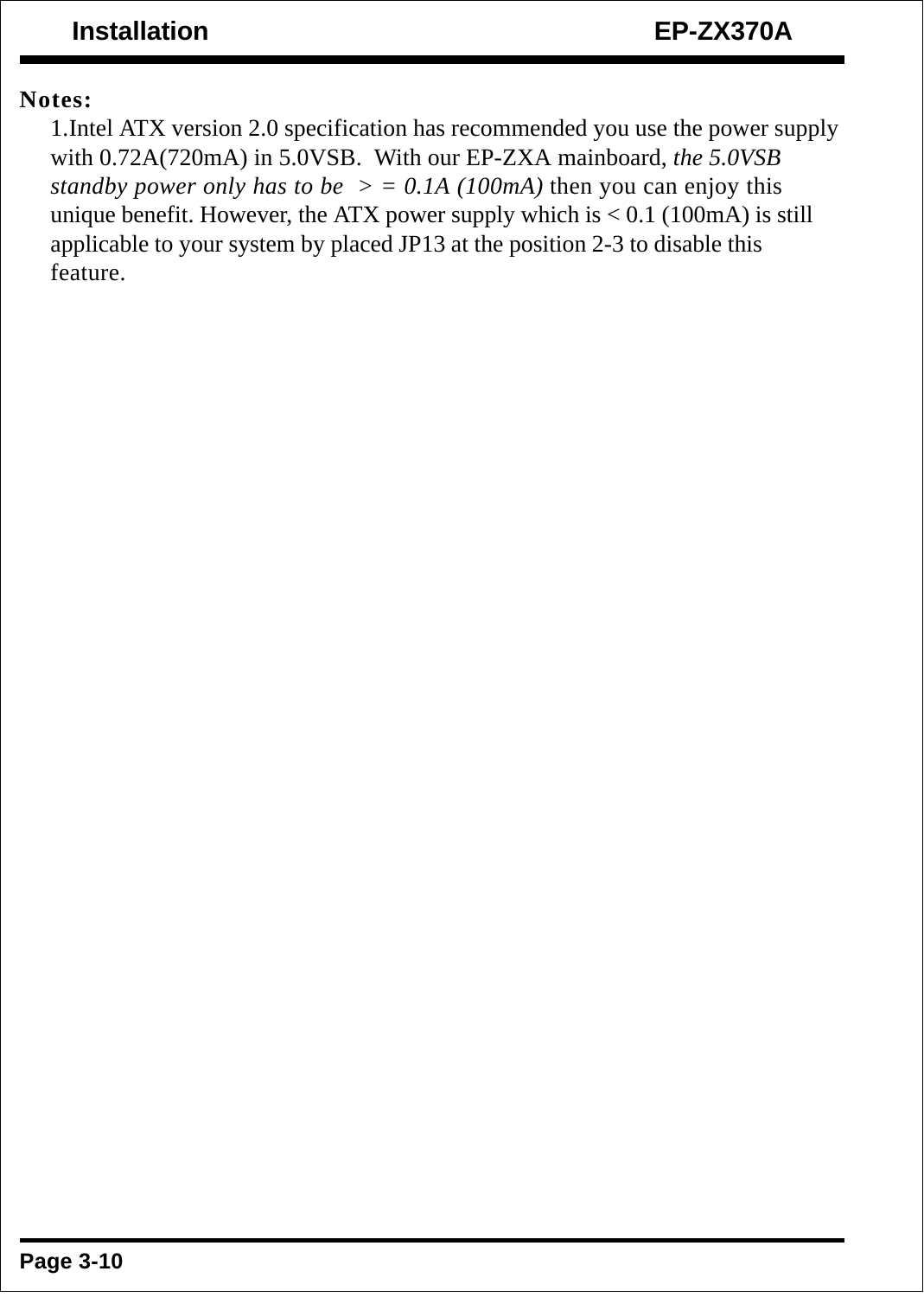# Section 4 AWARD BIOS SETUP

### BIOS Instructions

Award's ROM BIOS provides a built-in Setup program which allows user to modify the basic system configuration and hardware parameters. The modified data will be stored in a battery-backed CMOS, so that data will be retained even when the power is turned off. In general, the information saved in the CMOS RAM will stay unchanged unless there is a configuration change in the system, such as hard drive replacement or a device is added.

It is possible for the CMOS battery to fail, this will cause data loss in the CMOS only. If this does happen you will need to reconfigure your BIOS settings.

### **To enter the Setup Program :**

Power on the computer and press the <Del> key immediately, this will bring you into the BIOS CMOS SETUP UTILITY.

| <b>CMOS SETUP UTILITY</b><br>AWARD SOFTWARE, INC. |                                              |  |  |  |
|---------------------------------------------------|----------------------------------------------|--|--|--|
| STANDARD CMOS SETUP                               | SUPERVISOR PASSWORD                          |  |  |  |
| <b>BIOS FEATURES SETUP</b>                        | USER PASSWORD                                |  |  |  |
| <b>CHIPSET FEATURES SETUP</b>                     | <b>IDE HDD AUTO DETECTION</b>                |  |  |  |
| POWER MANAGEMENT SETUP                            | <b>HDD LOW LEVEL FORMAT</b>                  |  |  |  |
| PNP/PCI CONFIGURATION                             | <b>SAVE &amp; EXIT SETUP</b>                 |  |  |  |
| INTEGRATED PERIPHERALS                            | EXIT WITHOUT SAVING                          |  |  |  |
| <b>LOAD SETUP DEFAULTS</b>                        |                                              |  |  |  |
| ESC : QUIT                                        | $\uparrow \downarrow \uparrow$ : SELECT ITEM |  |  |  |
| F10 : Save & Exit Setup                           | $(Shift)F2$ : Change Color                   |  |  |  |
| Time, Date, Hard Disk Type                        |                                              |  |  |  |

# ROM PCI / ISA BIOS (2A69KPAD)

*Figure 1: CMOS Setup Utility*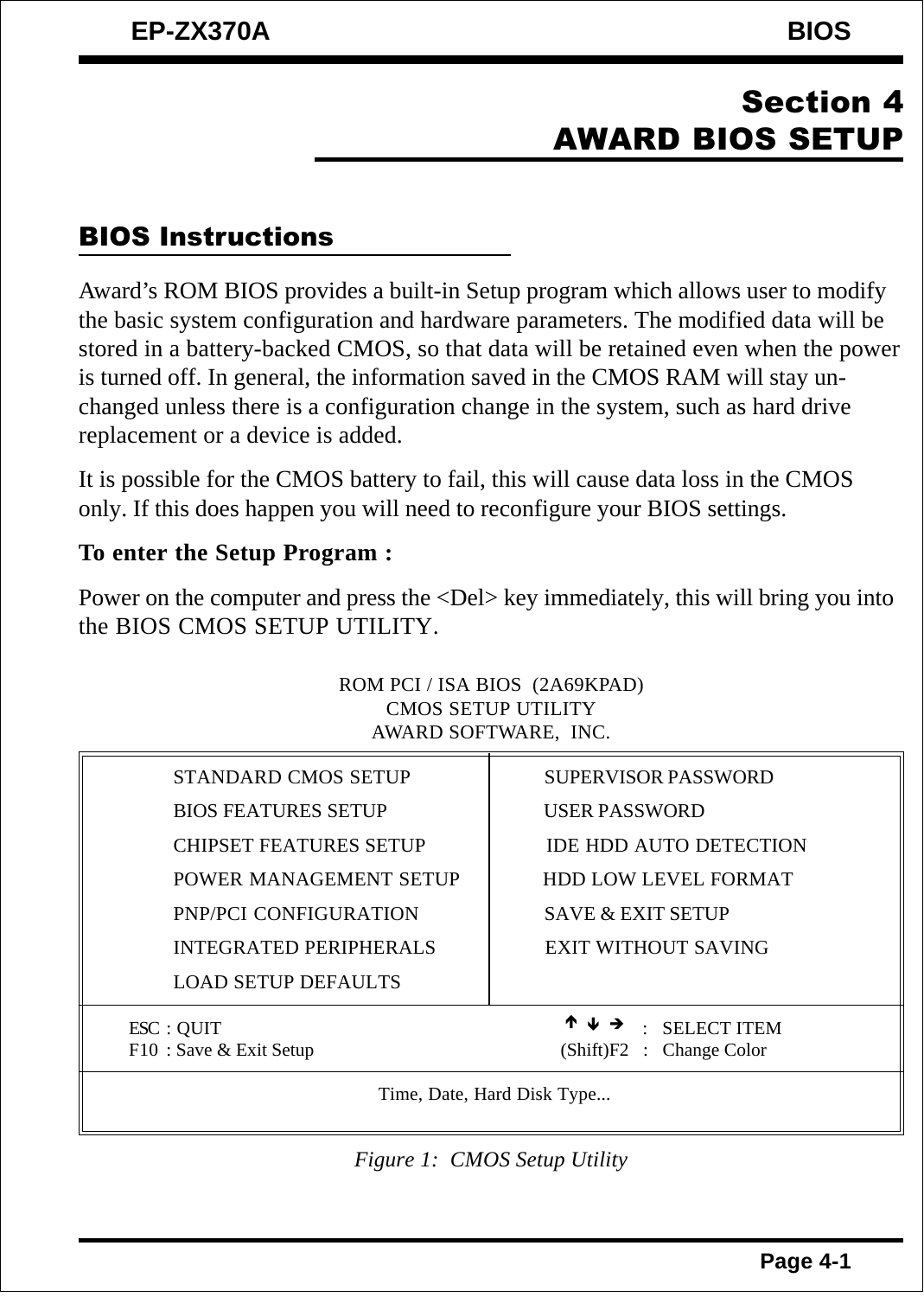The menu displays all the major selection items. Select the item you need to reconfigure. The selection is made by moving the cursor (press any direction key ) to the item and pressing the 'Enter' key. An on-line help message is displayed at the bottom of the screen as the cursor is moved to various items which provides a better understanding of each function. When a selection is made, the menu of the selected item will appear so that the user can modify associated configuration parameters.

### 4-1 Standard CMOS Setup

Choose "Standard CMOS Setup" in the CMOS SETUP UTILITY Menu (Figure 2). The Standard CMOS Setup allows the user to configure system settings such as the current date and time, type of hard disk drive installed, floppy drive type, and display type. Memory size is auto-detected by the BIOS and displayed for your reference. When a field is highlighted (use direction keys to move the cursor and the  $\leq$ Enter $>$ key to select), the entries in the field can be changed by pressing the <PgDn> or the  $<$ PgUp $>$  key.

| ROM PCI/ISA BIOS(2A69KPAD) |
|----------------------------|
| STANDARD CMOS SETUP        |
| AWARD SOFTWARE, INC.       |

| HARD DISKS                                                                                                                      | <b>TYPE</b> | <b>SIZE</b> | <b>CYLS</b>  | <b>HEAD</b> | <b>PRECOMP</b>                                                                      | LANDZONE |                                  | SECTORS MODE |
|---------------------------------------------------------------------------------------------------------------------------------|-------------|-------------|--------------|-------------|-------------------------------------------------------------------------------------|----------|----------------------------------|--------------|
| Primary Master                                                                                                                  | : Auto      | $\Omega$    | $\Omega$     | $\Omega$    | $\Omega$                                                                            | $\Omega$ | $\Omega$                         | Auto         |
| Primary Slave                                                                                                                   | : Auto      | $\Omega$    | $\mathbf{0}$ | $\Omega$    | $\Omega$                                                                            | $\Omega$ | $\Omega$                         | Auto         |
| Secondary Master: Auto                                                                                                          |             | $\Omega$    | $\Omega$     | $\Omega$    | $\Omega$                                                                            | $\Omega$ | $\Omega$                         | Auto         |
| Secondary Slave : Auto                                                                                                          |             | $\Omega$    | $\Omega$     | $\Omega$    | $\Omega$                                                                            | $\Omega$ | $\Omega$                         | Auto         |
| Drive $A : 1.44M, 3.5$ in.<br>Drive B: None<br>Floppy 3 Mode Support :<br>$\therefore$ EGA/VGA<br>Video<br>Halt On : All Errors |             | Disabled    |              |             | <b>Base Memory</b><br><b>Extended Memory</b><br>Other Memory<br><b>Total Memory</b> | $\cdot$  | 640K<br>31744K<br>384K<br>32768K |              |

*Figure 2: Standard CMOS Setup*

*NOTE: If the hard disk Primary Master/Slave and Secondary Master/Slave are set to Auto, then the hard disk size and model will be auto-detected.*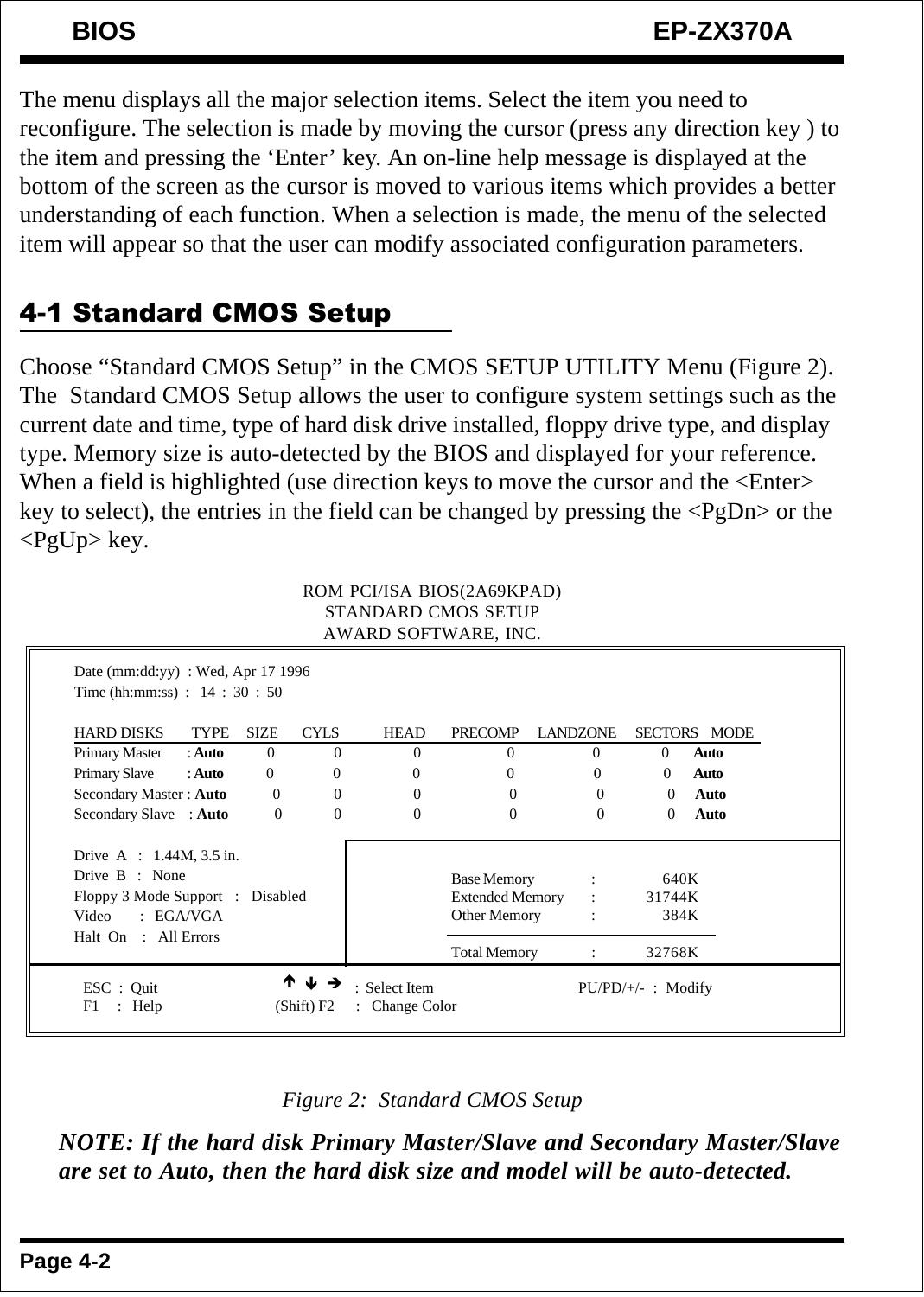*NOTE: The "Halt On:" field is used to determine when to halt the system by the BIOS if an error occurs.*

*NOTE: Floppy 3 Mode support is a mode used to support a special 3.5" drive used in Japan. This is a 3.5" disk that stores only 1.2 MB, the default setting for this is disabled.*

### 4-2 BIOS Features Setup

Selecting the "BIOS FEATURES SETUP" option in the CMOS SETUP UTILITY menu allows users to change system related parameters in the displayed menu. This menu shows all of the manufacturer's default values for the EP-ZX370A.

> ROM PCI/ISA BIOS(2A69KPAD) BIOS FEATURES SETUP AWARD SOFTWARE, INC.

Pressing the [F1] key will display a help message for the selected item.

|                                                                                                                                                                                                                                                                                                                                           |                                                                                                                                                        | AWAND SUI I WANE, INC.                                                                               |                                                                    |                                                                                               |
|-------------------------------------------------------------------------------------------------------------------------------------------------------------------------------------------------------------------------------------------------------------------------------------------------------------------------------------------|--------------------------------------------------------------------------------------------------------------------------------------------------------|------------------------------------------------------------------------------------------------------|--------------------------------------------------------------------|-----------------------------------------------------------------------------------------------|
| Virus Warning<br><b>CPU</b> Internal Cache<br>External Cache<br><b>Ouick Power On Self Test</b><br><b>Boot Sequence</b><br>Swap Floppy Drive<br>Boot Up Floppy Seek<br><b>Boot Up NumLock Status</b><br>Boot UP System Speed<br>Gate A20 option<br><b>Typematic Rate Setting</b><br>Typematic Rate (Chars/Sec)<br>Type matic Delay (Msec) | : Disabled<br>: Enabled<br>: Enabled<br>: Enabled<br>: A. C. SCSI<br>: Disabled<br>: Enabled<br>: On<br>: High<br>: Fast<br>: Disabled<br>: 6<br>: 250 | Video BIOS<br>C8000-CBFFF<br>CC000-CFFFF<br>D0000-D3FFF<br>D4000-D7FFF<br>D8000-DBFFF<br>DC000-DFFFF | Shadow<br>Shadow<br>Shadow<br>Shadow<br>Shadow<br>Shadow<br>Shadow | : Enabled<br>: Disabled<br>: Disabled<br>: Disabled<br>: Disabled<br>: Disabled<br>: Disabled |
| Security Option<br>PCI/VGA Palette Snoop<br>Assign IRO For VGA<br>$OS$ Select For DRAM $>64MB$<br>Report NO FDD For Win 95                                                                                                                                                                                                                | $:$ Setup<br>: Disabled<br>: Enabled<br>: $Non-OS2$<br>: NO                                                                                            | Esc : Quit<br>: Help<br>F1<br>: Old Values<br>F <sub>5</sub><br>F7<br>: Load Setup Defaults          |                                                                    | $\rightarrow$ : Select Item<br>T.<br>$PU/PD/+/-$ : Modify<br>(Shift) F2<br>: Color            |

*Figure 3: BIOS Features Setup*

**Virus Warning**:During and after the system boots up, any attempt to write to the boot sector or partition table of the hard disk drive will halt the system and an error message will appear.

You should then run an anti-virus program to locate the virus. Keep in mind that this feature protects only the boot sector, not the entire hard drive. The default value is Disabled.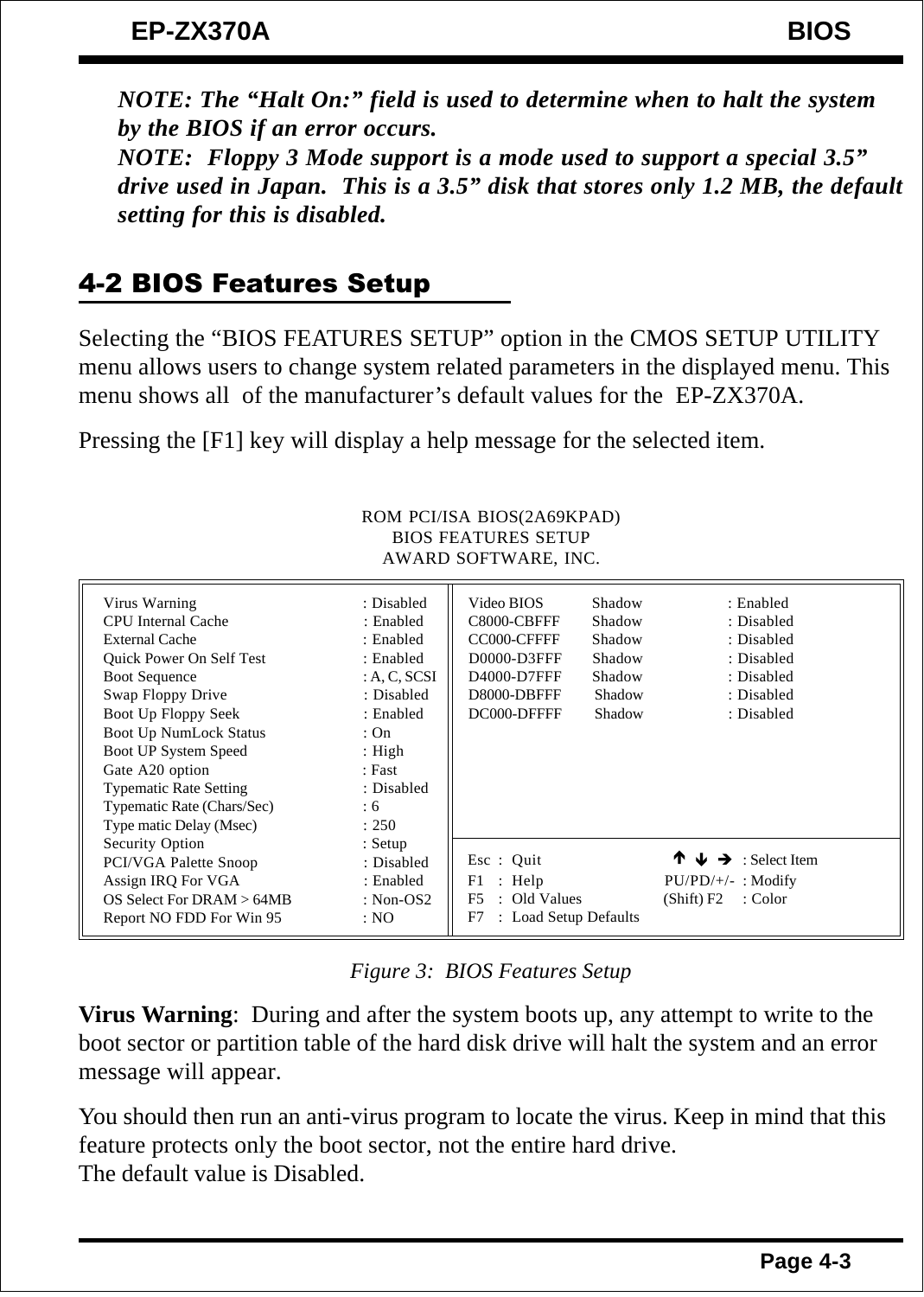*Enabled: Activates automatically when the system boots up causing a warning message to appear when anything attempts to access the boot sector.*

*Disabled: No warning message will appear when anything attempts to access the boot sector.*

*Note: Many disk diagnostic programs that access the boot sector table can trigger the virus warning message. If you plan to run such a program, we recommend that you first disable the virus warning.*

**CPU Internal Cache**: This controls the status of the processor's internal cache area.

The default is Enabled.

*Enabled: This activates the processor's internal cache thereby increasing performance. Disabled: This deactivates the processor's internal cache thereby lowering performance.*

**External (L2) Cache:** This controls the status of the external (L2) cache area. The default is Enabled.

*Enabled: This activates the motherboard's L2 cache thereby increasing performance. Disabled: This deactivates the motherboard's L2 cache thereby lowering performance.*

**Quick Power On Self Test**: This category speeds up the Power On Self Test (POST).

The default is Enabled.

*Enabled: This setting will shorten or skip of the items checked during POST. Disabled: Normal POST.*

**Boot Sequence**: This category determines which drive is searched first by the O/S (Operating System). The default is A,C,SCSI.

*The following is your list of options: [A, C, SCSI] - [C, A, SCSI] - [C, CD-ROM, A] - [CD-ROM, C, A] [D, A,CD-ROM],[E, A, CD-ROM] - [F, A, CD-ROM] - [SCSI, A, C] [SCSI C, A] - [C Only]*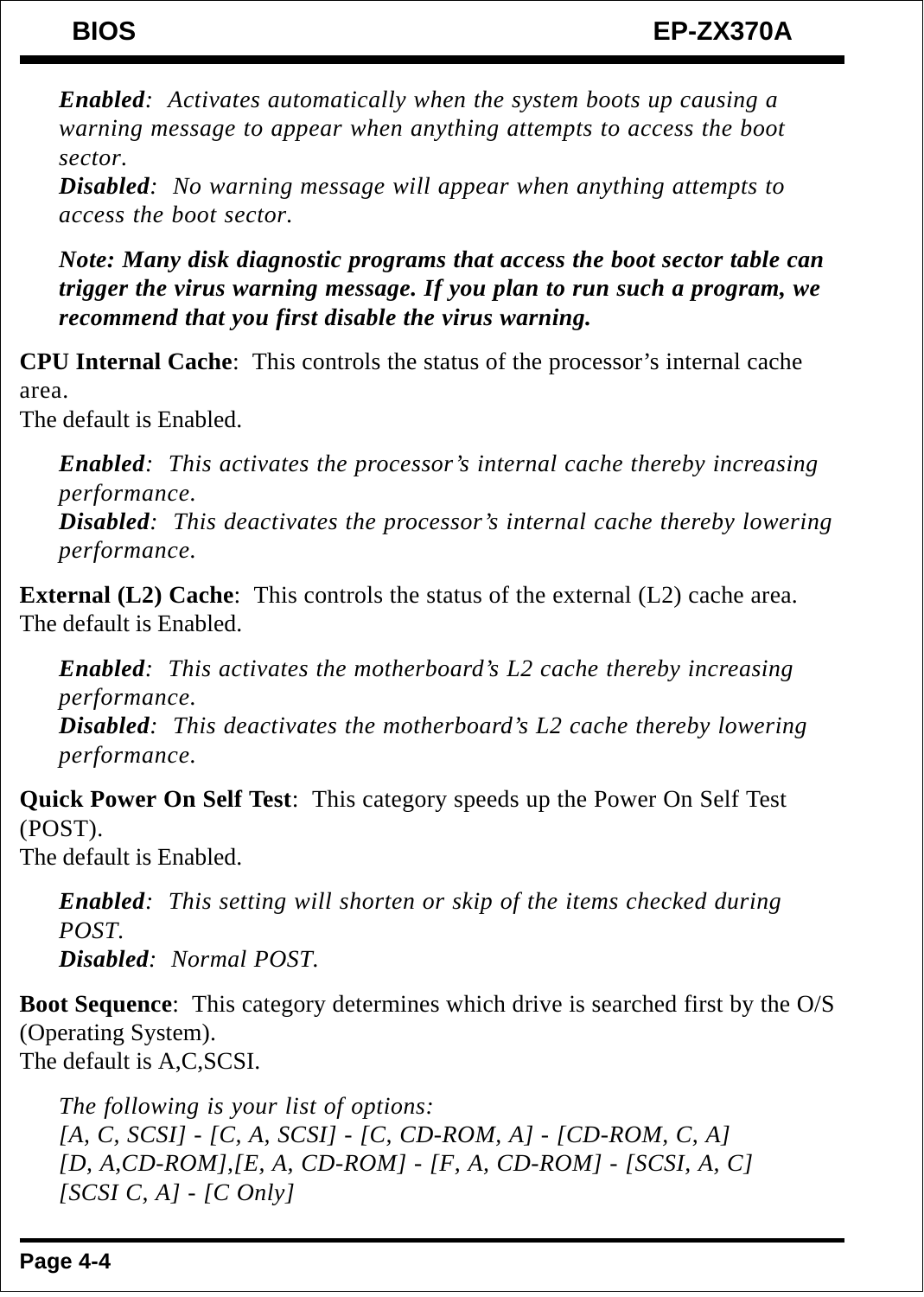**Swap Floppy Drive**: This will swap your physical drive letters A & B if you are using two floppy disks.

The default is Disabled.

*Enabled: Floppy A & B will be swapped under the O/S. Disabled: Floppy A & B will be not swapped.*

**Boot Up Floppy Seek**: During Power-On-Self-Test (POST), BIOS will determine if the floppy disk drive installed is 40 or 80 tracks. Only 360K type is 40 tracks while 760K, 1.2MB and 1.44MB are all 80 tracks.

The default is Enabled.

*Enabled: The BIOS will search the floppy disk drive to determine if it is 40 or 80 tracks. Disabled: The BIOS will not search for the type of floppy disk drive by track number.*

*NOTE: BIOS can not tell the difference between 720K, 1.2MB and 1. 44MB drive types as they are all 80 tracks.*

**Boot Up NumLock Status**: This controls the state of the NumLock key when the system boots.

The default is On.

*On: The keypad acts as a 10-key pad. Off: The keypad acts like the cursor keys.*

**Boot UP System Speed**: This controls the initial system speed of the computer. The default is High.

*High: This setting sets the computer into normal operation mode. Low: This setting sets the computer into a slower operating mode. Some add-in peripherals or old software may require this setting. Using CTRL+ALT+(+) will switch you back into high speed mode.*

**Gate A20 Option**: This refers to the way the system addresses memory above 1MB (extended memory). The default is Fast.

*Normal: The A20 signal is controlled by the keyboard controller or chipset hardware. Fast: The A20 signal is controlled by Port 92 or chipset specific method.*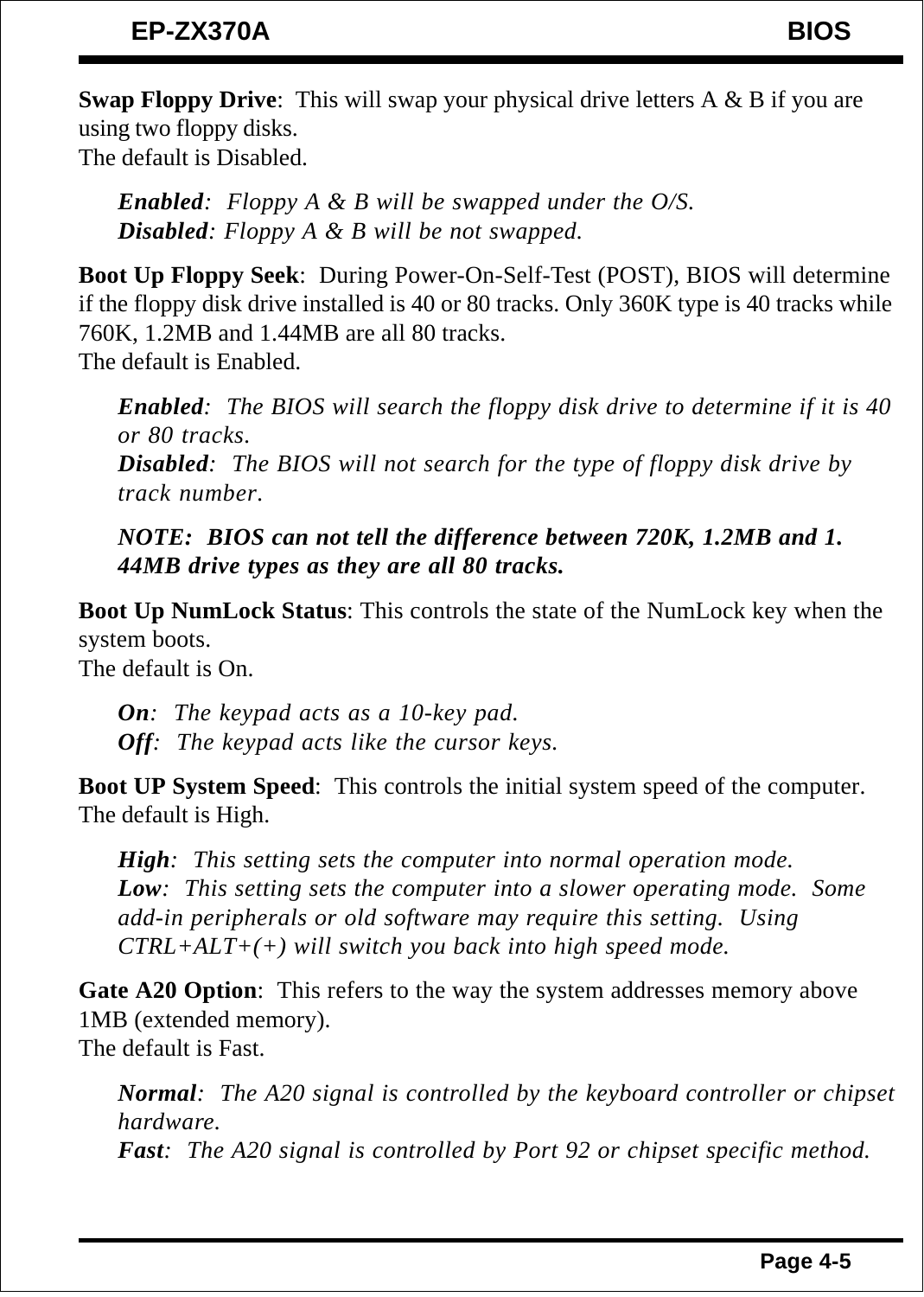**Typematic Rate Setting**: This determines the keystrokes repeat rate. The default is Disabled.

*Enabled: Allows typematic rate and typematic delay programming. Disabled: The typematic rate and typematic delay will be controlled by the keyboard controller in your system.*

**Typematic Rate (Chars/Sec)**: This is the number of characters that will be repeated by a keyboard press. The default is 6.

*: 6 characters per second. 8: 8 characters per second. : 10 characters per second. 12: 12 characters per second. : 15 characters per second. 20: 20 characters per second. : 24 characters per second. 30: 30 characters per second.*

**Typematic Delay (msec)**: This setting controls the time between the first and the second character displayed by typematic auto-repeat. The default is 250.

*: 250 msec. : 500 msec. : 750 msec. : 1000 msec.*

**Security Option**: This category allows you to limit access to the System and Setup, or just to Setup.

The default is Setup.

*System: The system will not boot and the access to Setup will be denied if the correct password is not entered at the prompt. Setup: The system will boot; but the access to Setup will be denied if the incorrect password is not entered at the prompt.*

**PCI/VGA Palette Snoop**: This field controls the ability of a primary PCI VGA controller to share a common palette (When a snoop write cycles) with an ISA video card.

The default is Disabled.

*Enabled: If an ISA card is connected to a PCI VGA card via the VESA connector, and that ISA card connects to a VGA monitor, then that ISA card uses the RAMDAC of the PCI card.*

*Disabled: Disables the VGA card Palette Snoop function.*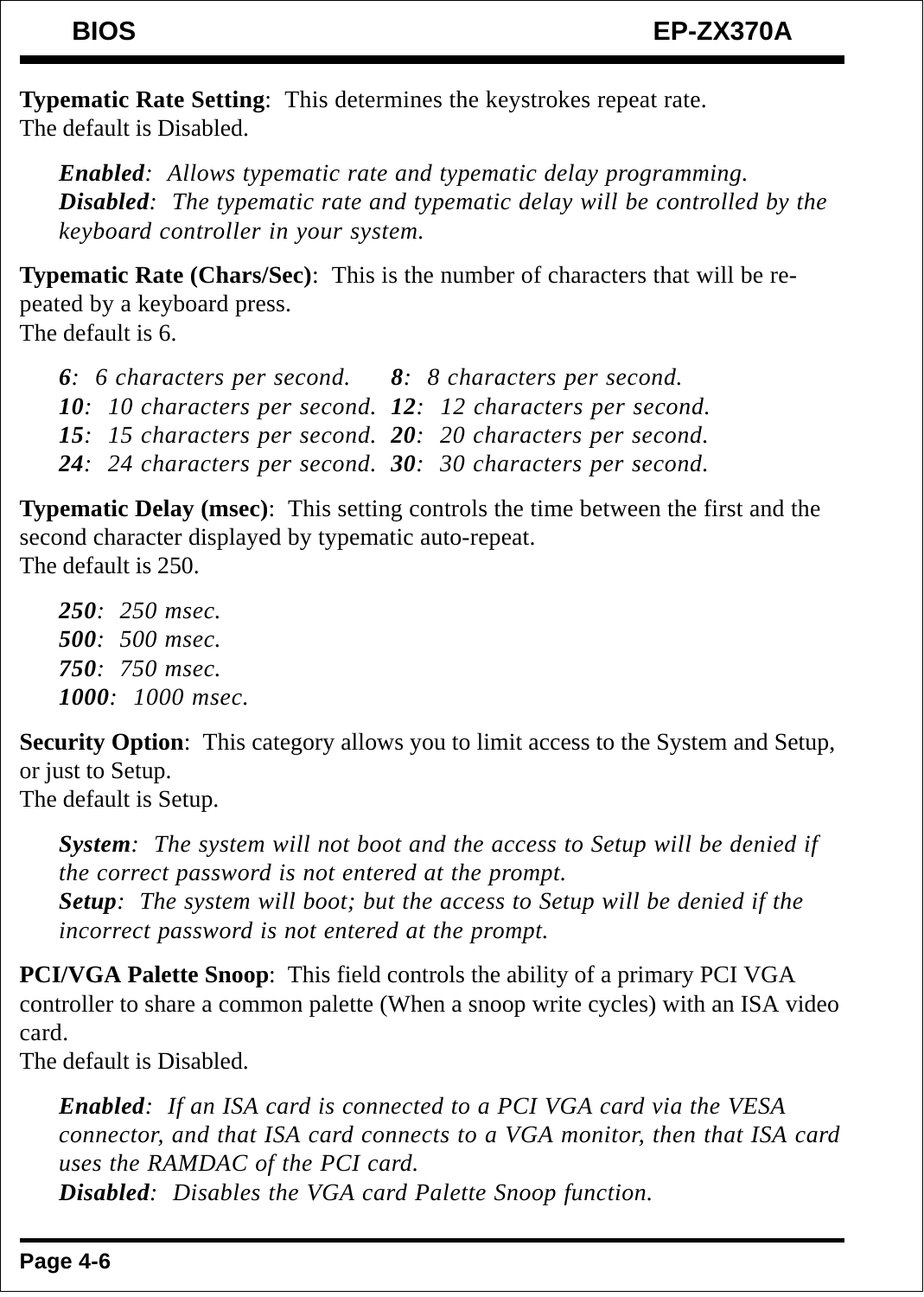**Assign IRQ For VGA:** This option allows BIOS to assign IRQ for VGA device

*Enabled: The system was assigned IRQ for VGA Card. Disabled: The system was not assigned IRQ for VGA Card.*

**OS Select For DRAM > 64MB**: Some operating systems require special handling. Use this option only if your system has greater than 64MB of memory. The default is Non-OS2.

*OS2: Select this if you are running the OS/2 operating system with greater than 64MB of RAM. Non-OS2: Select this for all other operating systems and configurations.*

**Report No FDD For WIN95:** This option allows BIOS to indicate whether WIN95 is with FDD or not. The Default value is NO.

*NO: Report No FDD for WIN95. YES: Report FDD for WIN95*

**Video BIOS Shadow**: This option allows video BIOS to be copied into RAM. Video Shadowing will increase the video performance of your system. The default is Enabled.

*Enabled: Video shadow is enabled. Disabled: Video shadow is disabled.*

**C8000 - CBFFF Shadow**: **CC000 - CFFFF Shadow**: **D0000 - D3FFF Shadow**: **D4000 - D7FFF Shadow**: **D8000 - DBFFF Shadow**: **DC000 - DFFFF Shadow**:

These categories determine whether ROMs from option cards will be copied into RAM. This will be in 16K byte or 32K byte units, and the size will depend on chipset of the option card.

*Enabled: Optional shadow is enabled. Disabled: Optional shadow is disabled.*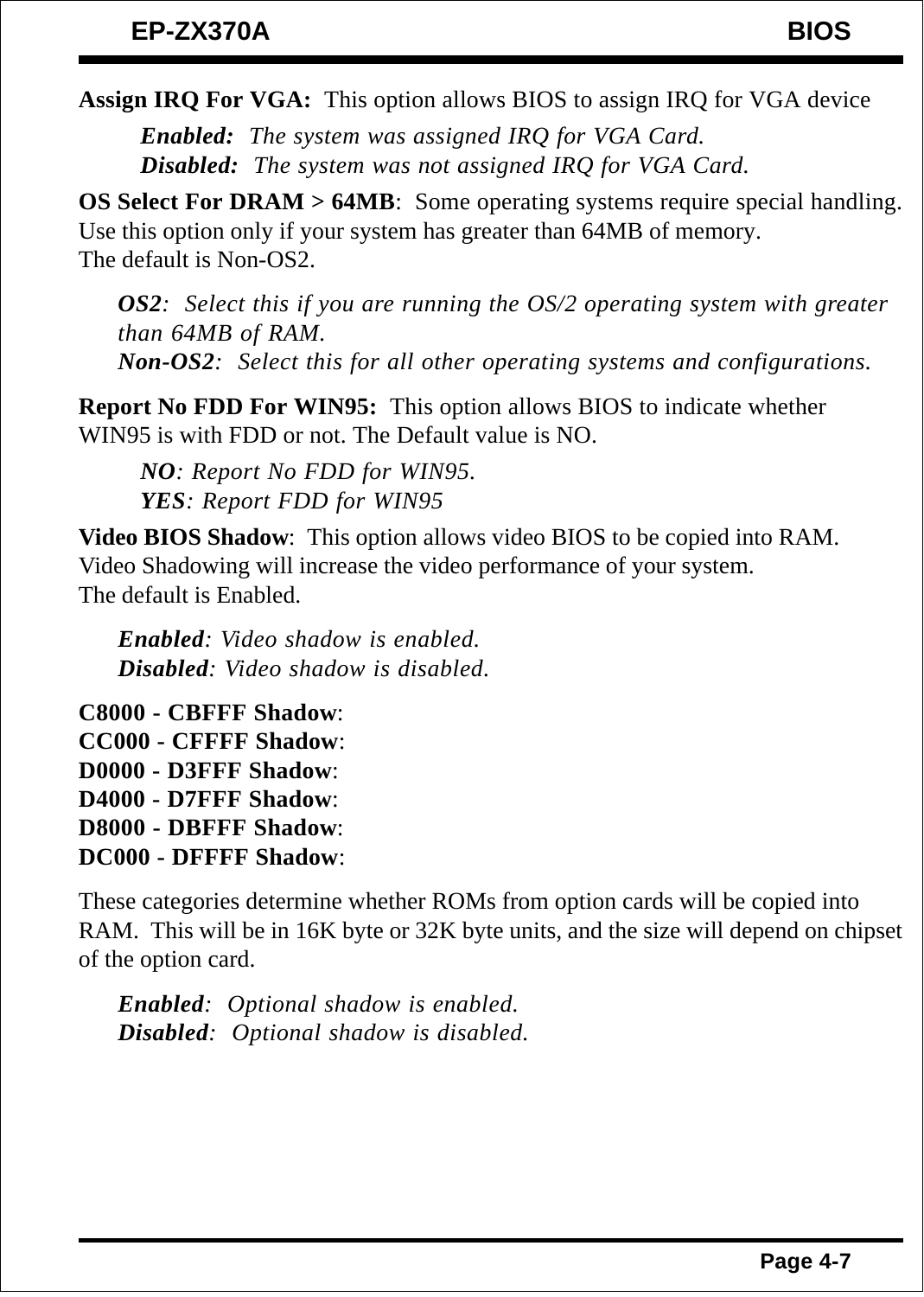### 4-3 Chipset Features Setup

Choose the "CHIPSET FEATURES SETUP" in the CMOS SETUP UTILITY menu to display following menu.

### ROM PCI/ISA BIOS(2A69KPAD) CHIPSET FEATURES SETUP AWARD SOFTWARE, INC.

| Auto Configuration                   | : Enabled          |                                   | Auto Detect DIMM/PCI Clk |            | : Enabled            |
|--------------------------------------|--------------------|-----------------------------------|--------------------------|------------|----------------------|
| <b>EDO DRAM Timing</b>               | : 60 <sub>ns</sub> | Spread Spectrum Modulated         |                          |            | : Disabled           |
|                                      |                    | <b>CPU Warning Temperature</b>    |                          |            | :60C/140F            |
| EDO CAS <sub>x</sub> # MA wait state | $\therefore$ 2     | Current cpu Temperature           |                          |            | : $31C/87F$          |
| <b>EDO RAS Wait State</b>            | : 2                | Current System Temp               |                          |            | : $31C/87F$          |
| <b>SDRAM CAS LATENCY Time</b>        | :3                 | Current PWR SUP FAN Speed         |                          |            | $: 0$ RPM            |
| DRAM Data Integrity Mode             | : $Non-ECC$        | <b>Current CPU FAN Speed</b>      |                          |            | : 5578 RPM           |
| System BIOS Cacheable                | : Disabled         | <b>Current Chiassis FAN Speed</b> |                          | $: 0$ RPM  |                      |
| Video BIOS Cacheable                 | : Disabled         | CPU(V)                            | : 2.80 V                 | $+1.5V$    | : 1.48 V             |
| Video RAM Cacheable                  | : Enabled          | $+3.3V$                           | : 3.36 V                 | $+5V$      | : 5.16 V             |
| 8 Bit I/O Recovery Time              | :1                 | $+12V$                            | $: 12.28 \text{ V}$      | $-12V$     | : 11.90 V            |
| 16 Bit I/O Recovery Time             | $\colon$ 1         | $-5V$                             | : 5.20 V                 |            |                      |
| Memory Hole At 15M-16M               | : Disabled         |                                   |                          |            |                      |
| Passive Release                      | : Enabled          |                                   |                          |            |                      |
| Delayed Transaction                  | : Disabled         |                                   |                          |            |                      |
| AGP Aperture Size (MB)               | :64                |                                   |                          |            |                      |
|                                      |                    | Esc: Ouit                         |                          |            | : Select Item<br>→   |
|                                      |                    | : Help<br>F1                      |                          |            | $PU/PD/+/-$ : Modify |
|                                      |                    | F5                                | : Old Values             | (Shift) F2 | : Color              |
|                                      |                    | F7                                | : Load Setup Defaults    |            |                      |

*Figure 4: Chipset Features Setup*

**Auto Configuration**: This selects predetermined optimal values of the chipset parameters.

The default is Enabled.

*Enabled: This enables auto-configuration and provides the option to select predefined timing modes.*

*Disabled: This allows the user to specify DRAM timing parameters.*

*Note: If you exceed the performance characteristics of memory in your system it will result in lockups, crashes and other problematic system operations.*

**EDO DRAM Speed Selection**: This value must correspond to the speed of the DRAM installed in your system.

The default is 60ns. This item is for EDO DIMM in Pentium® II processor at 66MHz only.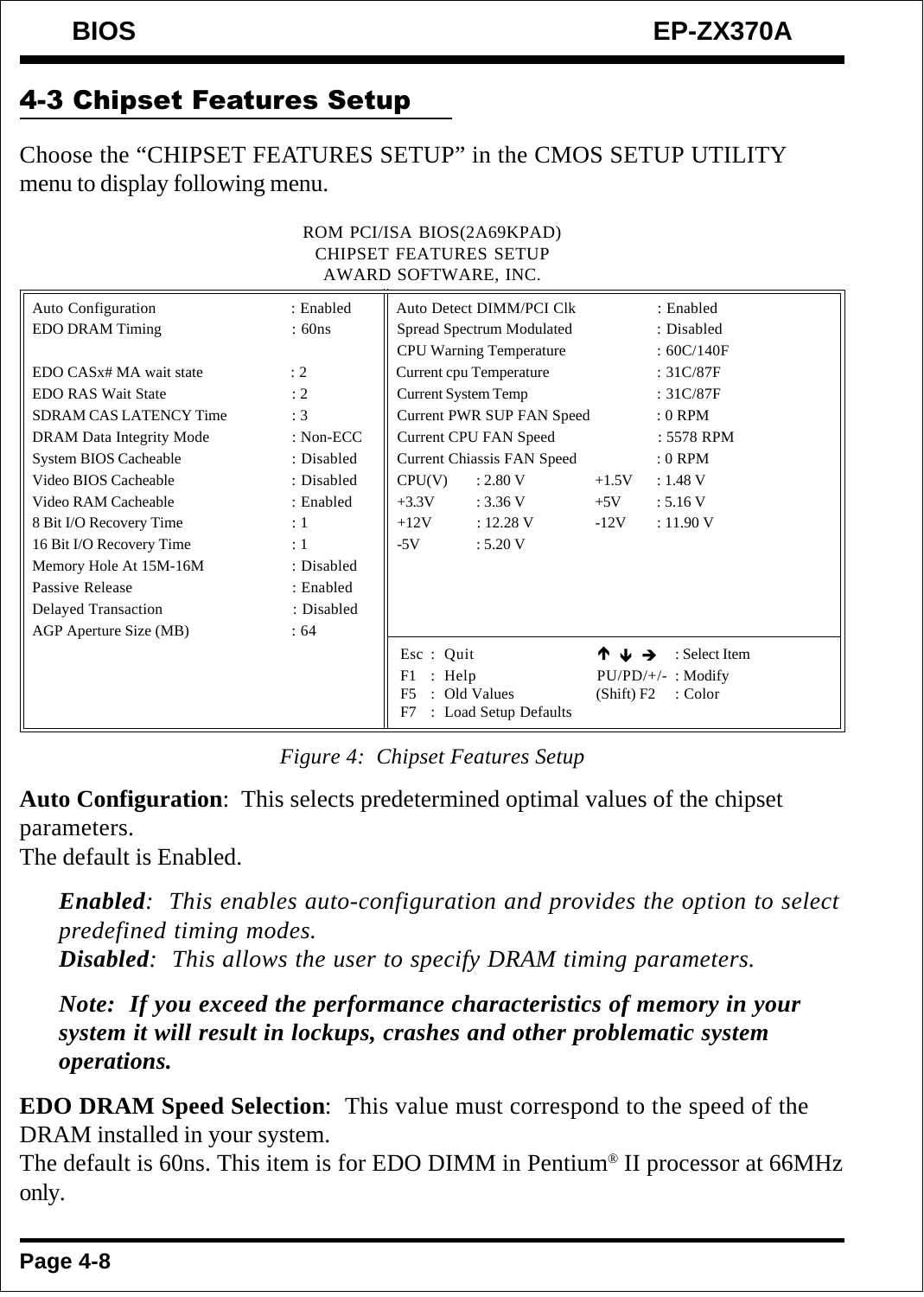**EDO CASx# MA Wait State**: This allows the option to insert an additional wait state before the assertion of the first CASx# for page hit cycle. The default is 2.

*1: Inserts one wait state.*

*2: Inserts two wait states.*

**EDO RASx# Wait State**: This allows the option to insert an additional wait state before RAS# is asserted for row misses.

- *1: Inserts one wait state.*
- *2: Inserts two wait states.*

**SDRAM CAS Latency Time**: This setting defines the CAS timing parameter of the SDRAM in terms of clocks.

The default is 3.

- *2: Provides faster memory performance.*
- *3: Provides better memory compatibility.*

**System BIOS Cacheable**: This allows you to copy your BIOS code from slow ROM to fast RAM.

The default is Disabled.

*Enabled: The option will improve system performance. However, if any program writes to this memory area, a system error may result. Disabled: System BIOS non-cacheable.*

**Video BIOS Cacheable**: This option copies the video ROM BIOS to fast RAM (C0000h to C7FFFh). The default is Enabled.

*Enabled: Enables the Video BIOS Cacheable to speed up the VGA Performance. Disabled: Will not use the Video BIOS Cacheable function.*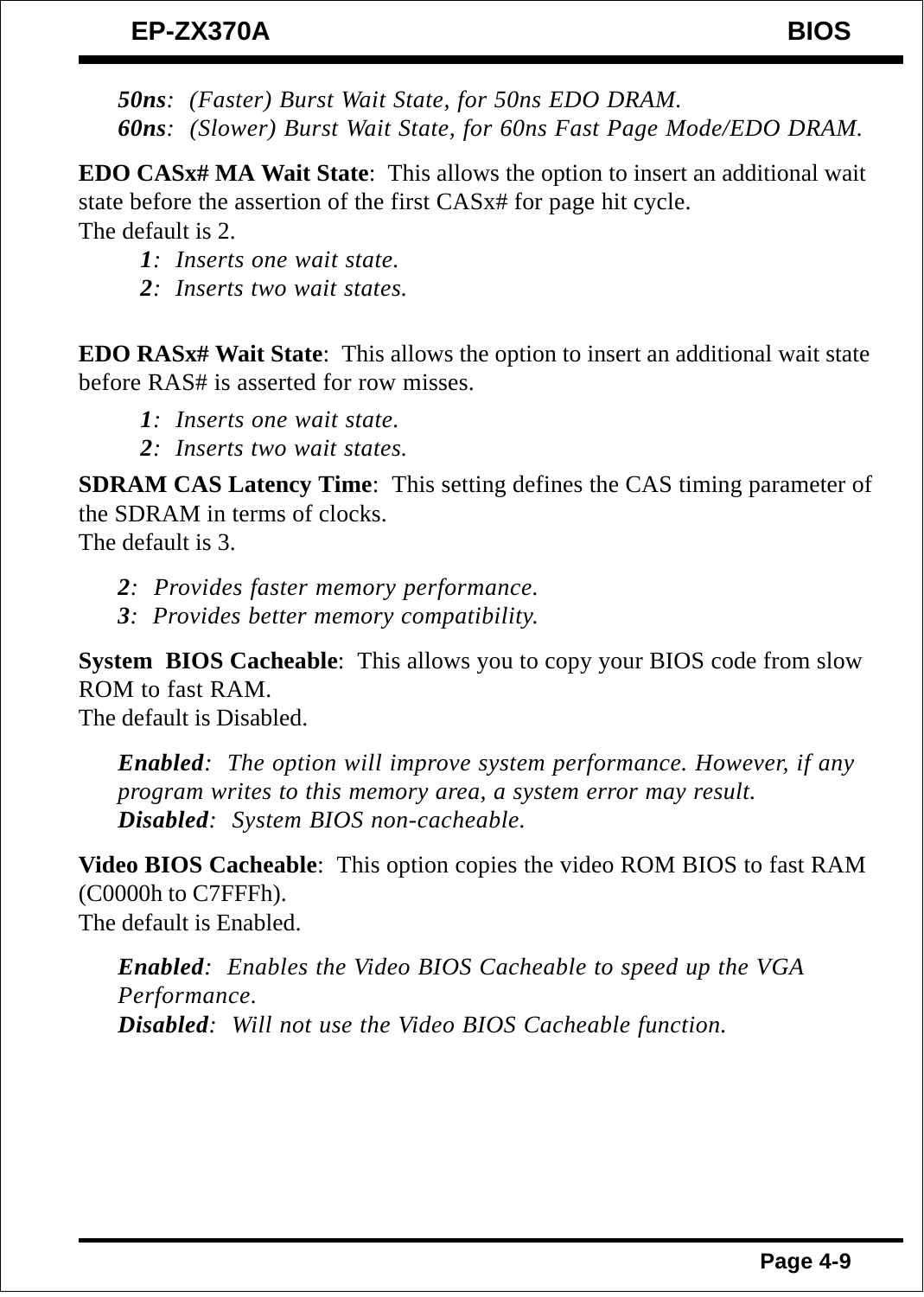**Video RAM Cacheable**: This option allows the CPU to cache read/writes of the video RAM.

The default is Enabled.

*Enabled: This option allows for faster video access. Disabled: Reduced video performance.*

**8 Bit I/O Recovery Time**: This function allows you to set the wait state that is added to an 8 bit ISA instruction originated by the PCI bus. The default is 3.

| NA: No wait state | 8: 8 wait states   |
|-------------------|--------------------|
| 1: I wait states  | $2: 2$ wait states |
| 3: 3 wait states  | 4: 4 wait states   |
| 5: 5 wait states  | 6: 6 wait states   |
| 7: 7 wait states  |                    |

**16 Bit I/O Recovery Time**: This function allows you to set the wait state that is added to an 16 bit ISA instruction originated by the PCI bus. The default is 2.

| NA: No wait state |  | 4: 4 wait states |  |
|-------------------|--|------------------|--|
| 3: 3 wait states  |  | 2: 2 wait states |  |
| 1: I wait states  |  |                  |  |

**Memory Hole at 15M-16M**: You can reserve this memory area for the use of ISA adaptor ROMs.

The default is Disabled.

*Enabled: This field enables the main memory (15~16MB) to remap to ISA BUS. Disabled: Normal Setting.*

*NOTE: If this feature is enabled you will not be able to cache this memory segment.*

**Passive Release**: This option allows access from the CPU to PCI bus to be active during passive release. Otherwise, the arbiter only accepts another PCI master access to local DRAM. The default is Enabled.

*Enabled: Enabled Disabled: Disabled*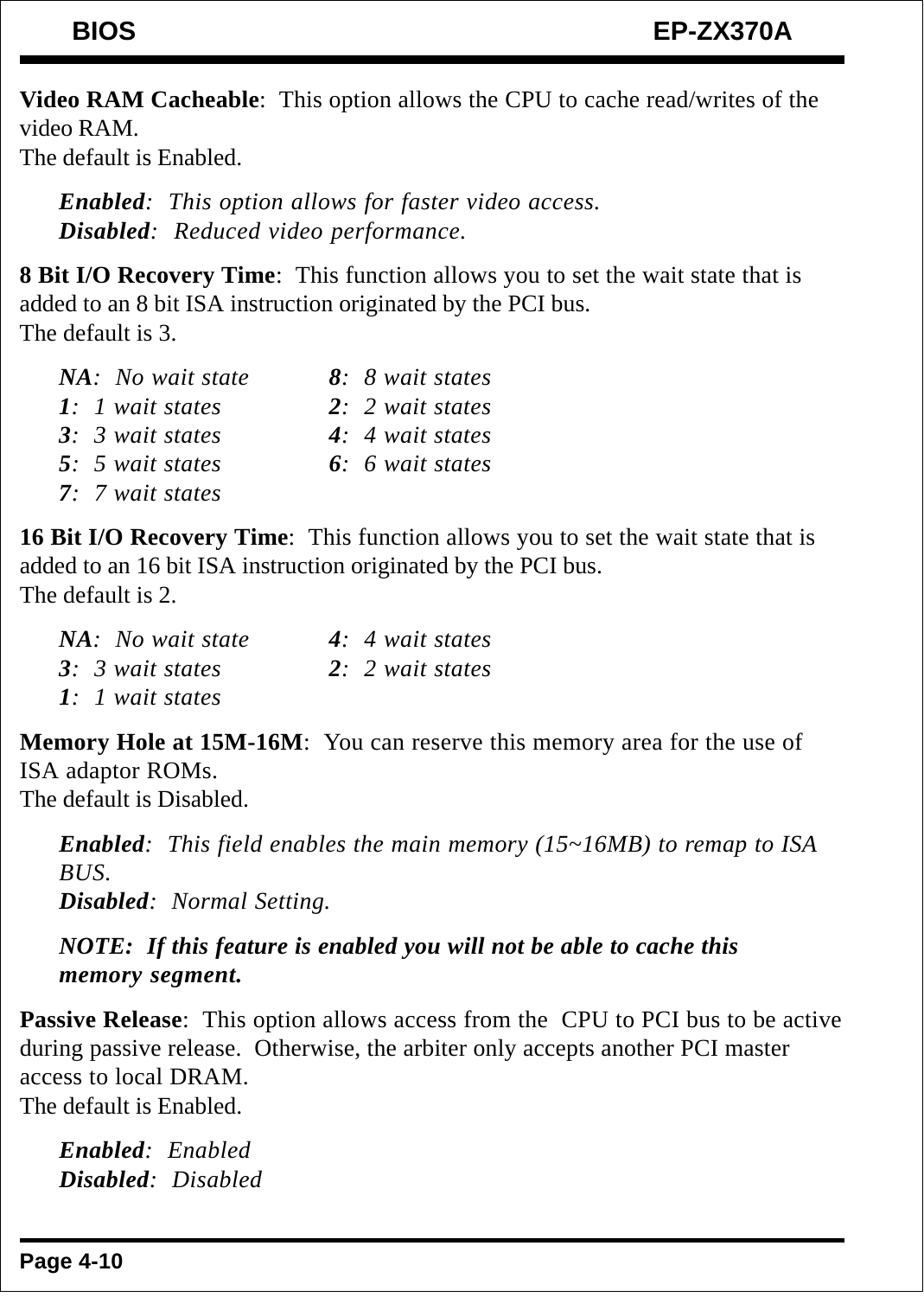**Delayed Transaction:** This option allows the chipset to use its embedded 32-bit posted write buffer to support delay transactions cycles. The default is Disabled.

*Enabled: Select enabled to support PCI 2.1 specification. Disabled: Disabled.*

**AGP Aperture Size**: The amount of system memory that the AGP card is allowed to share.

The default is 64.

*: 4MB of systems memory accessable by the AGP card. : 8MB of systems memory accessable by the AGP card. : 16MB of systems memory accessable by the AGP card. : 32MB of systems memory accessable by the AGP card. : 64MB of systems memory accessable by the AGP card. : 128MB of systems memory accessable by the AGP card. : 256MB of systems memory accessable by the AGP card.*

**Auto Detect DIMM/PCI Clk**: Allows you to stop DIMM/PCI Clock drive when the DIMM site or PCI Slot are not plug. This item may help reduce EMI. The default is Enabled.

*Enabled: Provides unused DIMM/PCI to stop. Disabled: Provides the clock generator always driving.*

**Spread Spectrum Modulated**: Allows you to active the Spread Spectrum Modulation function for reduce EMI. (Note: When Enabled the item that performance will be impacted).

The default is Disabled.

*Enabled: Provides the Spread Spectrum function from clock generator. Disabled: NO Spread Spectrum function.*

**CPU Warning Temperature**: This is the temperature that the computer will respond to an overheating CPU. The default is Disabled.

*Enabled: Temperature is monitored on the CPU Disabled: This feature is turned off.*

**Current CPU Temperature**: This is the current temperature of the CPU.

**Current Power FAN Speed**: The current power fan speed in RPMs.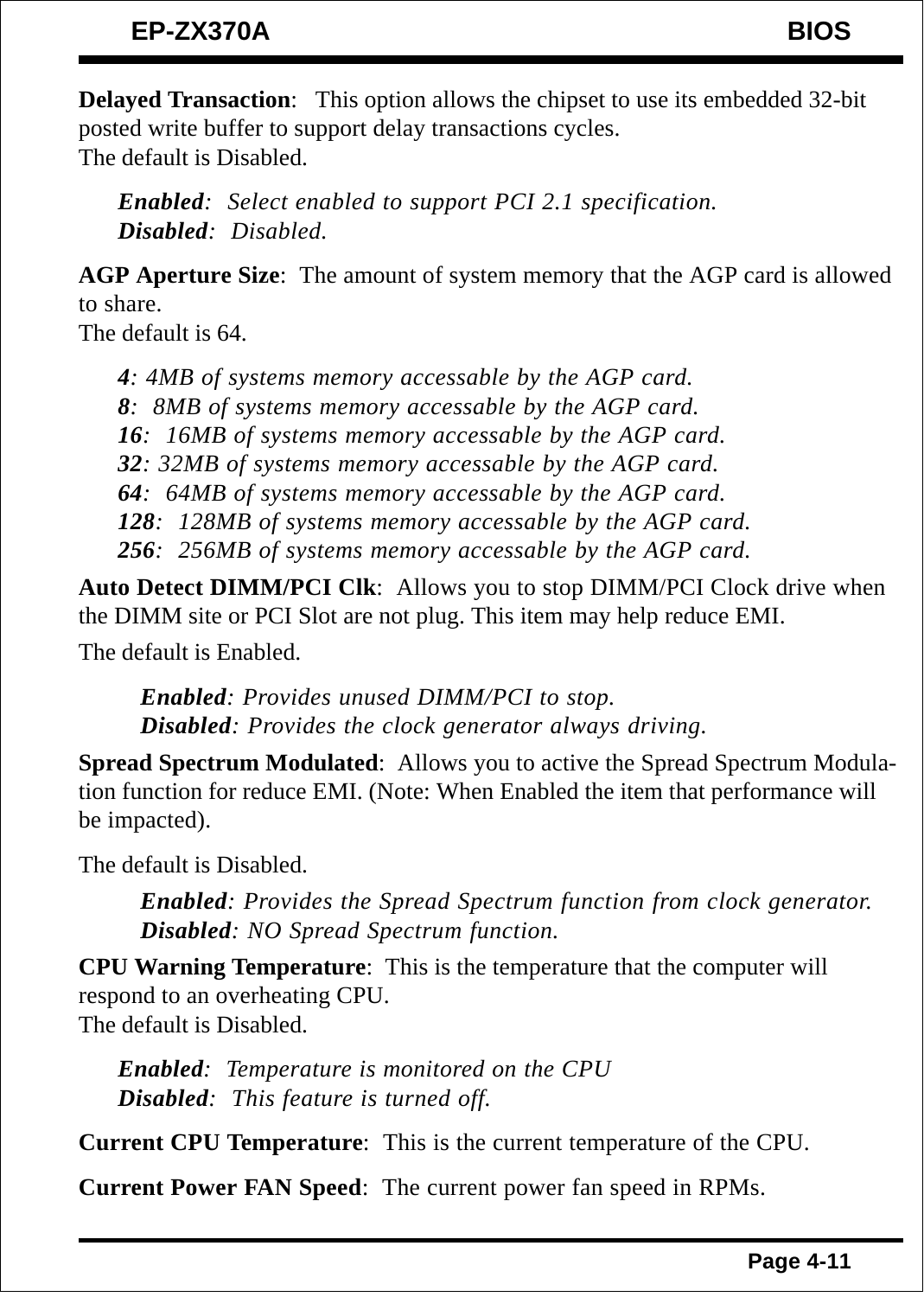**Current CPU FAN Speed**: The current CPU fan speed in RPMs.

**Current Chassis FAN Speed**: The current chassis fan speed in RPMs.

**CPU(V)**: The voltage level of the CPU.

**+1.5V**: The voltage level of the CPU's GTL+ Bus.

**+3.3V**, **+5V, +12V**: The voltage level of the switch power supply.

# 4-4 Power Management Setup

Choose the "POWER MANAGEMENT SETUP" in the CMOS SETUP UTILITY to display the following screen. This menu allows the user to modify the power management parameters and IRQ signals. In general, these parameters should not be changed unless it's absolutely necessary.

### ROM PCI/ISA BIOS (2A69KPAD) POWER MANAGEMENT SETUP AWARD SOFTWARE, INC.

| Power Management<br>PM Control by APM<br>Video off Method<br>Video off After<br>Modem Use IRO<br>Doze Mode<br>Standby Mode<br>Suspend Mode<br>HDD Power Down                                                 | : User Define<br>: Yes<br>: V/H SYNC+Blank<br>: Standby<br>$\therefore$ 3<br>: Disabled<br>: Disabled<br>: Disabled<br>: Disabled | ** Reload Global Timer Events **<br>IRO [3-7, 9-15], NMI<br>Primary IDE 0<br>Primary IDE 1<br>Secondary IDE 0<br>Secondary IDE 1<br>Floppy Disk<br>Serial Port<br>Parallel Port | : Enabled<br>: Disabled<br>: Disabled<br>: Disabled<br>: Disabled<br>: Disabled<br>: Disabled<br>: Disabled |
|--------------------------------------------------------------------------------------------------------------------------------------------------------------------------------------------------------------|-----------------------------------------------------------------------------------------------------------------------------------|---------------------------------------------------------------------------------------------------------------------------------------------------------------------------------|-------------------------------------------------------------------------------------------------------------|
| Throttle Duty Cycle<br>VGA Active Monitor<br>Soft-off by PWB-BTTN<br>Resume by Alarm<br>Power Loss Recovery<br>Resume By Alarm<br>Date (of Month) Alarm<br>Time (hh:mm:ss) Alarm<br><b>IRO 8 Clock Event</b> | $:62.5\%$<br>: Enabled<br>: Delay 4 Sec.<br>: Enabled<br>: Enabled<br>: Enabled<br>: 0<br>: 8:0:0<br>: Disabled                   | Esc: Ouit<br>$\therefore$ Help<br>F1<br>: Old Values<br>F <sub>5</sub><br>F7<br>: Load Setup Defaults                                                                           | ↑↓→<br>: Select Item<br>$PU/PD/+/-$ : Modify<br>(Shift) F2<br>: Color                                       |

### *Figure 5: Power Management Setup*

You can only change the content of Doze Mode, Standby Mode, and Suspend Mode when the Power Management is set to 'User Define'.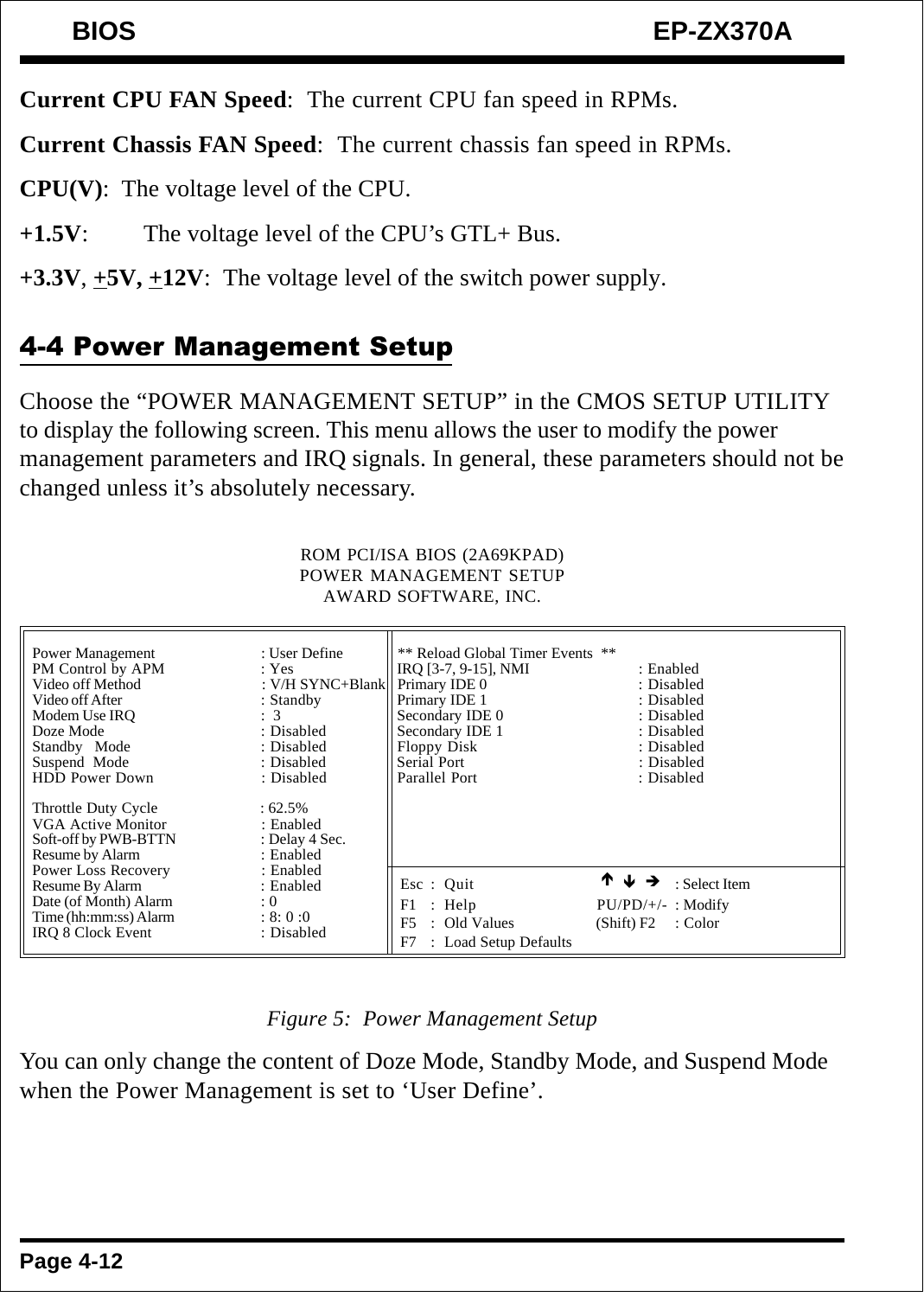**Power Management**: Use this to select your Power Management selection. The default is User define.

*Disabled: The system operates in NORMAL conditions (Non-GREEN), and the Power Management function is disabled. Max. saving: Maximum power savings. Inactivity period is 1 minute in each mode. Min. saving: Minimum power savings. Inactivity period is 1 hour in each mode. User define: Allows user to define PM Timers parameters to control power*

*saving mode.*

**PM controlled APM**: This option shows weather or not you want the Power Management to be controlled the Advanced Power Management (APM). The default is Yes.

*Yes: APM controls your PM No: APM does not control your PM*

**Video Off Method**: This option allows you to select how the video will be disabled by the power management. The default is  $V/H$  Sync + Blank

*V/H Sync + Blank: System turns off vertical and horizontal synchronization ports and writes blanks to the video buffer. DPMS: Select this option if your monitor supports the Display Power Management Signaling (DPMS) standard of the Video Electronics Standards Association (VESA). Use the software supplied for your video subsystem to select video power management values. Blank Screen: System only writes blanks to the video buffer.*

**Video Off After**: Tells you what time frame that the video will be disabled under current power management settings.

The default is Standby.

*Standby: Video powers off after time shown in standby mode setting. Doze: Video powers off after time shown in doze mode setting. Suspend: Video powers off after time shown in suspend mode setting. N/A: Video power off not controlled by power management.*

**MODEM Use IRQ**: Name the interrupt request (IRQ) line assigned to the modem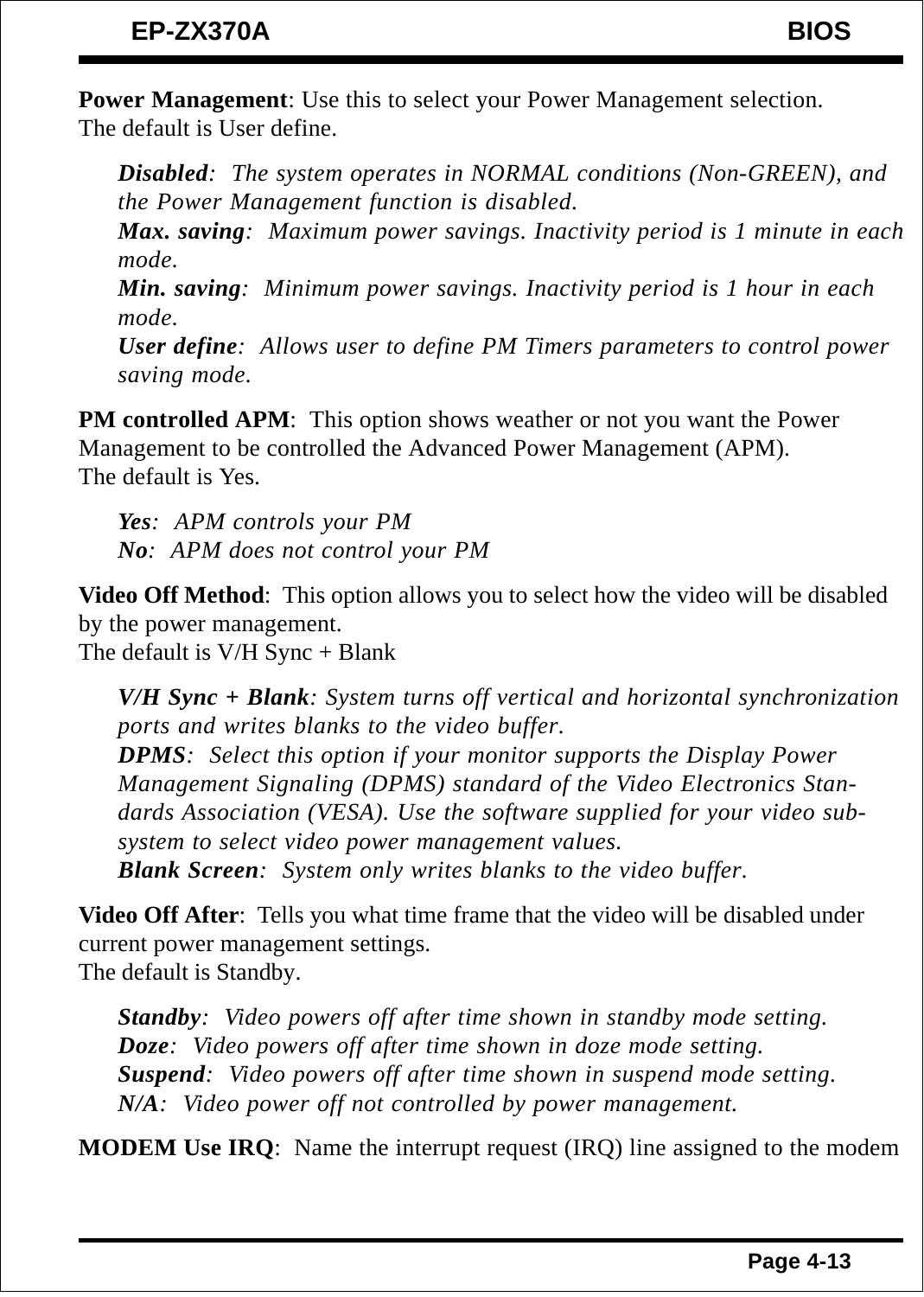(if any) on your system. Activity of the selected IRQ always awakens the system. Default is IRO 3.

| $N/A$ : No IRQ is used. | 3: IRO3    |
|-------------------------|------------|
| 4: $IRQ_4$              | 5: $IRQ$ 5 |
| 7: $IRO$ 7              | 9: IRO.9   |
| 10: $IRQ$ 10            | 11: IRQ 11 |

The EP-ZX370A supports HDD Power Down, Doze and Standby power saving functions when using the Intel Pentium II Processor. The default is Disabled

**Doze Mode:** The "Doze" mode timer starts to count when no "PM events" have occurred.

**Standby Mode**: When the standby mode timer times-out, it will enter the standby mode and retain CPU at a slow working speed. The screen will be blanked out.

**Suspend Mode**: This function works only when the Pentium II Processor is installed. The timer starts to count when "System Standby" mode timer is timed out and no "PM Events" are occurring. Valid range is from 1 minute up to 1 hour.

**HDD Power Down**: HDD Standby timer can be set from 1 to 15 minute(s).

**VGA Active Monitor:** Use this option if your monitor has advanced power saving features.

The default is Enabled

*Enabled: Your monitor's power features will be included in power management. Disabled: Your monitor's power features will not be included in power management.*

**Soft-Off by PWR-BTTN**: Use this to select your soft-off function. The default is Delay 4 sec.

*Instant Off: Turns off instantly. Delay 4 Second : Turns off after a 4 second delay. If momentary press of button, the system will go into Suspend Mode. Press again to take system out of Suspend Mode.*

**Resume by Ring**: This option is used to set the remote ring in feature. This option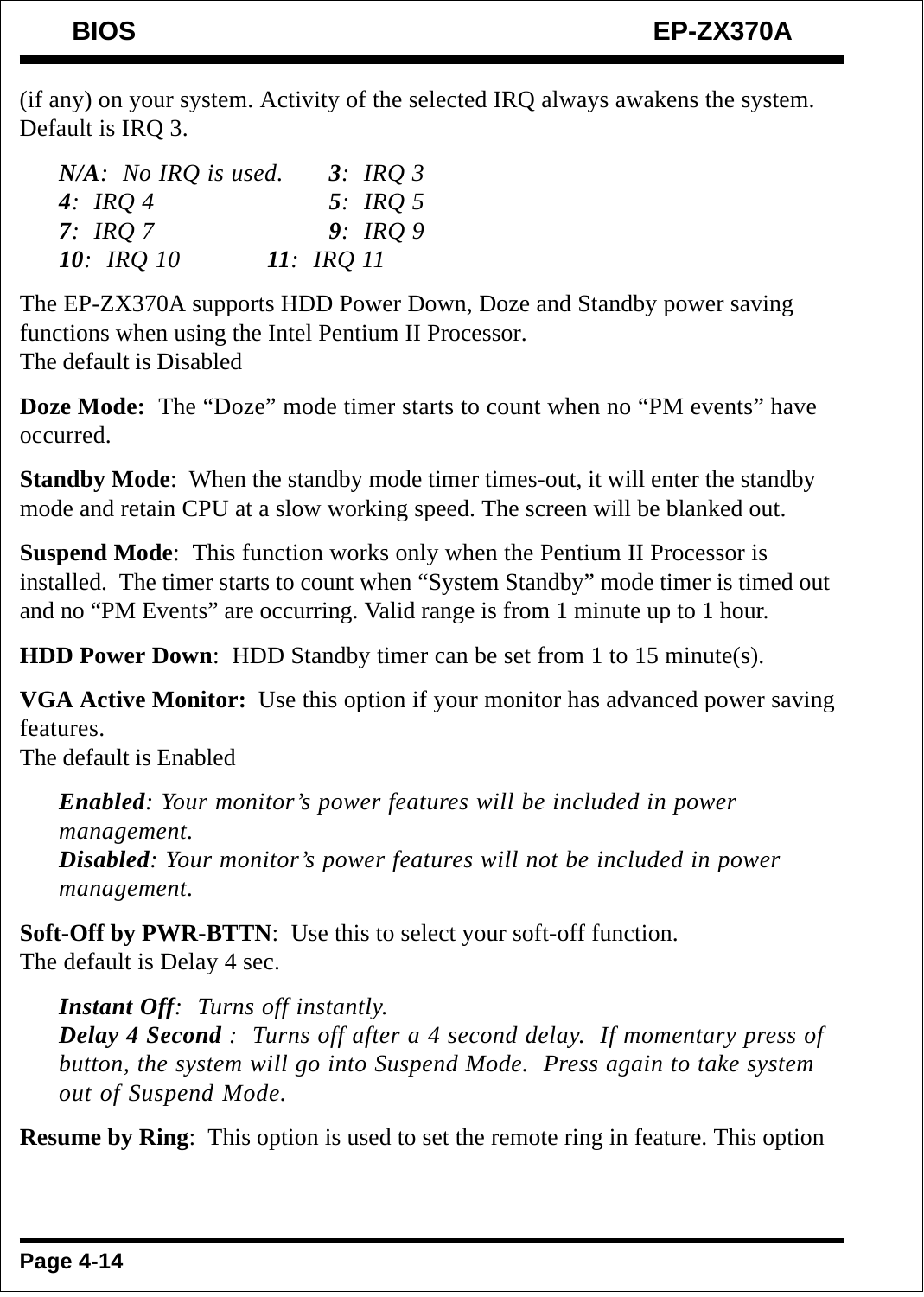is only available when Power Loss Recovery is Enabled. The default is Enabled.

*Enabled: The system can use remote ring-in to wake the system up. Disabled: The system cannot use remote ring in to wake system up.*

**Power Loss Recovery:** If the power to the system is cut off the system will turn itself back on with no user intervention. The default is Disabled.

*Enabled: The system will power back on after a power interuption. Disabled: The system will stay off after a power interuption.*

**Resume by Alarm:** This option allows you to have the system turn on at a preset time each day or on a certain day. This option is only available when Power Loss Recovery is Enabled.

The default is Enabled.

*Enabled: The system will turn on at the preset time. Disabled: The system will not turn on until you turn it on.*

**Date (of month) Alarm:** This is how you set the date that the system will turn on. The default is 0.

*0: Setting this to 0 will turn the system on everyday at the preset time. 1-31: Represents the day of the month that you need the system to turn on.*

**Time (hh:mm:ss) Alarm:** This sets the time that you need the system to turn on. The deault is 08:00:00.

### **\*\*Reload Global Timer Events \*\***

These options allow the user to reset the global power features timer if any of the enabled events occur.

**IRQ [3-7, 9-15], NMI**: The default is Enable. **Primary IDE 0**: The default is Disable. **Primary IDE 1**: The default is Disable. **Secondary IDE 0**: The default is Disable. **Secondary IDE 1**: The default is Disable. **Floppy Disk**: The default is Disable. **Serial Port**: The default is Enable.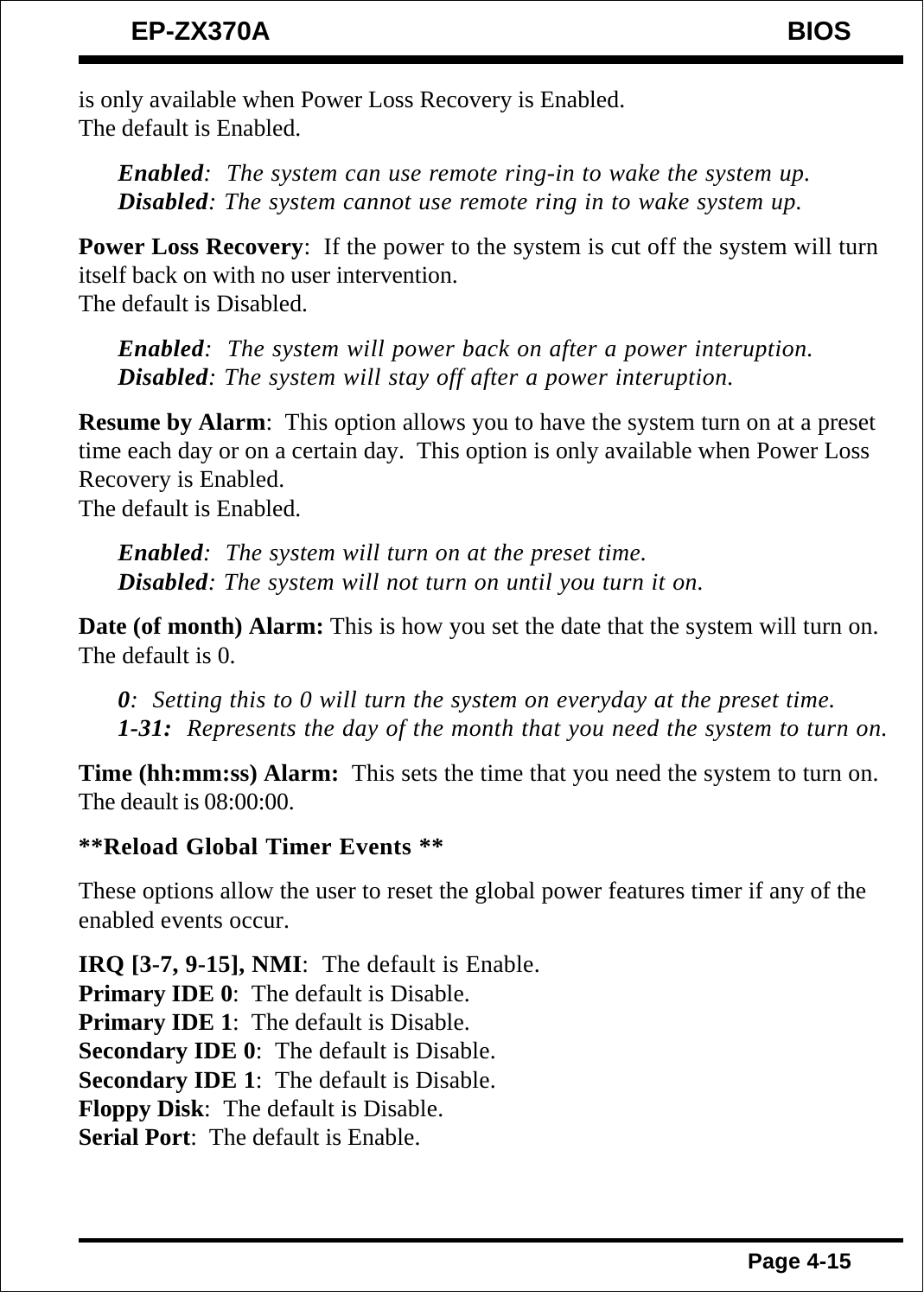**Parallel Port**: The default is Disable.

### 4-5 PNP/PCI Configuration

The PNP/PCI configuration program is for the user to modify the PCI/ISA IRQ signals when various PCI/ISA cards are inserted in the PCI or ISA slots.

### *WARNING: Conflicting IRQ's may cause the system to not find certain devices.*

ROM PCI/ISA BIOS(2A69KPAD) PNP/PCI CONFIGURATION AWARD SOFTWARE, INC.

| <b>PNP OS Installed</b>                                                                                                               | Resources Controlled By<br><b>Reset Configuration Data</b>                                                                                                                       | : NO<br>: Manual<br>: Disabled                                                                                                                                                                             | PCI IDE IRQ Map To<br>Primary IDE INT#<br>Secondary IDE INT#                              | : PCI-AUTO<br>: $A$<br>: B                                                                       |
|---------------------------------------------------------------------------------------------------------------------------------------|----------------------------------------------------------------------------------------------------------------------------------------------------------------------------------|------------------------------------------------------------------------------------------------------------------------------------------------------------------------------------------------------------|-------------------------------------------------------------------------------------------|--------------------------------------------------------------------------------------------------|
| $IRQ-3$<br>$IRQ-4$<br>$IRQ-5$<br>$IRQ-7$<br>$IRQ-9$<br>$IRO-10$<br>$IRQ-11$<br>$IRO-12$<br>$IRO-14$<br>$IRQ-15$<br>$DMA-0$<br>$DMA-1$ | assigned to<br>assigned to<br>assigned to<br>assigned to<br>assigned to<br>assigned to<br>assigned to<br>assigned to<br>assigned to<br>assigned to<br>assigned to<br>assigned to | : Legacy ISA<br>: Legacy ISA<br>: PCI/ISA PnP<br>: PCI/ISA PnP<br>: PCI/ISA PnP<br>: PCI/ISA PnP<br>: PCI/ISA PnP<br>: PCI/ISA PnP<br>: PCI/ISA PnP<br>: PCI/ISA PnP<br>: PCI/ISA PnP<br>: $PCI/ISA$ $PnP$ | Used MEM base addr<br>Assign IRQ For USB                                                  | : N/A<br>: Enabled                                                                               |
| $DMA-3$<br>$DMA-5$<br>$DMA-6$<br>$DMA-7$                                                                                              | assigned to<br>assigned to<br>assigned to<br>assigned to                                                                                                                         | : PCI/ISA PnP<br>: PCI/ISA PnP<br>: PCI/ISA PnP<br>: PCI/ISA PnP                                                                                                                                           | Esc: Ouit<br>F1<br>$\therefore$ Help<br>: Old Values<br>F5<br>F7<br>: Load Setup Defaults | $\uparrow \downarrow \rightarrow$ : Select Item<br>$PU/PD/+/-$ : Modify<br>(Shift) F2<br>: Color |

*Figure 6: PCI Configuration Setup*

**PNP OS Installed**: Do you have a PNP OS installed on your system. The default is No.

*Yes: Select if you are using a PNP OS*

*No: Select if your OS does not support PNP.*

**Resources Controlled By**: Who controlled the system PNP/PCI resources. The default is Manual.

*Manual: PNP Card's resources will be controlled manually. You can set which IRQ-X and DMA-X are assigned to PCI/ISA PNP or Legacy ISA Cards.*

*Auto: If your ISA card and PCI card are all PNP cards, BIOS will assign the interrupt resource automatically.*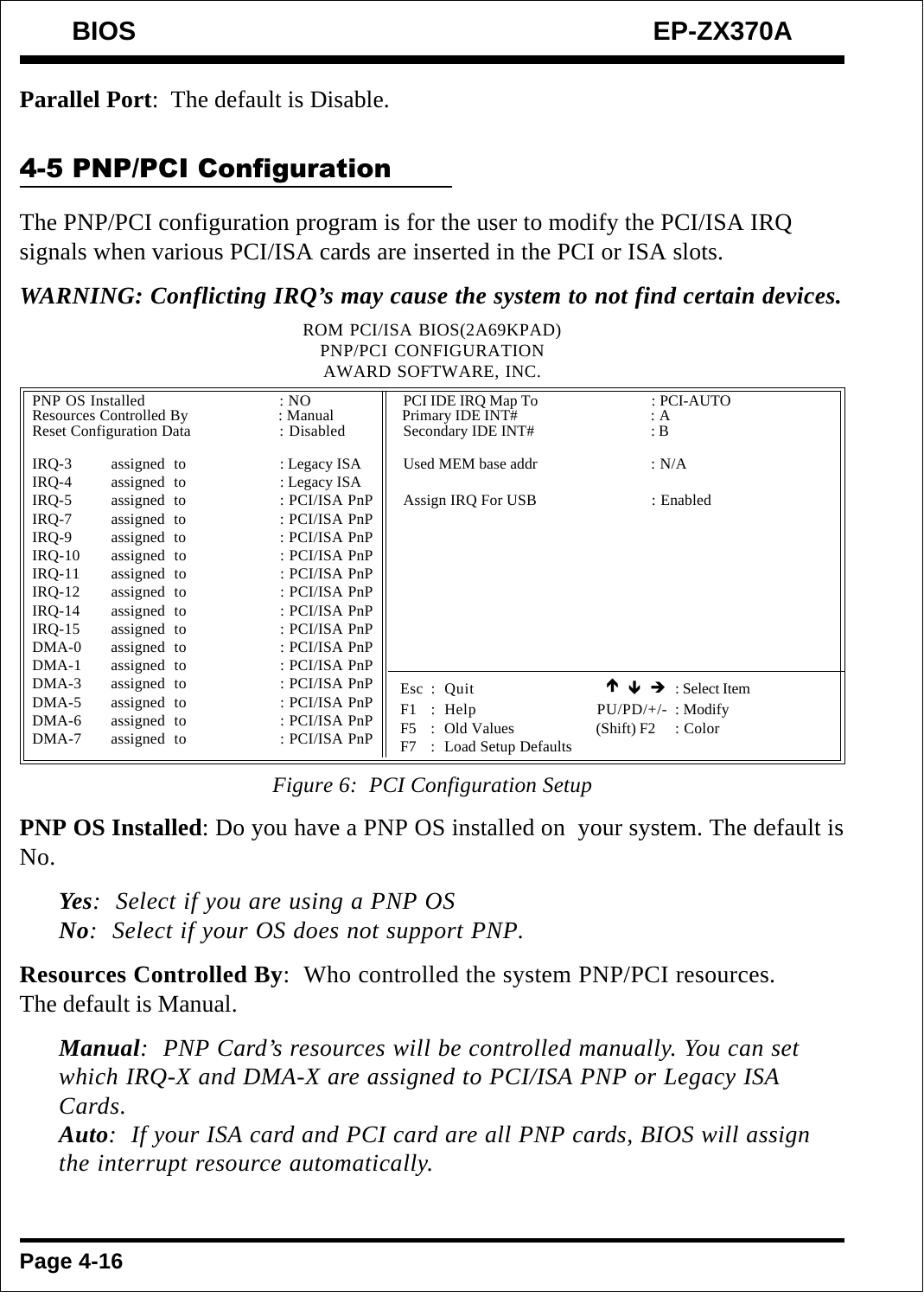**Reset Configuration Data**: This setting allows you to clear ESCD data. The default is Disabled

*Disabled: Normal Setting.*

*Enabled: If you have plugged in some Legacy cards to the system and they were recorded into ESCD (Extended System Configuration Data), you can set this field to Enabled in order to clear ESCD.*

**PCI IDE IRQ Map To:** This item allows the user to configure the system for the type of IDE hard disk controller in use. By default, the BIOS assumes that the hard drive controller is an ISA device rather than a PCI controller. If you are using a PCI controller, then you will need to change this to specify which PCI slot has the controller and which PCI interrupt (A, B, C, or D) is associated with the connected IDE devices.

The default value is PCI-AUTO. This will allow the system to automatically configure the IDE devices.



**Figure 7: The Com bination of PCI INT#lines**

**Used MEM base addr**: The Used MEM base addr (CB00, CC00, D000, D400, D800, DC00) and Used MEM Length (8K, 16K, 32K, 64K) are used to support some specific ISA Legacy cards with requested memory space below 1M address. Now with these two functions, users can define where the used memory address is located and its length of the legacy area that is used by the legacy device to avoid the memory space conflict. For example, if you select "D000" for Used MEM base addr" and "16K" for "Used MEM Length", that means the address region D000H-D3FFFH is occupied by ISA legacy cards, and thus BIOS will not assign this region for PnP/ISA and PCI cards. The default is N/A.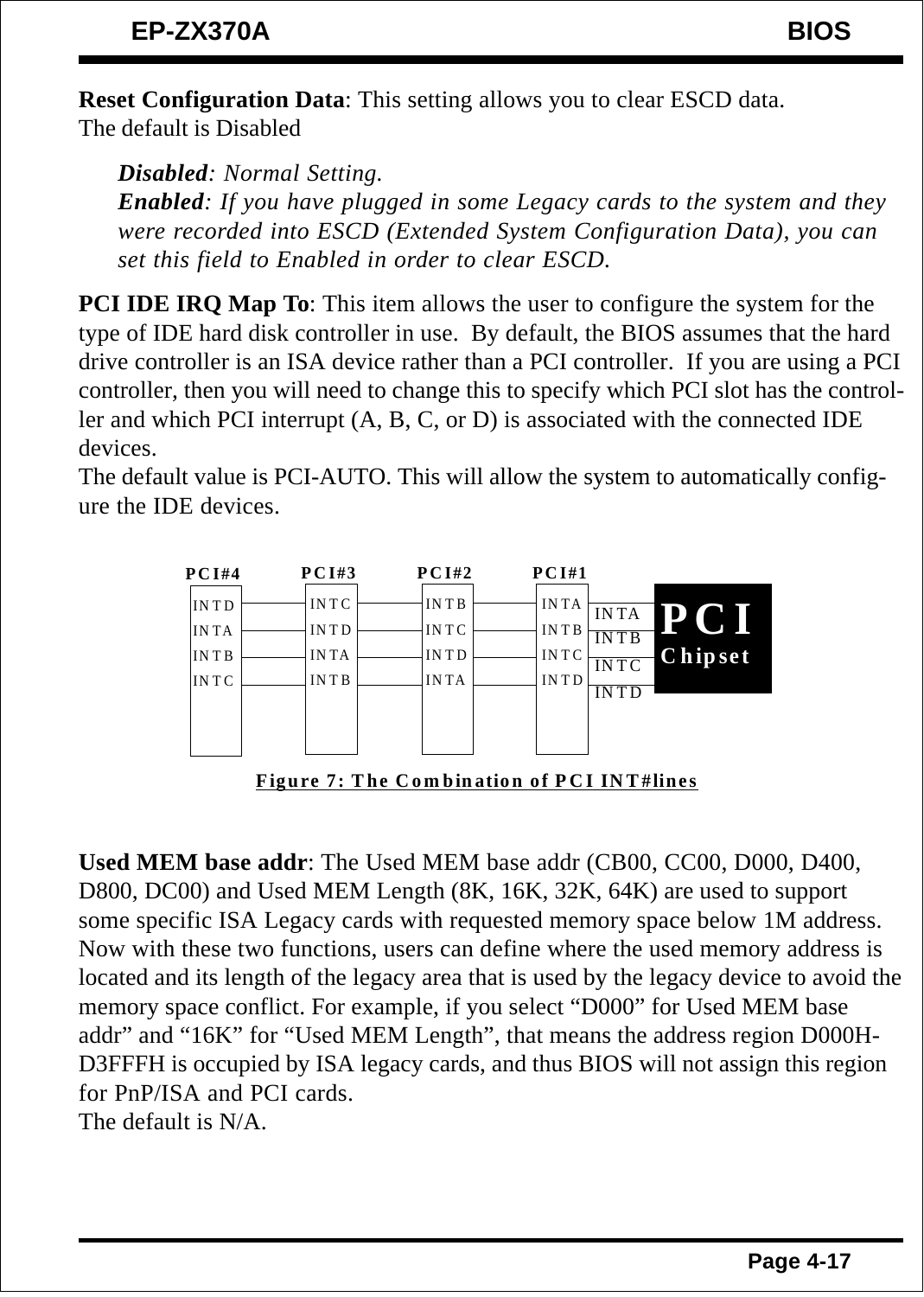**Assign IRQ For USB**: This item allows BIOS to assign whether IRQ is with USB or not. If you have not connect the USB device. Can release the IRQ for other device.

The default is Enabled.

*Enalbed: Provides IRQ for USB device. Disabled: Release IRQ for other device.*

### 4-6 Load Setup Defaults

The "LOAD SETUP DEFAULTS" function loads the system default data directly from ROM and initializes the associated hardware properly. This function will be necessary only when the system CMOS data is corrupted.

| ROM PUJISA BIOS(ZA09KPAD)<br>INTEGRATED PERIPHERALS<br>AWARD SOFTWARE, INC.                                                                                                                                                                                                                                                                                                                                                                                        |                                                                                                                                                    |                                                                                                                                                                                         |                                                                                                  |  |
|--------------------------------------------------------------------------------------------------------------------------------------------------------------------------------------------------------------------------------------------------------------------------------------------------------------------------------------------------------------------------------------------------------------------------------------------------------------------|----------------------------------------------------------------------------------------------------------------------------------------------------|-----------------------------------------------------------------------------------------------------------------------------------------------------------------------------------------|--------------------------------------------------------------------------------------------------|--|
| <b>IDE HDD Block Mode</b><br><b>IDE Primary Master PIO</b><br><b>IDE Primary Slave PIO</b><br><b>IDE Secondary Master PIO</b><br><b>IDE Secondary Slave PIO</b><br><b>IDE Primary Master UDMA</b><br><b>IDE Primary Slave UDMA</b><br><b>IDE Secondary Master UDMA</b><br><b>IDE Secondary Slave UDMA</b><br><b>Onboard Primary PCI IDE</b><br><b>Onboard Secondary PCI IDE</b><br><b>USB Keyboard Support</b><br><b>KBC</b> Input Clock<br>Onboard FDD Controller | : Enabled<br>: Auto<br>: Auto<br>$:$ Auto<br>$:$ Auto<br>$:$ Auto<br>: Auto<br>: Auto<br>: Auto<br>: Enabled<br>: Enabled<br>: Disabled<br>: 12MHz | <b>Onboard Parallel Port</b><br><b>Onboard Parallel Mode</b><br><b>ECP Mode Ise DMA</b><br>Parallel Port EPP Type<br>POWER ON Method<br><b>KB Power ON Password</b><br>Hot Key Power ON | : 378/IRO7<br>ECP / EPP<br>:3<br>: EPP1.9<br>: Hot Key<br>$:$ Enter<br>$:$ Ctrl-F1               |  |
| <b>Onboard Serial Port 1</b><br><b>Onboard Serial Port 2</b><br><b>Onboard IR Controller</b>                                                                                                                                                                                                                                                                                                                                                                       | : Enabled<br>$:$ Auto<br>: Auto<br>: Disabled                                                                                                      | Esc : Quit<br>: Help<br>F1<br>F <sub>5</sub><br>: Old Values<br>F7<br>: Load Setup Defaults                                                                                             | $\uparrow \downarrow \rightarrow$ : Select Item<br>$PU/PD/+/-$ : Modify<br>(Shift) F2<br>: Color |  |

 $R$ 

### 4-7 Integrated Peripherals

*Figure 8: Integrated Peripherals*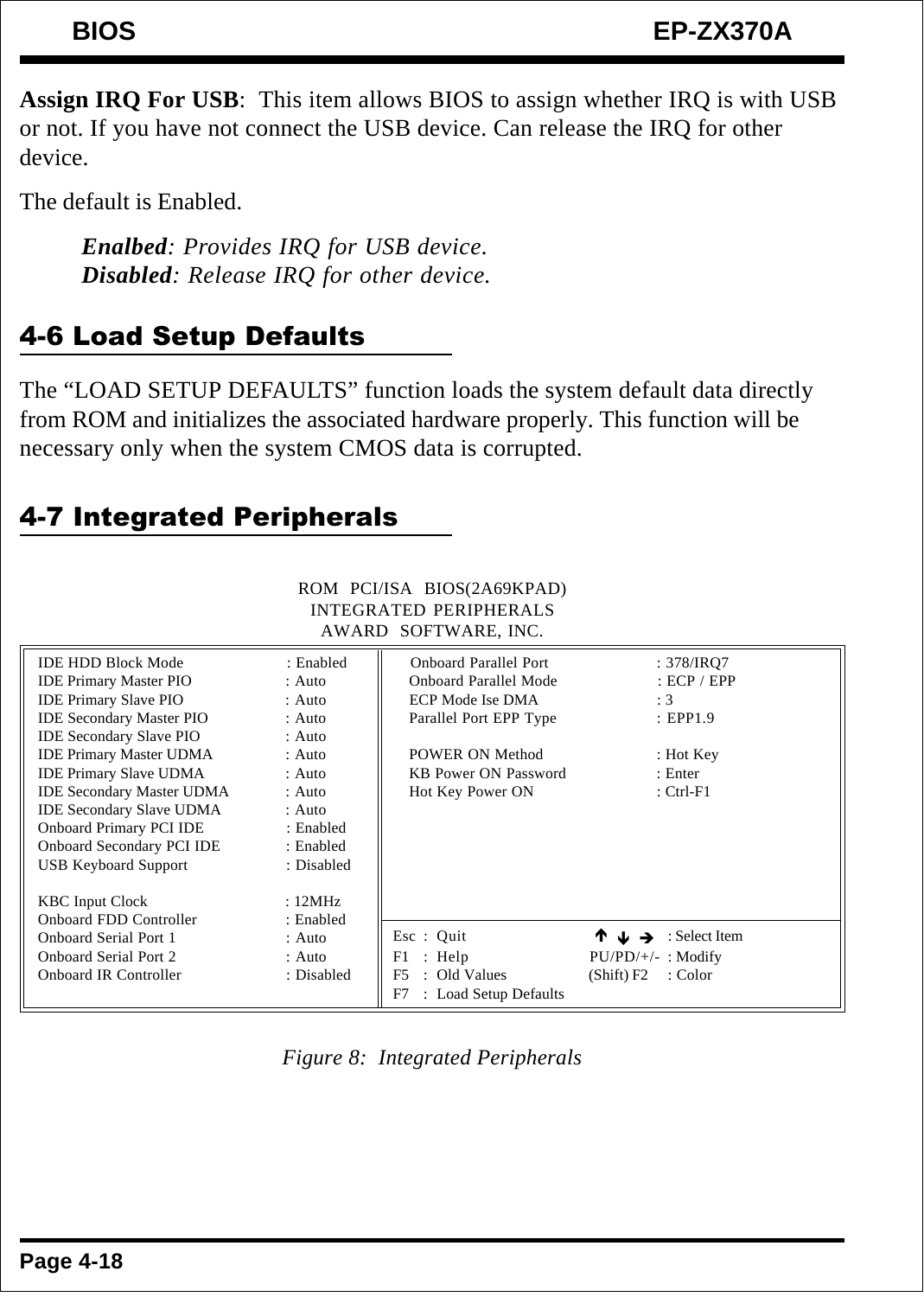*Note: If you do not use the Onboard IDE connector, then you will need to set Onboard Primary PCI IDE: Disabled and Onboard Secondary PCI IDE: Disabled Note: The Onboard PCI IDE cable should be equal to or less than 18 inches (45 cm.).*

**IDE HDD Block Mode**: IDE Block Mode allows the controller to access blocks of sectors rather than a single sector at a time. The default is Enabled.

*Enabled: Enabled IDE HDD Block Mode. Provides higher HDD transfer rates. Disabled: Disable IDE HDD Block Mode.*

**Onboard Primary PCI IDE**: The default value is Enabled.

*Enabled: Enables Onboard IDE primary port. Disabled: Disables Onboard IDE primary port.*

### **Onboard Secondary PCI IDE**:

The default is Enabled.

*Enabled: Enables Onboard IDE secondary port. Disabled: Disables Onboard IDE secondary port.*

**IDE Primary Master PIO** The default is Auto.

> *Auto: BIOS will automatically detect the Onboard Primary Master PCI IDE HDD Accessing mode. Mode 0~4: Manually set the IDE Programmed interrupt mode.*

### **IDE Primary Slave PIO**

The default is Auto.

*Auto: BIOS will automatically detect the Onboard Primary Slave PCI IDE HDD Accessing mode. Mode 0~4: Manually set the IDE Programmed interrupt mode.*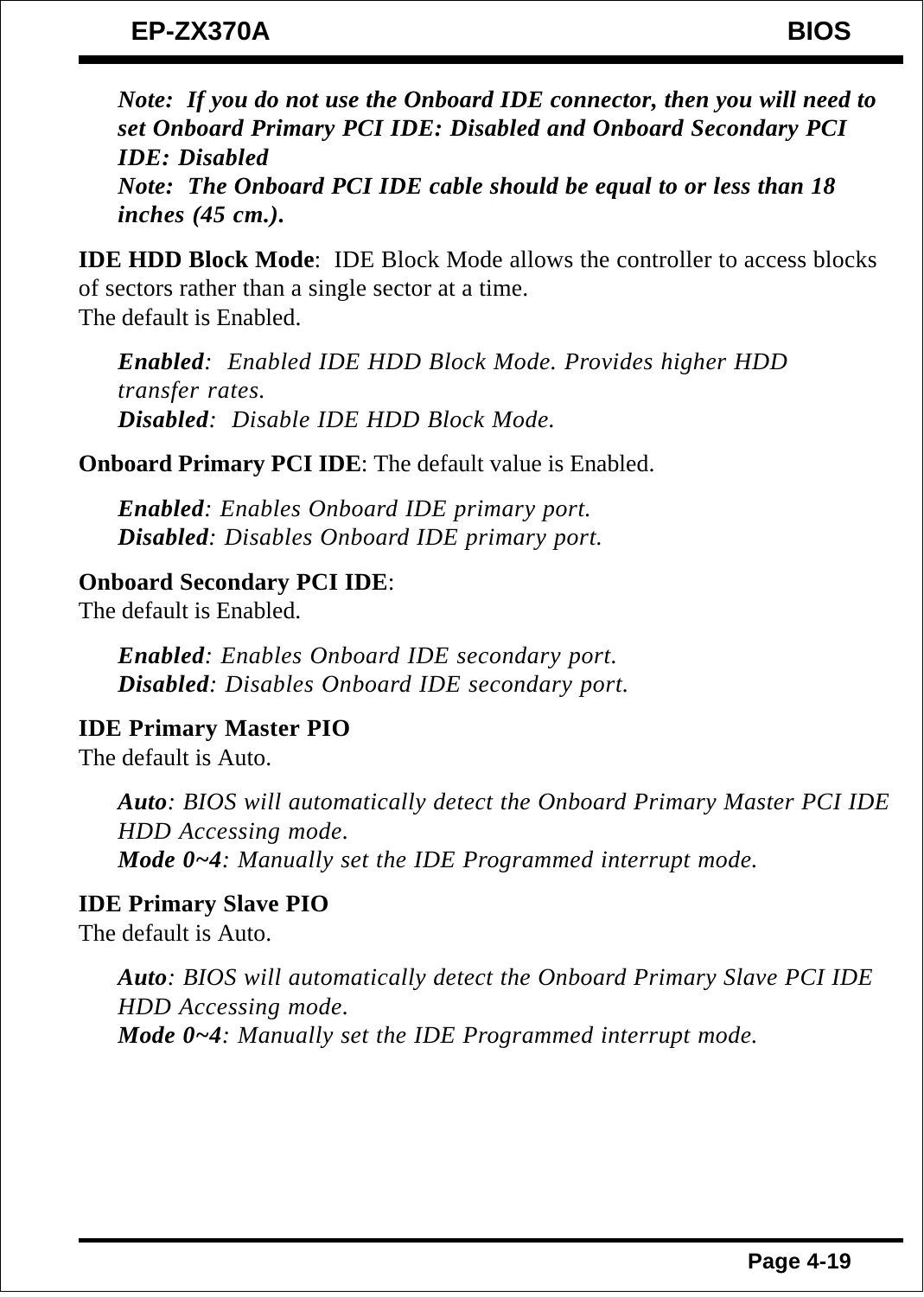### **IDE Secondary Master PIO**:

The default is Auto.

*Auto: BIOS will automatically detect the Onboard Secondary Master PCI IDE HDD Accessing mode. Mode 0~4: Manually set the IDE Programmed interrupt mode.*

### **IDE Secondary Slave PIO**:

The default is Auto.

*Auto: BIOS will automatically detect the Onboard Secondary Slave PCI IDE HDD Accessing mode. Mode 0~4: Manually set the IDE Programmed interrupt mode.*

**IDE Primary Master UDMA**: This allows you to select the mode of operation for the hard drive. The default is Auto.

*Auto: The computer will select the optimal setting. Disabled: The hard drive will run in normal mode.*

**IDE Primary Slave UDMA**: This allows you to select the mode of operation for the hard drive.

The default is Auto.

*Auto: The computer will select the optimal setting. Disabled: The hard drive will run in normal mode.*

**IDE Secondary Master UDMA**: This allows you to select the mode of operation for the hard drive. The default is Auto.

*Auto: The computer will select the optimal setting. Disabled: The hard drive will run in normal mode.*

**IDE Secondary Slave UDMA**: This allows you to select the mode of operation for the hard drive.

The default is Auto.

*Auto: The computer will select the optimal setting. Disabled: The hard drive will run in normal mode.*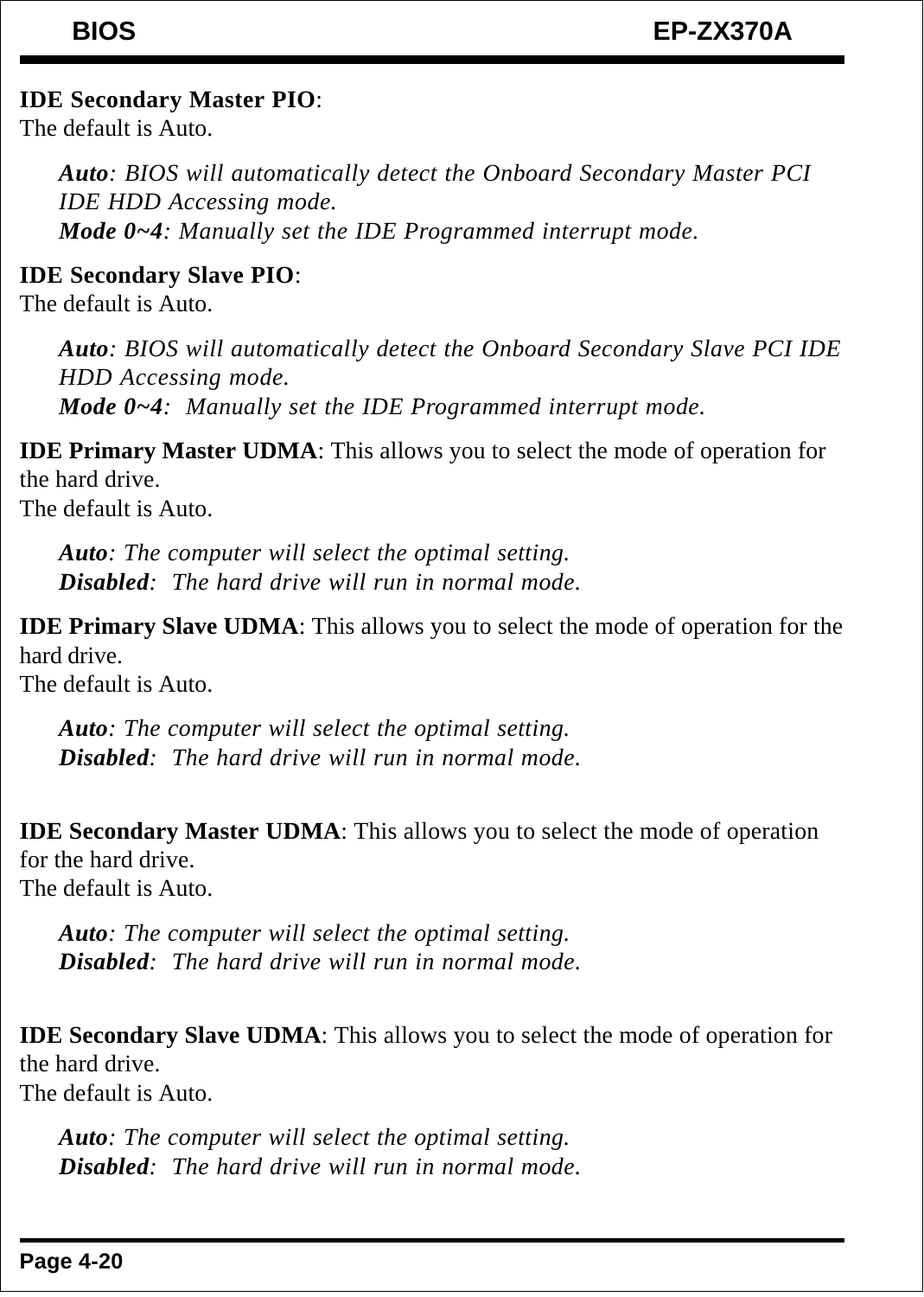**USB Keyboard Support**: This controls the activation status of an optional USB keyboard that may be attached.

The default is disabled.

*Enabled: Enable USB keyboard support. Disabled: Disable USB keyboard support.*

**OnBoard Primary PCI IDE:** This option turns on and off the onboard primary IDE. The default is enabled.

*Enabled: This activates the primary PCI IDE. Disabled: This disables the primary PCI IDE and frees up the resource.*

**OnBoard Secondary PCI IDE**: This option turns on/off the onboard secondary IDE. The default is enabled.

*Enabled: This activates the secondary PCI IDE. Disabled: This disables the secondary PCI IDE and frees up its resources.*

**KBC input clock**: This sets the keyboard clock value. The default is 12 MHz.

*Options: 6, 8, 12, 16 are the available choices.*

**Onboard FDC Controller:** This controls the state of the onboard floppy controller. The default value is Enabled.

*Enabled: Enable the Onboard Winbond Chips's floppy drive interface controller. Disabled: Disable the Onboard Winbond Chip's floppy drive interface controller.*

**Onboard Serial Port 1**: This field allows the user to configure the 1st serial port. The default is Auto.

*AUTO: Enable Onboard Serial port 1 and address is Auto adjusted COM1: Enable Onboard Serial port 1 and address is 3F8H/IRQ4. COM2: Enable Onboard Serial port 1 and address is 2F8H/IRQ3. COM3: Enable Onboard Serial port 1 and address is 3E8H/IRQ4. COM4: Enable Onboard Serial port 1 and address is 2E8H/IRQ3. Disabled: Disable Onboard SMC CHIP's Serial port 1.*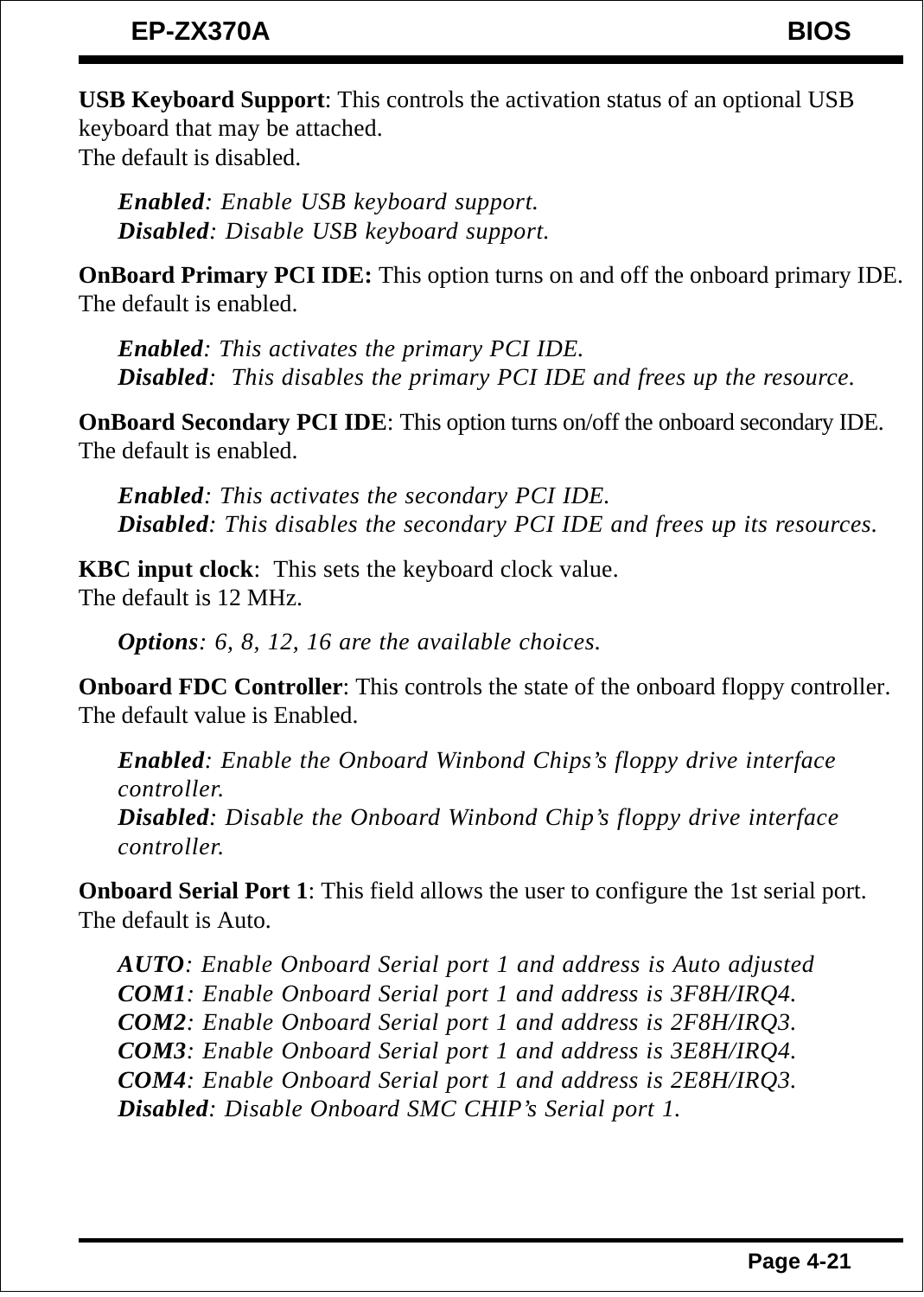**Onboard Serial Port 2**: This field allows the user to configure the 2nd serial port. The default is Auto.

*AUTO: Enable Onboard Serial port 2 and address is Auto adjusted COM1: Enable Onboard Serial port 2 and address is 3F8H/IRQ4. COM2: Enable Onboard Serial port 2 and address is 2F8H/IRQ3. COM3: Enable Onboard Serial port 2 and address is 3E8H/IRQ4. COM4: Enable Onboard Serial port 2 and address is 2E8H/IRQ3. Disabled: Disable Onboard SMC CHIP's Serial port 2.*

**UART Mode Select**: The mode of the IR Controller. The default is Normal.

**IrDA**: Support a Serial Infrared Inferface IrDA.

**ASKIR**: Support a Sharp Serial Infrared Interface formats.

**Normal**: The IRRX and IRTX pins of IR function in normal condition.

**Onboard Parallel port**: This field allows the user to configure the LPT port. The default is 378H / IRQ7.

*378H: Enable Onboard LPT port and address is 378H and IRQ7. 278H: Enable Onboard LPT port and address is 278H and IRQ5. 3BCH: Enable Onboard LPT port and address is 3BCH and IRQ7. Disabled: Disable Onboard Winbond Chip's LPT port.*

**Parallel Port Mode**: This field allows the user to select the parallel port mode. The default is ECP+EPP.

*Normal: Standard mode. IBM PC/AT Compatible bidirectional parallel port. EPP: Enhanced Parallel Port mode. ECP: Extended Capabilities Port mode. EPP+ECP: ECP Mode & EPP Mode.*

**ECP Mode USE DMA**: This field allows the user to select DMA1 or DMA3 for the ECP mode. The default is DMA3.

*DMA1: This field selects the routing of DMA1 for the ECP mode. DMA3: This field selects the routing of DMA3 for the ECP mode.*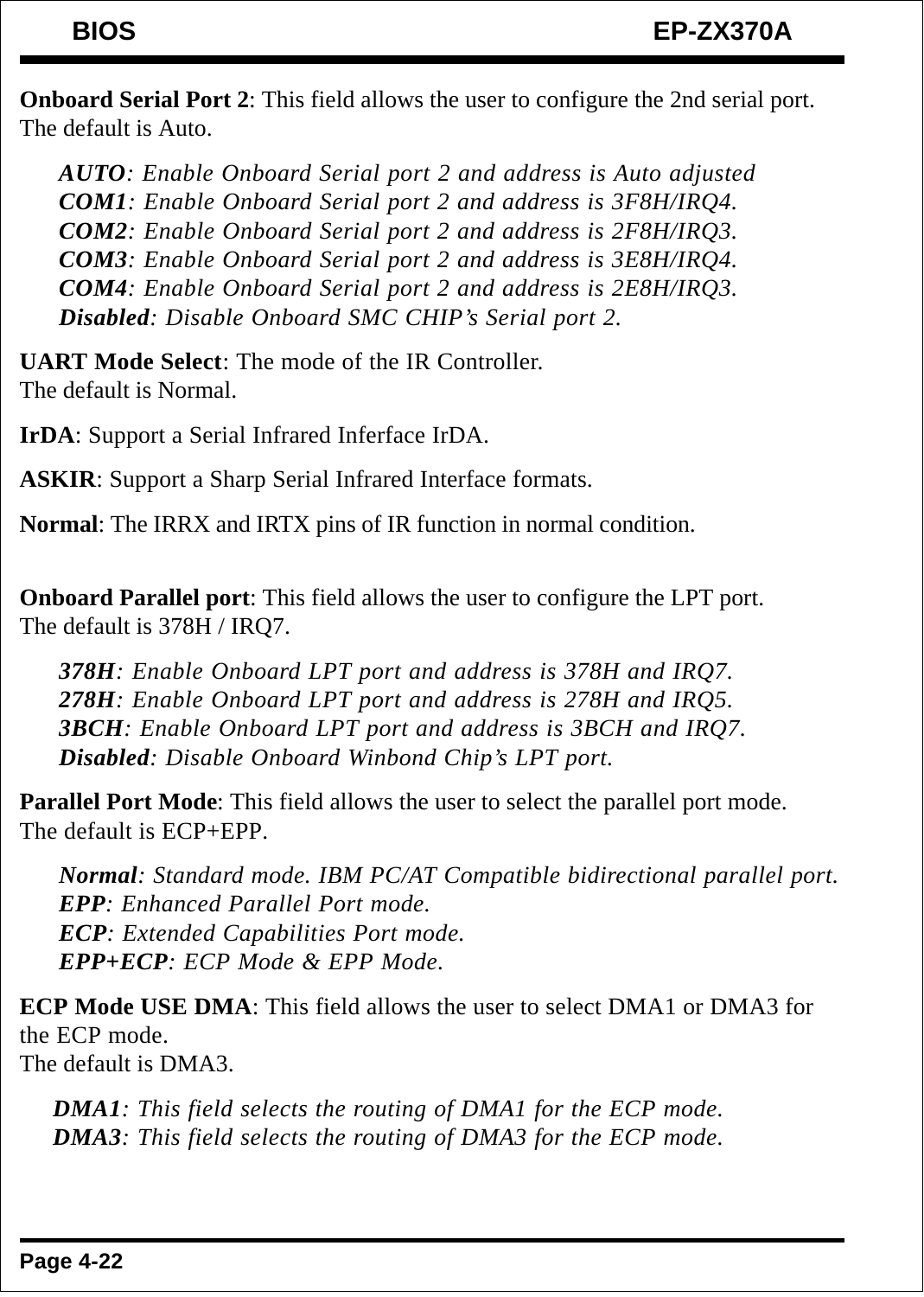**Power On Method**: There are "**Button Only**", "**Hot Key**" and "**Any key**" can be chosen by this field that allows users to select one of these various functions as Power On Method for their requirement.

The default value in this selection is " Hot Key". (Ctrl-F1)

*Hot Key: User can press "Control Key" (Ctrl) and "Function Key" (from F1 to F12) individually to power on the system.*

*The interval between "Ctrl" key and function Key (F1-F12) must be short.*

*Anykey: Press anykey to power on the system.*

*Button Only: This power on method is controlled by J3 (pw-on.) Use Power On Button to power on the system.*

*Password: User can Power On the System by password, the password can be entered from 1 to 5 characters. The maximum of password is 5 characters.*

*If user forget / lost the password, please go into BIOS setting to change the Power On Method, or keyin another words as password instead of original one.*

### 4-8 Change Supervisor or User Password

To change the password, choose the "SUPERVISOR PASSWORD or USER PASSWORD" option from the CMOS SETUP UTILITY menu and press [Enter].

*NOTE: Either "Setup" or "System" must be selected in the "Security Option" of the BIOS FEATURES SETUP menu.*

1. If CMOS is corrupted or the option was not used, a default password stored in the ROM will be used. The screen will display the following message:

Enter Password:

Press the [Enter] key to continue after the proper password is given.

2. If the CMOS is corrupted or the option was used earlier and the user wishes to change the default password, the SETUP UTILITY will display a message and ask for a confirmation.

Confirm Password: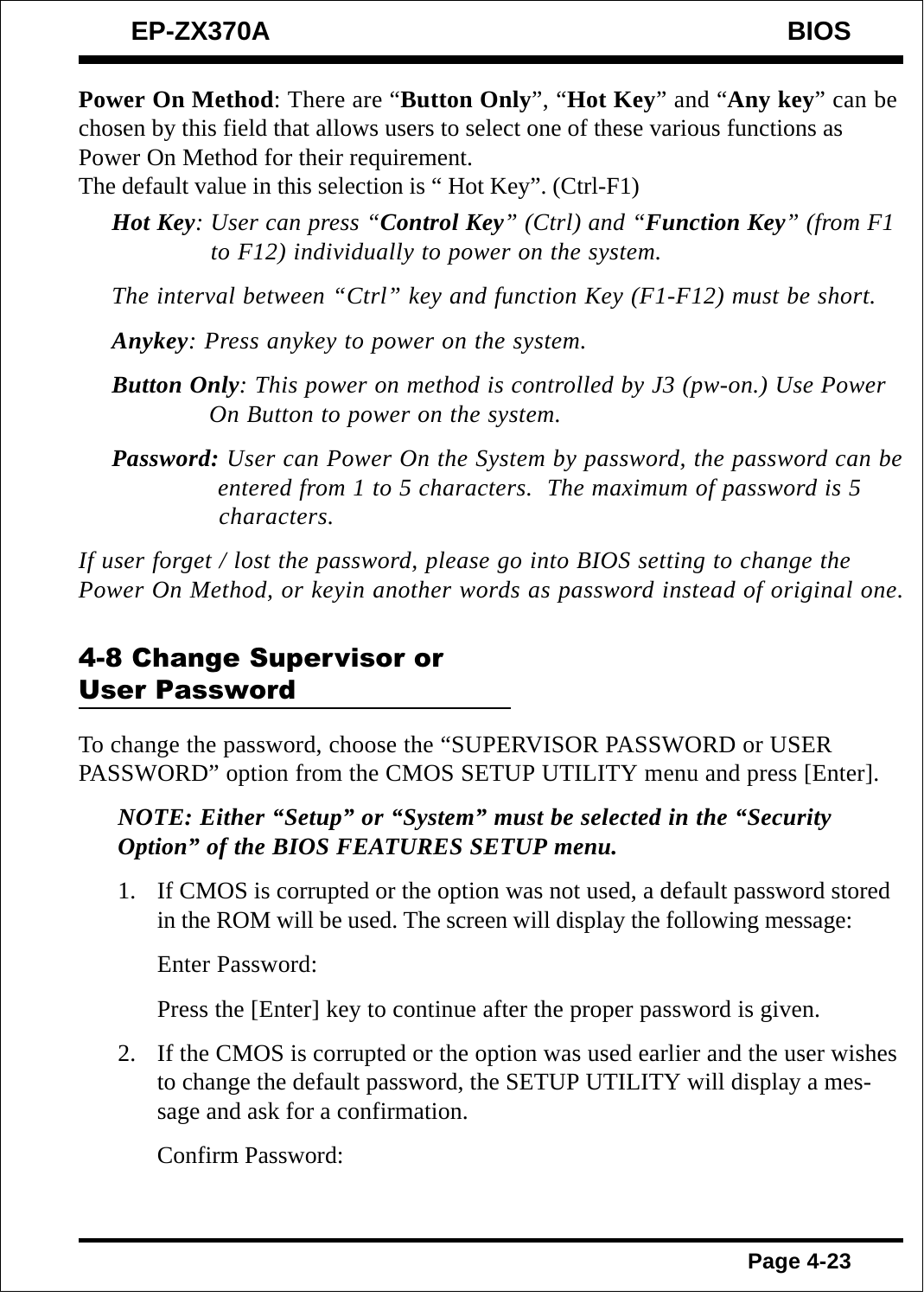3. After pressing the [Enter] key (ROM password if the option was not used) or current password (user-defined password), the user can change the password and store new one in CMOS RAM. A maximum of 8 characters can be entered.

### 4-9 IDE HDD Auto Detection

The "IIDE HDD auto detection" utility is a very useful tool, especially when you do not know which kind of hard disk type you are using. You can use this utility to detect the correct disk type installed in the system automatically. But now you can set HARD DISK TYPE to Auto in the STANDARD CMOS SETUP. You don't need the "IIDE HDD AUTO DETECTION" utility. The BIOS will Auto-detect the hard disk size and model on display during POST.

> ROM PCI/ISA BIOS(2A69KPAD) CMOS SETUP UTILITY AWARD SOFTWARE, INC.

|                |             |       |             | Select Secondary Slave Option (N=Skip) : N |       |                   |           |
|----------------|-------------|-------|-------------|--------------------------------------------|-------|-------------------|-----------|
| <b>OPTIONS</b> | <b>SIZE</b> | CYLS. | <b>HEAD</b> | <b>PRECOMP</b>                             |       | LANDZ SECTOR MODE |           |
| 2(Y)           | 4310        | 524   | 255         | $\Omega$                                   | 14847 |                   | 63 LBA    |
|                | 4310        | 14848 | 9           | 65535                                      | 14847 |                   | 63 NORMAL |
| 3              | 4310        | 928   | 144         | 65535                                      | 14847 |                   | 63 LARGE  |

*Figure 8: IDE HDD Auto Detection*

### *NOTE: HDD Modes*

The Award BIOS supports 3 HDD modes : NORMAL, LBA & LARGE NORMAL mode

Generic access mode in which neither the BIOS nor the IDE controller will make any transformations during accessing.

The maximum number of cylinders, head & sectors for NORMAL mode are.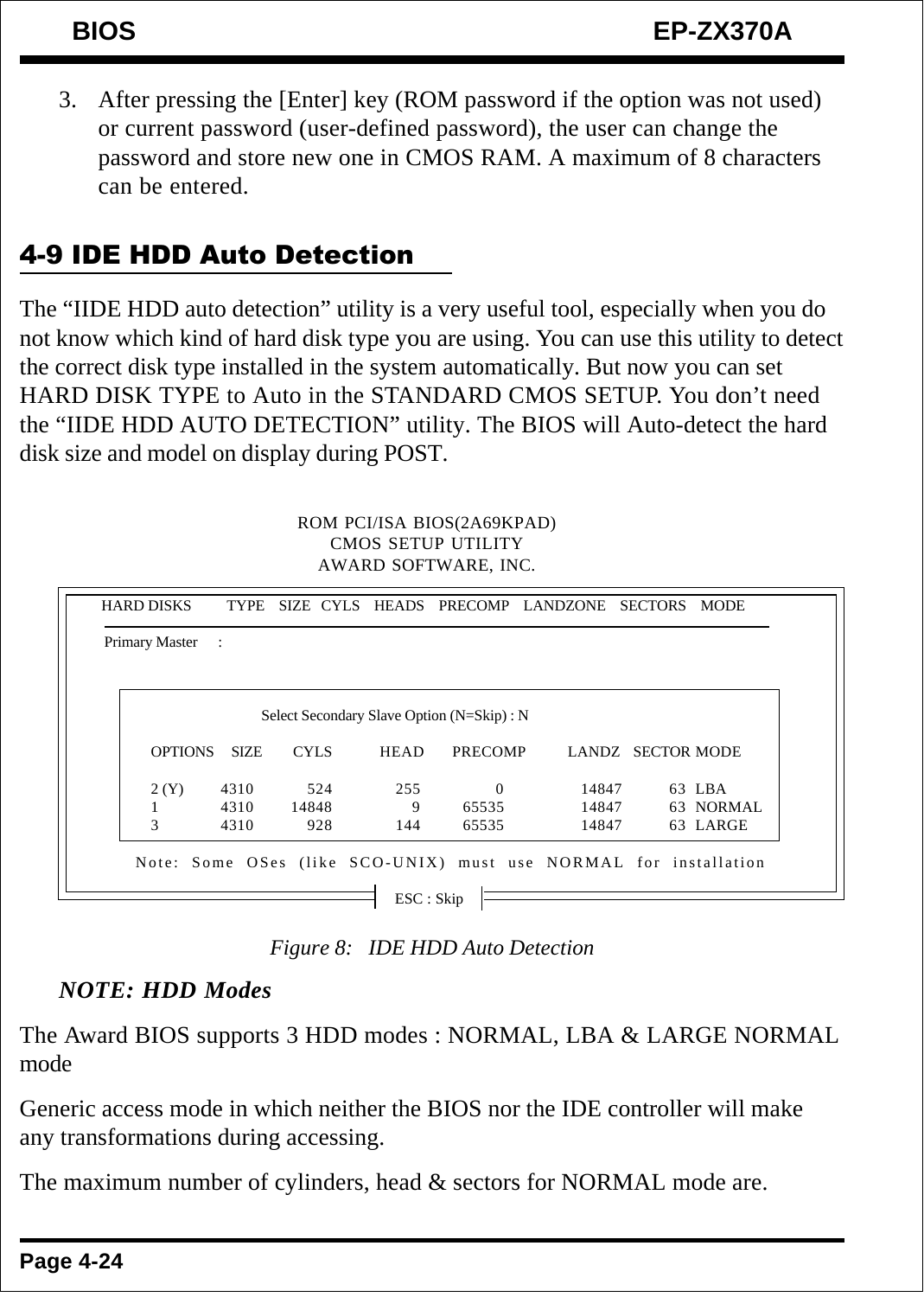| 1024, 16 $& 63$  |               |
|------------------|---------------|
| no. Cylinder     | (1024)        |
| x no. Head       | (16)          |
| x no. Sector     | (63)          |
| x no. per sector | (512)         |
|                  | 528 Megabytes |

If user set his HDD to NORMAL mode, the maximum accessible HDD size will be 528 Megabytes even though its physical size may be greater than that!

**LBA (Logical Block Addressing) mode**: A new HDD accessing method to overcome the 528 Megabyte bottleneck. The number of cylinders, heads & sectors shown in setup may not be the number physically contained in the HDD. During HDD accessing, the IDE controller will transform the logical address described by sector, head & cylinder into its own physical address inside the HDD. The maximum HDD size supported by LBA mode is 8.4 GigaBytes which is obtained by the following formula:

| (1024)        |
|---------------|
| (255)         |
| (63)          |
| (512)         |
| 8.4 GigaBytes |
|               |

**LARGE mode**: Extended HDD access mode supported by Award Software.

Some IDE HDDs contain more than 1024 cylinder without LBA support (in some cases, user do not want LBA). The Award BIOS provides another alternative to support these kinds of LARGE mode.

| <b>CYLS</b> | <b>HEADS</b> | <b>SECTOR</b> | <b>MODE</b> |
|-------------|--------------|---------------|-------------|
| 1120        | 16           | 59            | NORMAL      |
| 560         | 32.          | 59            | LARGE       |

BIOS tricks DOS (or other OS) that the number of cylinders is less than 1024 by dividing it by 2. At the same time, the number of heads is multiplied by 2. A reverse transformation process will be made inside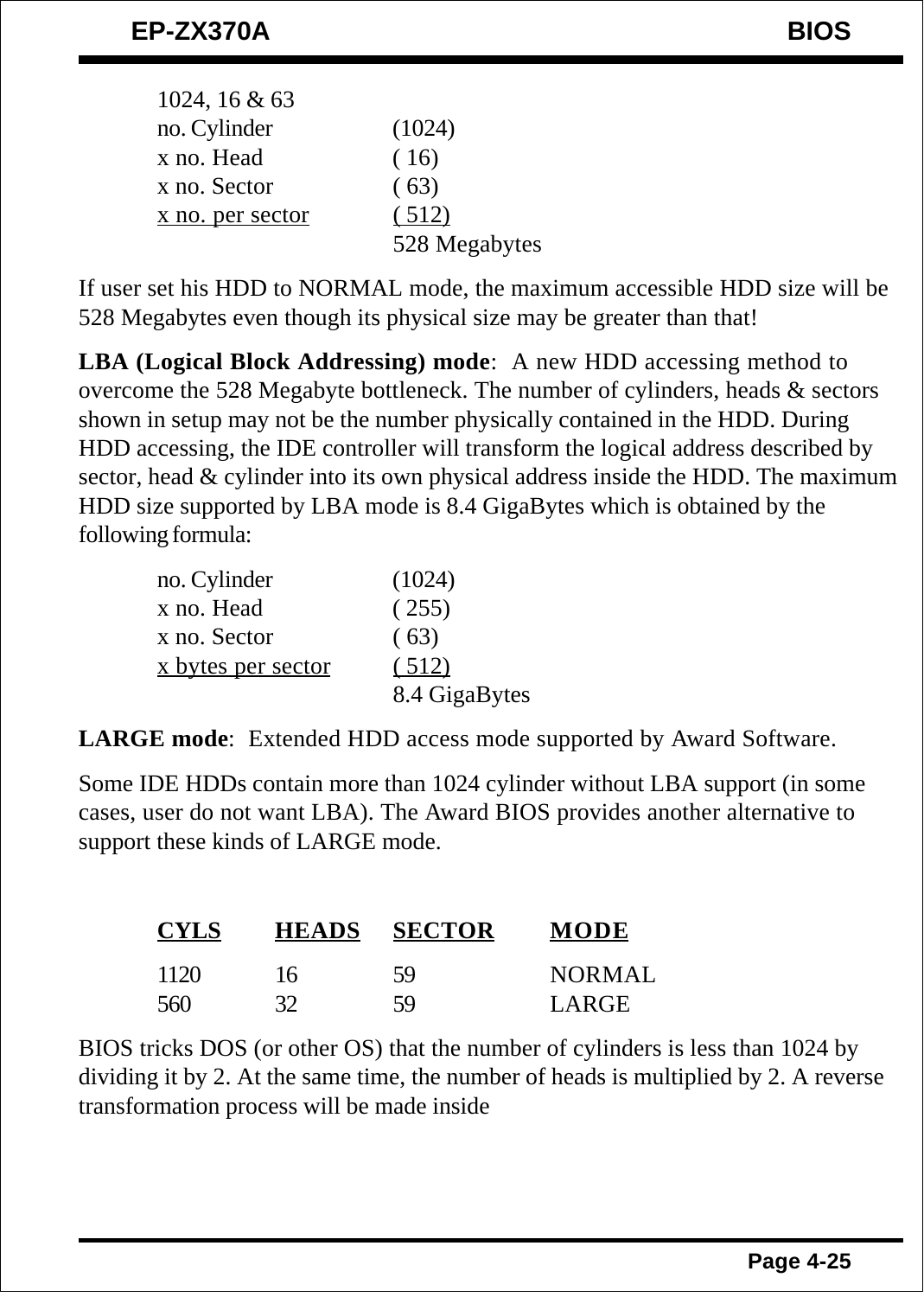INT 12h in order to access the right HDD address!

### **Maximum HDD size**:

| no. Cylinder       | (1024)     |
|--------------------|------------|
| x no. Head         | (32)       |
| x no. Sector       | (63)       |
| x bytes per sector | (512)      |
|                    | 1 GigaByte |

*Note: To support LBA or LARGE mode of HDDs, there must be some software involved. All the software is located in the Award HDD Service Routine (INT 13h). It may fail to access a HDD with LBA (LARGE) mode selected if you are running under an Operating System which replaces the whole INT 13h.*

UNIX operating systems do not support either LBA or LARGE and must utilize the Standard mode. UNIX can support drives larger than 528MB.

# 4-10 HDD Low Level Format

**Interleave**: Select the interleave number of the hard disk drive you wish to perform a low level format on. You may select from 1 to 8. Check the documentation that came with the drive for the correct interleave number, or select 0 for automatic detection.

**Auto scan bad track**: This allows the utility to scan first then format by each track.

**Start:** Press<Y>to start low level format.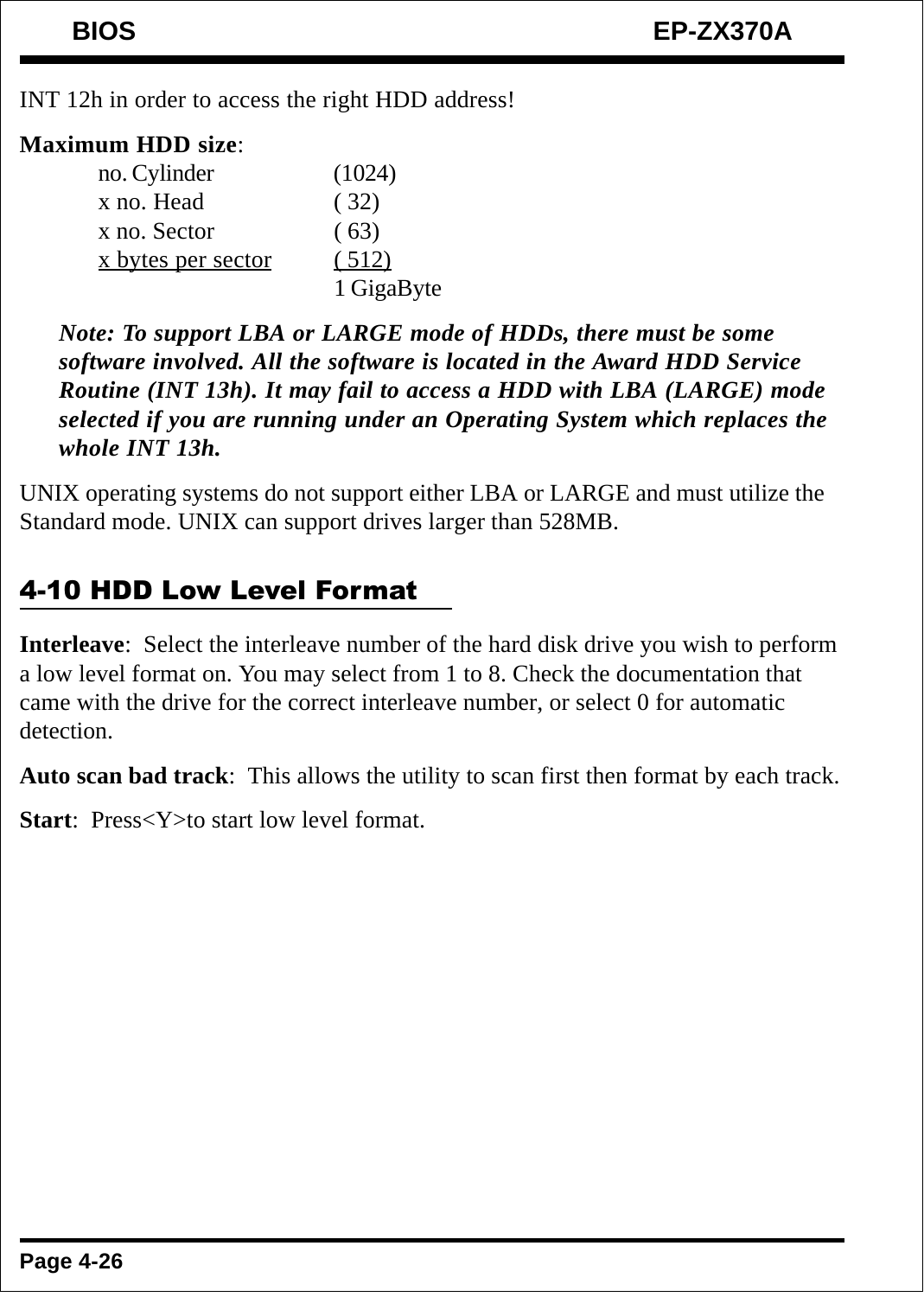## 3-11 Save & Exit Setup

The "SAVE & EXIT SETUP" option will bring you back to the boot up procedure with all the changes you just recorded in the CMOS RAM.

### 3-12 Exit Without Saving

The "EXIT WITHOUT SAVING" option will bring you back to normal boot up procedure without saving any data into CMOS RAM.

### **All old data in the CMOS will not be destroyed.**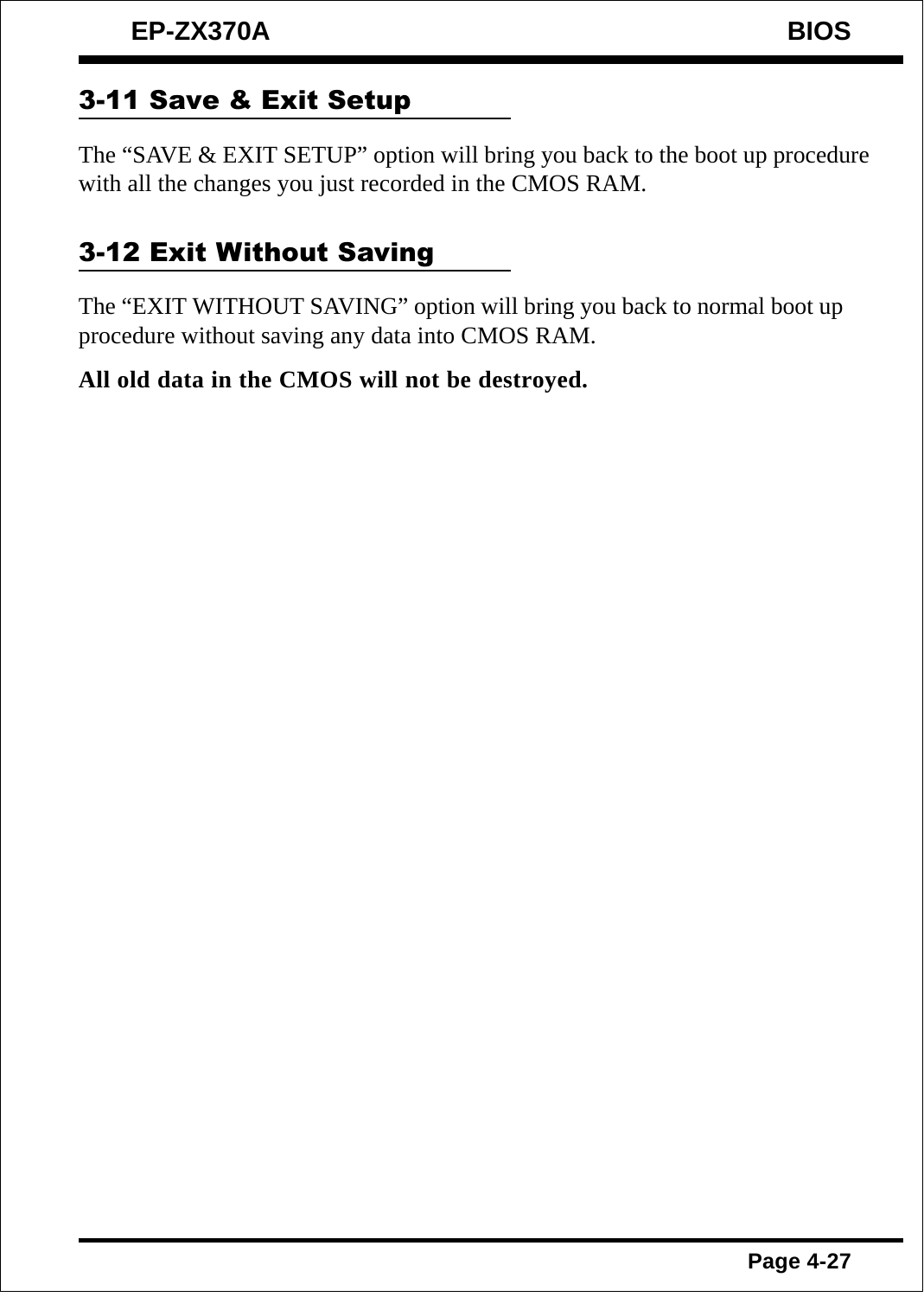# Page Left Blank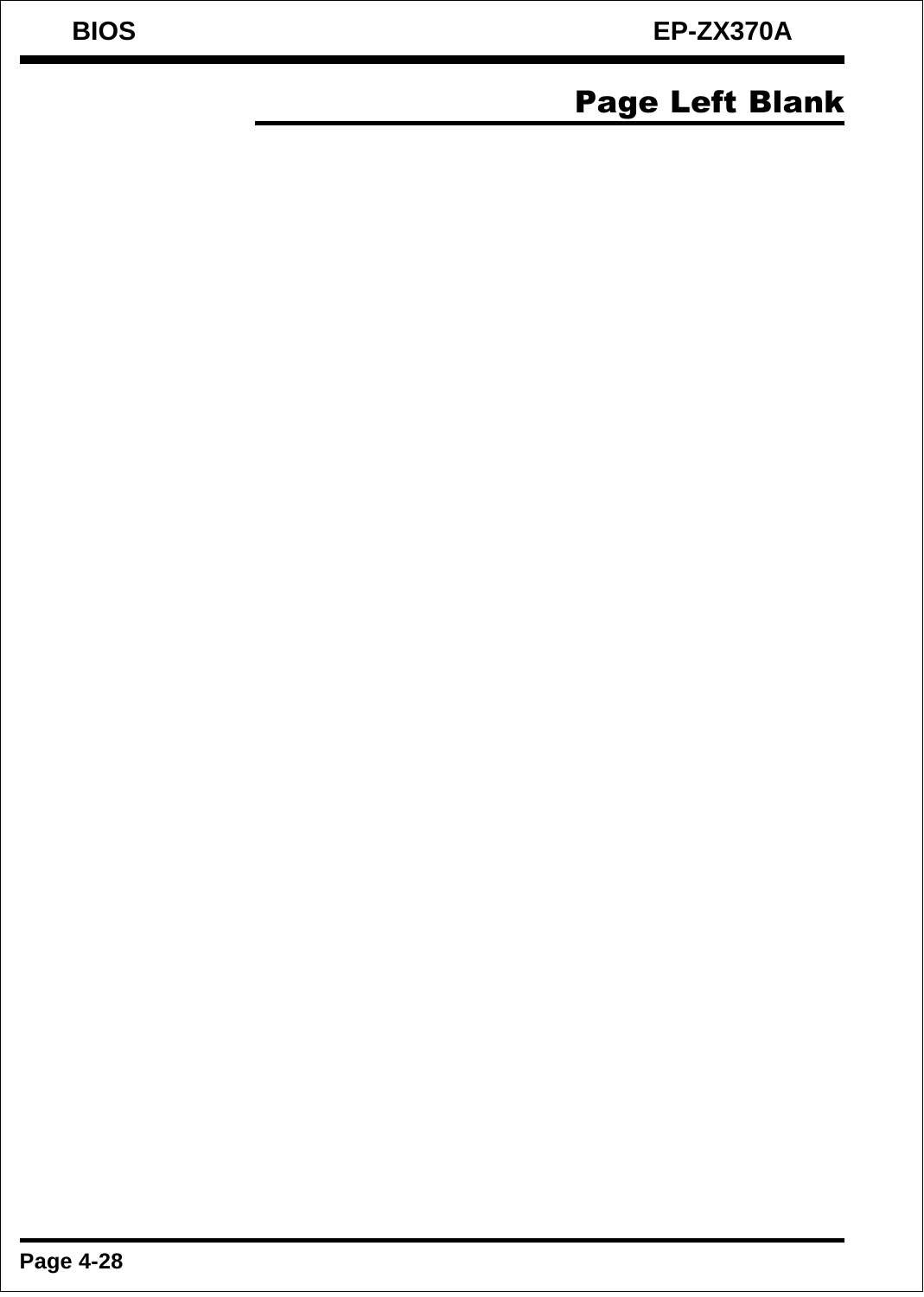# Appendix A:

### A-1 MEMORY MAP

| <b>Address Range</b> | <b>Size</b> | Description                                           |
|----------------------|-------------|-------------------------------------------------------|
| [00000-7FFFF]        | 512K        | Conventional memory                                   |
| [80000-9FBFF]        | 127K        | <b>Extended Conventional memory</b>                   |
| [9FC00-9FFFF]        | 1Κ          | Extended BIOS data area if PS/2 mouse is installed    |
| [A0000-C7FFF]        | 160K        | Available for Hi DOS memory                           |
| [C8000-DFFFF]        | 96K         | Available for Hi DOS memory and adapter ROMs          |
| [E0000-EEFFF]        | 60K         | Available for UMB                                     |
| <b>[EF000-EFFFF]</b> | 4K          | Video service routine for Monochrome & CGA<br>adaptor |
| [F0000-F7FFF]        | 32K         | <b>BIOS CMOS</b> setup utility                        |
| [F8000-FCFFF]        | 20K         | BIOS runtime service routine (2)                      |
| [FD000-FDFFF]        | 4K          | Plug and Play ESCD data area                          |
| <b>IFE000-FFFFFI</b> | 8K          | BIOS runtime service routine (1)                      |

### A-2 I/O MAP

| $[000-01$ Fl | DMA controller. (Master)              |  |
|--------------|---------------------------------------|--|
| $[020-021]$  | <b>INTERRUPT CONTROLLER.</b> (Master) |  |
| $[022-023]$  | CHIPSET control registers. I/O ports. |  |
| $[040-05F]$  | TIMER control registers.              |  |
| $[060-06F]$  | KEYBOARD interface controller. (8042) |  |
| $[070-07F]$  | RTC ports & CMOS I/O ports.           |  |
| $[080-09F]$  | DMA register.                         |  |
| $[0A0-0BF]$  | INTERRUPT controller. (Slave)         |  |
| $[0C0-0DF]$  | DMA controller. (Slave)               |  |
| $[0F0-0FF]$  | <b>MATHCOPROCESSOR.</b>               |  |
| $[1F0-1F8]$  | HARD DISK controller.                 |  |
| $[278-27F]$  | PARALLEL port 2.                      |  |
| $[2B0-2DF]$  | GRAPHICS adapter controller.          |  |
| $[2F8-2FF]$  | SERIAL port 2.                        |  |
| $[360-36F]$  | NETWORK ports.                        |  |
| $[378-37F]$  | PARALLEL port 1.                      |  |
| $[3B0-3BF]$  | MONOCHROME & PARALLEL port adapter.   |  |
| [3C0-3CF]    | EGA adapter.                          |  |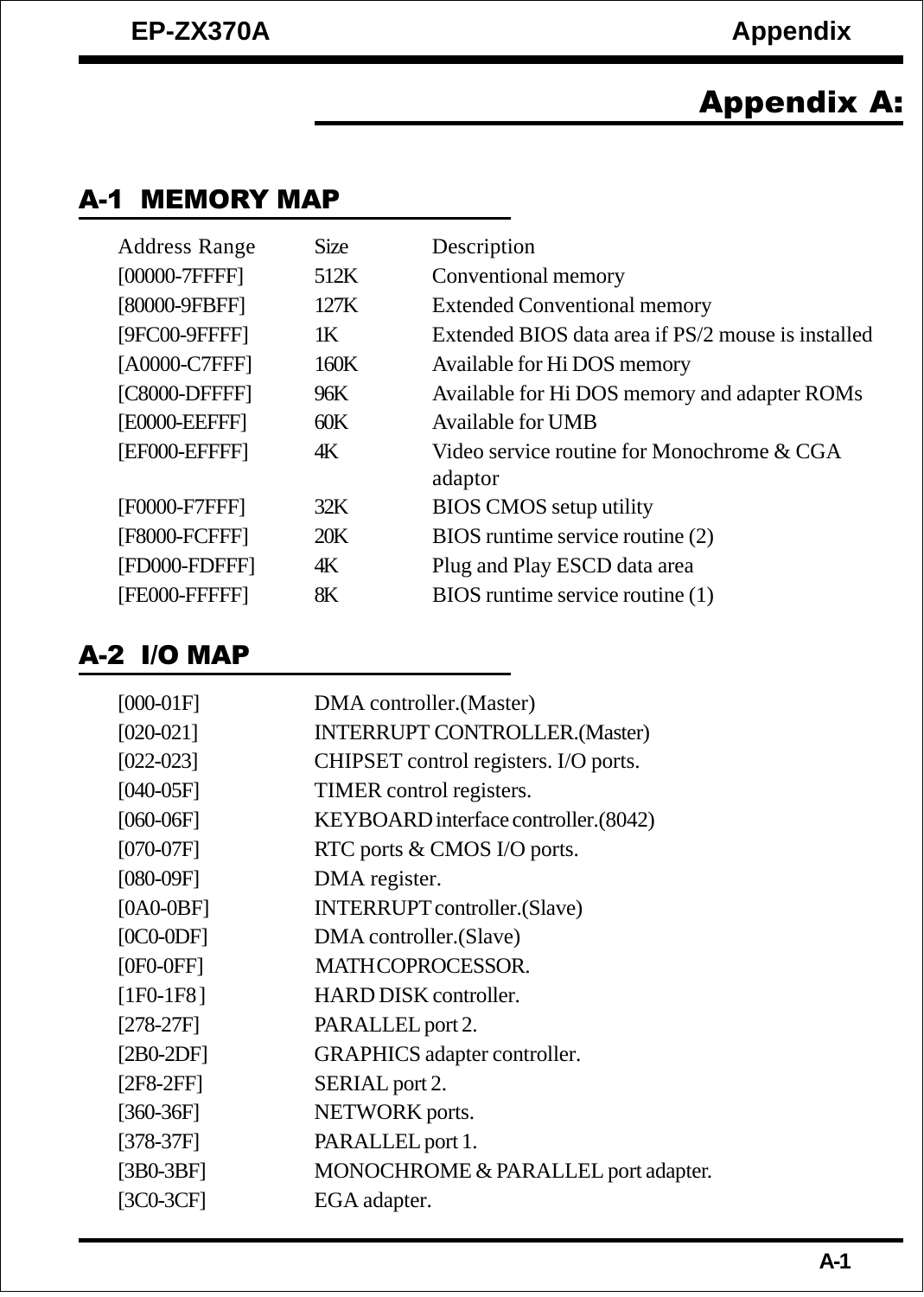| $[3D0-3DF]$ | CGA adapter.            |
|-------------|-------------------------|
| $[3F0-3F7]$ | FLOPPY DISK controller. |
| $[3F8-3FF]$ | SERIAL port 1.          |

### A-3 TIMER & DMA CHANNELS MAP

| <b>TIMER MAP:</b>      |                               |
|------------------------|-------------------------------|
| TIMER Channel 0        | System timer interrupt.       |
| <b>TIMER</b> Channel 1 | DRAM REFRESH request.         |
| <b>TIMER</b> Channel 2 | SPEAKER tone generator.       |
| DMA CHANNELS:          |                               |
| DMA Channel 0          | Available.                    |
| DMA Channel 1          | Onboard ECP (Option).         |
| DMA Channel 2          | FLOPPY DISK (SMCCHIP).        |
| DMA Channel 3          | Onboard ECP (default).        |
| DMA Channel 4          | Cascade for DMA controller 1. |
| DMA Channel 5          | Available.                    |
| DMA Channel 6          | Available.                    |
| DMA Channel 7          | Available                     |
|                        |                               |

### A-4 INTERRUPT MAP

NMI :

Parity check error.

IRQ (H/W):

- 0 System TIMER interrupt from TIMER 0.
- 1 KEYBOARD output buffer full.
- 2 Cascade for IRQ 8-15.
- 3 SERIAL port 2.
- 4 SERIAL port 1.
- 5 PARALLEL port 2.
- 6 FLOPPY DISK (SMC CHIP).
- 7 PARALLEL port 1.
- 8 RTC clock.
- 9 Available.
- 10 Available.
- 11 Available.
- 12 PS/2 Mouse.
- 13 MATH coprocessor.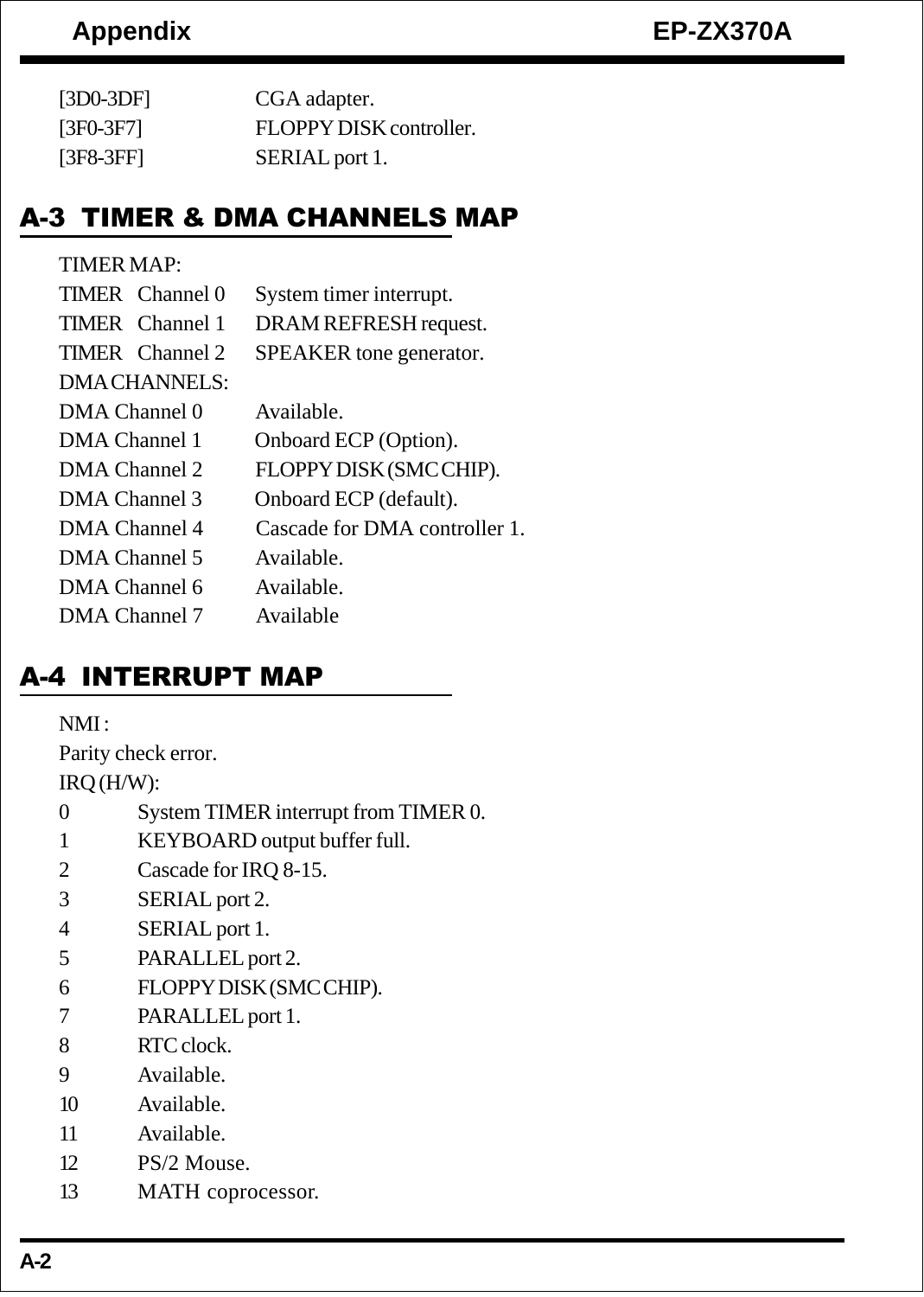- 14 Onboard HARD DISK (IDE1) channel.
- 15 Onboard HARD DISK (IDE1) channel.

### A-5 RTC & CMOS RAM MAP

RTC & CMOS:

- 00 Seconds.
- 01 Second alarm.
- 02 Minutes.
- 03 Minutes alarm.
- 04 Hours.
- 05 Hours alarm.
- 06 Day of week.
- 07 Day of month.
- 08 Month.
- 09 Year.
- 0A Status register A.
- 0B Status register B.
- 0C Status register C.
- 0D Status register D.
- 0E Diagnostic status byte.
- 0F Shutdown byte.
- 10 FLOPPY DISK drive type byte.
- 11 Reserve.
- 12 HARD DISK type byte.
- 13 Reserve.
- 14 Equipment type.
- 15 Base memory low byte.
- 16 Base memory high byte.
- 17 Extension memory low byte.
- 18 Extension memory high byte.
- 19-2d

2E-2F

- 30 Reserved for extension memory low byte.
- 31 Reserved for extension memory high byte.
- 32 DATE CENTURY byte.
- 33 INFORMATION FLAG.
- 34-3F Reserve.
- 40-7F Reserved for CHIPSET SETTING DATA.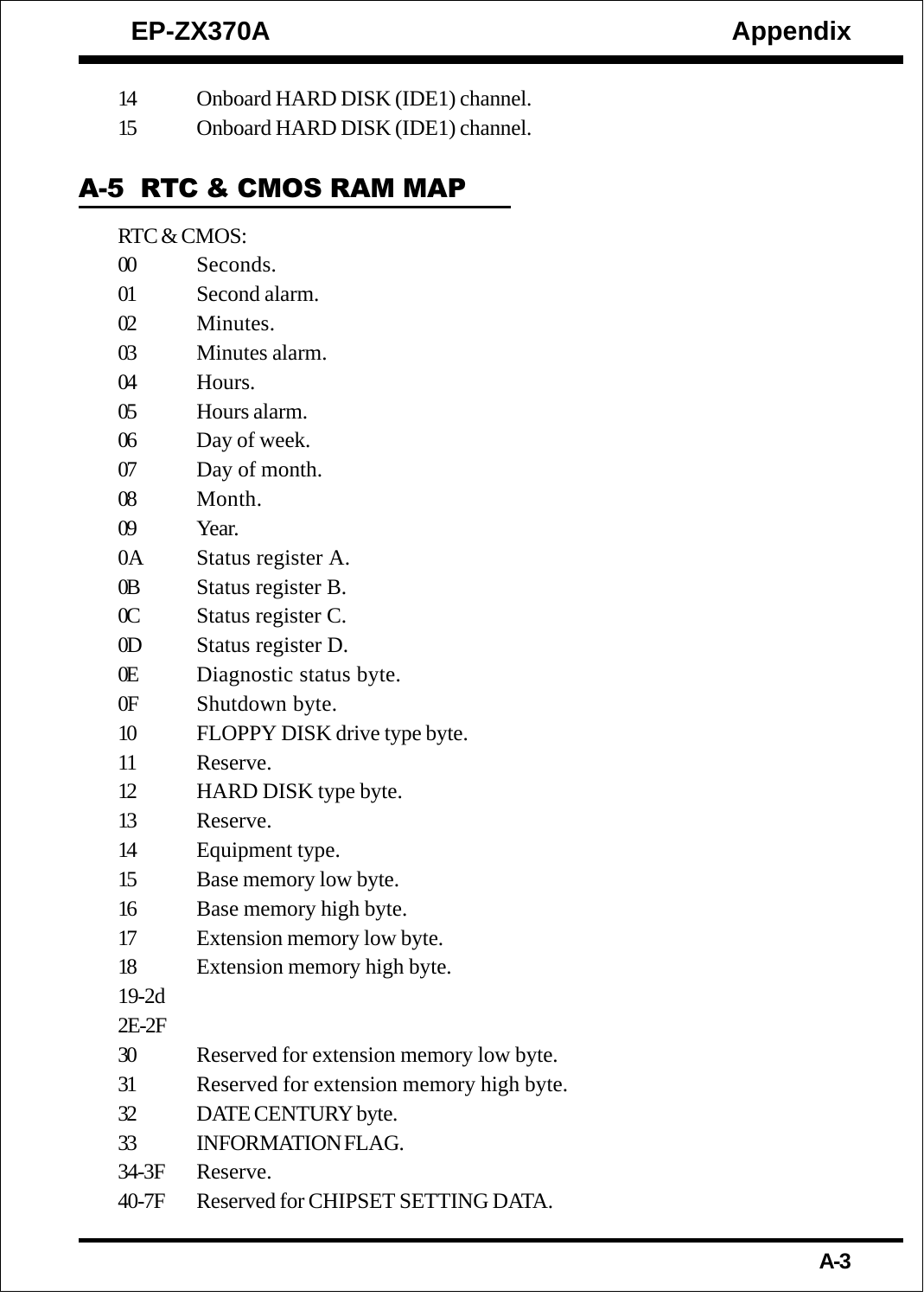# Page Left Blank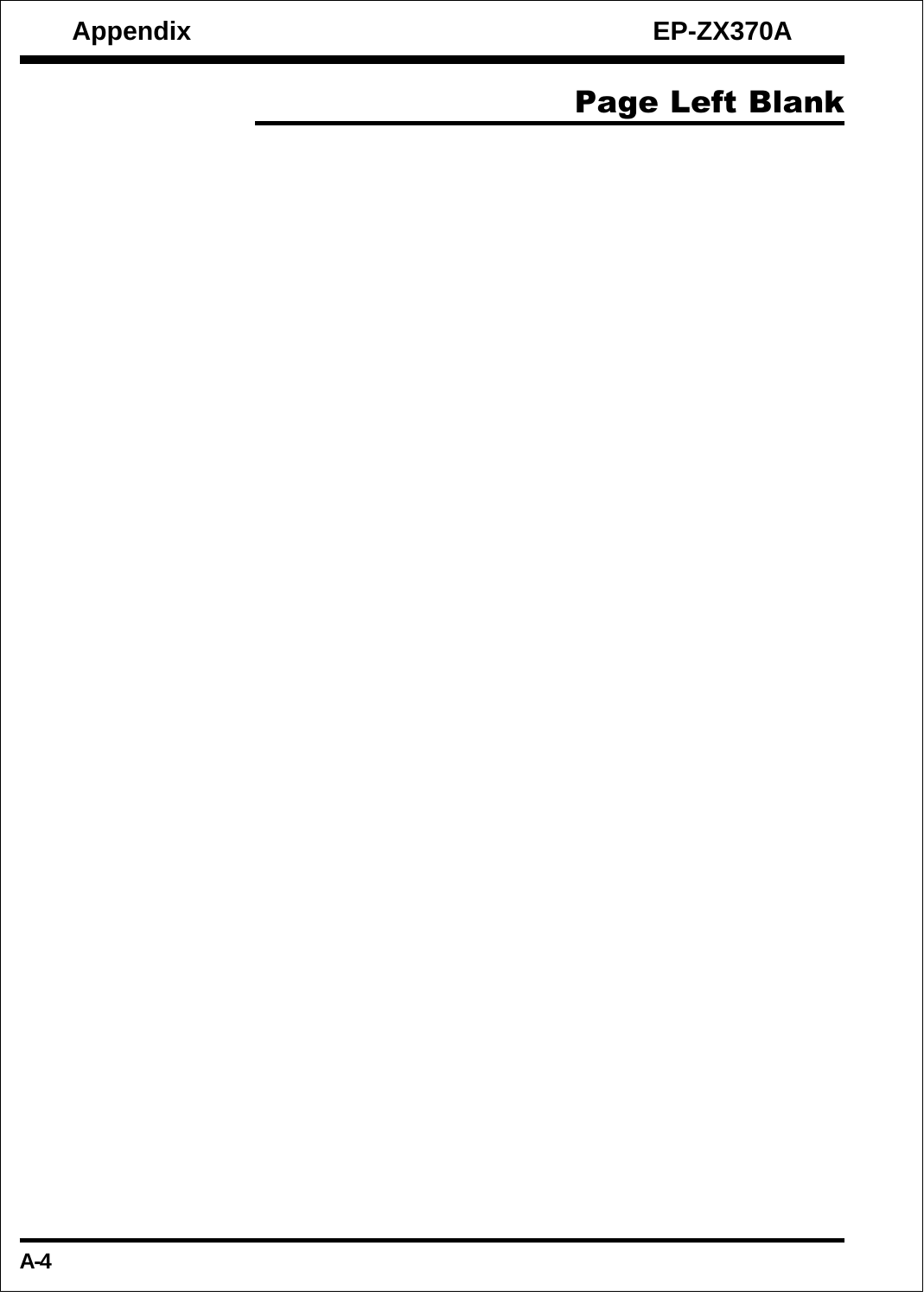# Appendix B:

### B-1 POST CODES

|                    | ISA POST codes are typically output to I/O port address 80h.                                                                                                          |
|--------------------|-----------------------------------------------------------------------------------------------------------------------------------------------------------------------|
| POST (hex)         | <b>DESCRIPTION</b>                                                                                                                                                    |
| 01-02              | Reserved.                                                                                                                                                             |
| $\Omega$           | Turn off OEM specific cache, shadow.                                                                                                                                  |
| $\boldsymbol{0}$ 3 | 1. Initialize EISA registers (EISA BIOS only).                                                                                                                        |
|                    | 2. Initialize all the standard devices with default values                                                                                                            |
|                    | Standard devices includes.                                                                                                                                            |
|                    | DMA controller (8237).                                                                                                                                                |
|                    | Programmable Interrupt Controller (8259).<br>$\overline{a}$                                                                                                           |
|                    | Programmable Interval Timer (8254).<br>$\overline{\phantom{0}}$                                                                                                       |
|                    | RTC chip.<br>ä,                                                                                                                                                       |
| 04                 | Reserved                                                                                                                                                              |
| 05                 | 1. Keyboard Controller Self-Test.                                                                                                                                     |
| 06                 | 2. Enable Keyboard Interface.                                                                                                                                         |
| 07                 | Reserved.                                                                                                                                                             |
| 08                 | Verifies CMOS's basic R/W functionality.                                                                                                                              |
| C1                 | Auto-detection of onboard DRAM & Cache.                                                                                                                               |
| C5                 | Copy the BIOS from ROM into E0000-FFFFF shadow RAM so that                                                                                                            |
|                    | POST will go faster.                                                                                                                                                  |
| 08                 | Test the first 256K DRAM.                                                                                                                                             |
| 09                 | OEM specific cache initialization. (if needed)                                                                                                                        |
| 0A                 | 1. Initialize the first 32 interrupt vectors with corresponding Interrupt<br>handlers. Initialize INT numbers from 33-120 with Dummy<br>(Spurious) Interrupt Handler. |
|                    | 2. Issue CPUID instruction to identify CPU type.                                                                                                                      |
|                    | 3. Early Power Management initialization. (OEM specific)                                                                                                              |
| <b>OB</b>          | 1. Verify the RTC time is valid or not.                                                                                                                               |
|                    | 2. Detect bad battery.                                                                                                                                                |
|                    | 3. Read CMOS data into BIOS stack area.                                                                                                                               |
|                    | 4. PnP initializations including. (PnP BIOS only)                                                                                                                     |
|                    | Assign CSN to PnP ISA card.<br>$\overline{\phantom{0}}$                                                                                                               |
|                    | Create resource map from ESCD.                                                                                                                                        |
|                    | 5. Assign IO & Memory for PCI devices. (PCI BIOS only)                                                                                                                |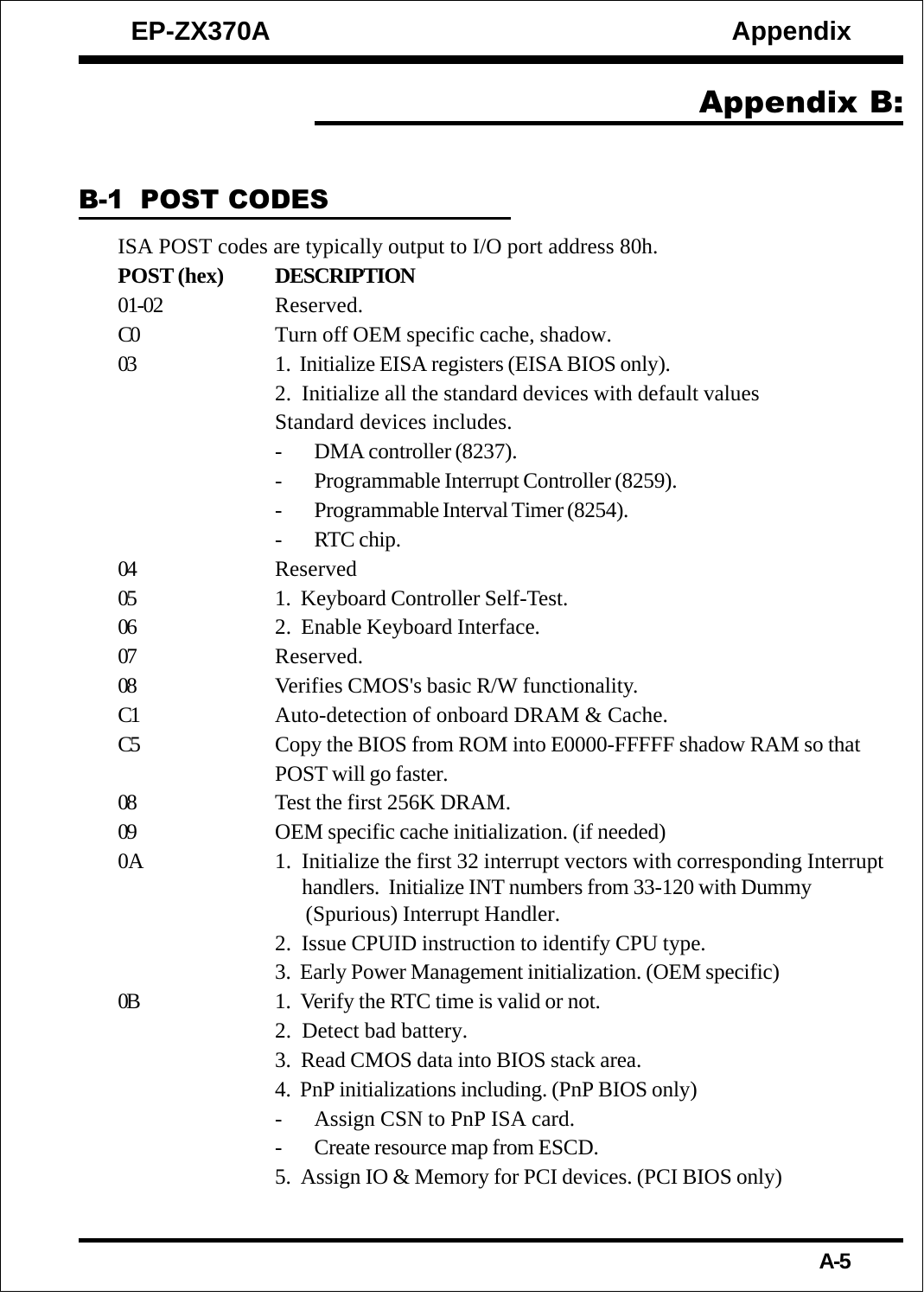| $\alpha$       | Initialization of the BIOS Data Area. (40:ON - 40:FF)                                                                  |  |
|----------------|------------------------------------------------------------------------------------------------------------------------|--|
| 0D             | 1. Program some of the Chipset's value according to Setup.                                                             |  |
|                | (Early Setup Value Program)                                                                                            |  |
|                | 2. Measure CPU speed for display & decide the system clock speed.                                                      |  |
|                | 3. Video initialization including Monochrome, CGA, EGA/VGA. If                                                         |  |
|                | no display device found, the speaker will beep.                                                                        |  |
| Œ              | 1. Test video RAM. (If Monochrome display device found)                                                                |  |
|                | 2. Show messages including.                                                                                            |  |
|                | Award Logo, Copyright string, BIOS Data code & Part No.                                                                |  |
|                | OEM specific sign on messages.<br>$\blacksquare$                                                                       |  |
|                | Energy Star Logo. (Green BIOS ONLY)<br>$\overline{\phantom{a}}$                                                        |  |
|                | CPU brand, type & speed.<br>$\overline{\phantom{a}}$                                                                   |  |
|                | Test system BIOS checksum. (Non-Compress Version only)                                                                 |  |
| 0 <sup>F</sup> | DMA channel 0 test.                                                                                                    |  |
| 10             | DMA channel 1 test.                                                                                                    |  |
| 11             | DMA page registers test.                                                                                               |  |
| $12 - 13$      | Reserved.                                                                                                              |  |
| 14             | Test 8254 Timer 0 Counter 2.                                                                                           |  |
| 15             | Test 8259 interrupt mask bits for channel 1.                                                                           |  |
| 16             | Test 8259 interrupt mask bits for channel 2.                                                                           |  |
| 17             | Reserved.                                                                                                              |  |
| 19             | Test 8259 functionality.                                                                                               |  |
| $1A-1D$        | Reserved.                                                                                                              |  |
| 1E             | If EISA NVM checksum is good, execute EISA initialization.                                                             |  |
|                | (EISA BIOS only)                                                                                                       |  |
| 1F-29          | Reserved.                                                                                                              |  |
| 30             | Detect Base Memory & Extended Memory Size.                                                                             |  |
| 31             | 1. Test Base Memory from 256K to 640K.                                                                                 |  |
|                | 2. Test Extended Memory from 1M to the top of memory.                                                                  |  |
| 32             | 1. Display the Award Plug & Play BIOS Extension message.<br>(PnP BIOS only)                                            |  |
|                | 2. Program all onboard super I/O chips (if any) including COM ports,<br>LPT ports, FDD port  according to setup value. |  |
| $33-3B$        | Reserved.                                                                                                              |  |
| 3C             | Set flag to allow users to enter CMOS Setup Utility.                                                                   |  |
| 3D             | 1. Initialize Keyboard.                                                                                                |  |
|                | 2. Install PS2 mouse.                                                                                                  |  |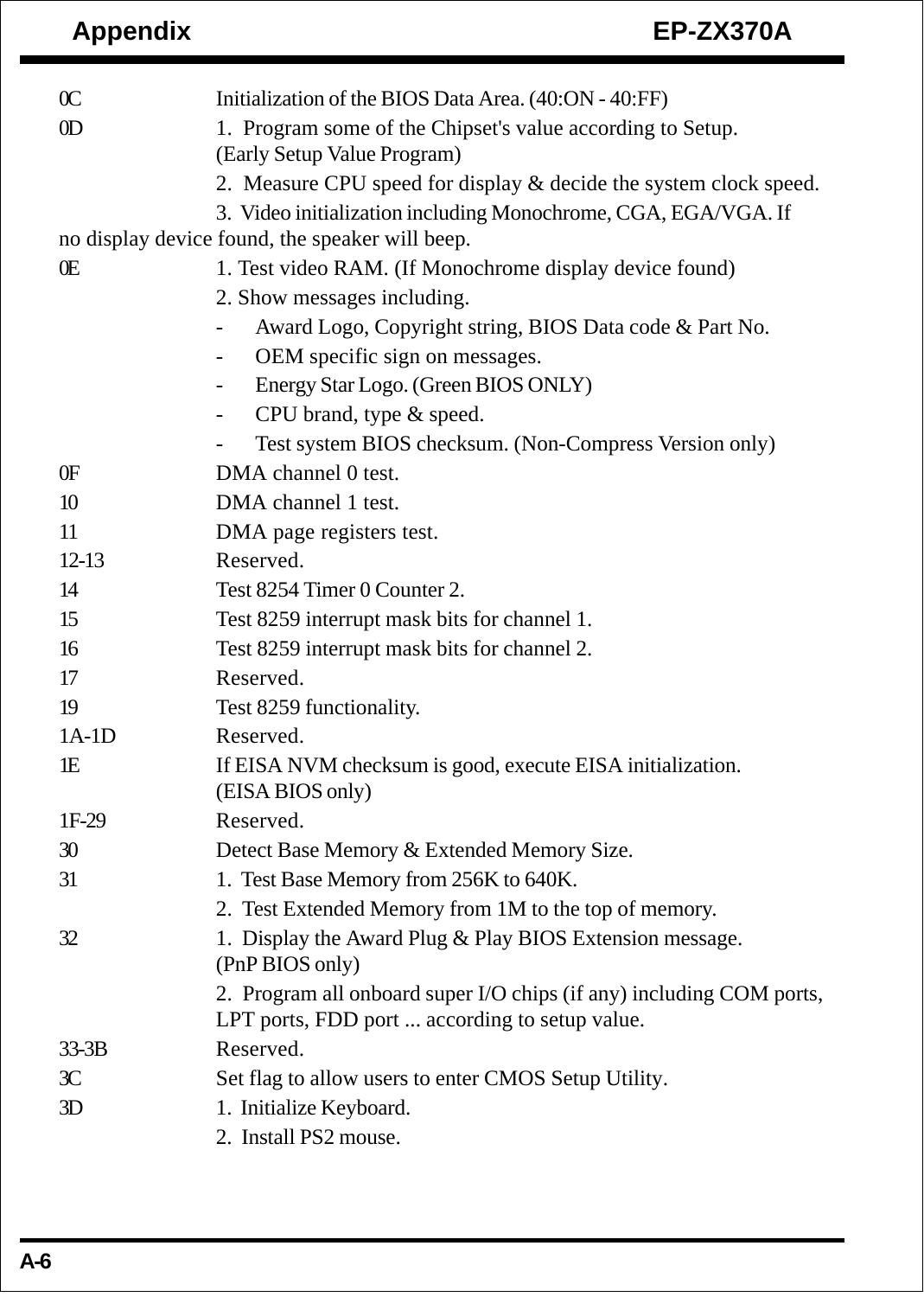| 3E    | Try to turn on Level 2 cache.                                                                                                           |
|-------|-----------------------------------------------------------------------------------------------------------------------------------------|
|       | Note: Some chipset may need to turn on the L2 cache in this stage.                                                                      |
|       | But usually, the cache is turn on later in POST 61h.                                                                                    |
| 3F-40 | Reserved.                                                                                                                               |
| BF    | 1. Program the rest of the Chipset's value according to Setup.<br>(Later Setup Value Program)                                           |
| 41    | 2. If auto-configuration is enabled, program the chipset with<br>pre-defined Values.                                                    |
| 42    | Initialize floppy disk drive controller.                                                                                                |
| 43    | Initialize Hard drive controller.                                                                                                       |
| 45    | If it is a PnP BIOS, initialize serial $&$ parallel ports.                                                                              |
| 44    | Reserved.                                                                                                                               |
| 45    | Initialize math coprocessor.                                                                                                            |
| 46-4D | Reserved.                                                                                                                               |
| 4E    | If there is any error detected (such as video, kb), show all error<br>messages on the screen $\&$ wait for user to press <f1> key.</f1> |
| 4F    | 1. If password is needed, ask for password.                                                                                             |
|       | 2. Clear the Energy Star Logo. (Green BIOS only)                                                                                        |
| 50    | Write all CMOS values currently in the BIOS stack area back into the<br>CMOS.                                                           |
| 51    | Reserved.                                                                                                                               |
| 52    | 1. Initialize all ISA ROMs.                                                                                                             |
|       | 2. Later PCI initializations. (PCI BIOS only)                                                                                           |
|       | assign IRQ to PCI devices.<br>$\overline{\phantom{0}}$                                                                                  |
|       | initialize all PCI ROMs.                                                                                                                |
|       | 3. PnP Initialzations. (PnP BIOS only)                                                                                                  |
|       | assign IO, Memory, IRQ & DMA to PnP ISA devices.                                                                                        |
|       | initialize all PnP ISA ROMs.                                                                                                            |
|       | 4. Program shadows RAM according to Setup settings.                                                                                     |
|       | 5. Program parity according to Setup setting.                                                                                           |
|       | 6. Power Management Initialization.                                                                                                     |
|       | Enable/Disable global PM.<br>-                                                                                                          |
|       | APM interface initialization.                                                                                                           |
| 53    | 1. If it is NOT a PnP BIOS, initialize serial & parallel ports.                                                                         |
|       | 2. Initialize time value in BIOS data area by translate the RTC time<br>value into a timer tick value.                                  |
| 60    | Setup Virus Protection. (Boot Sector Protection) functionality<br>according to Setup setting.                                           |
|       |                                                                                                                                         |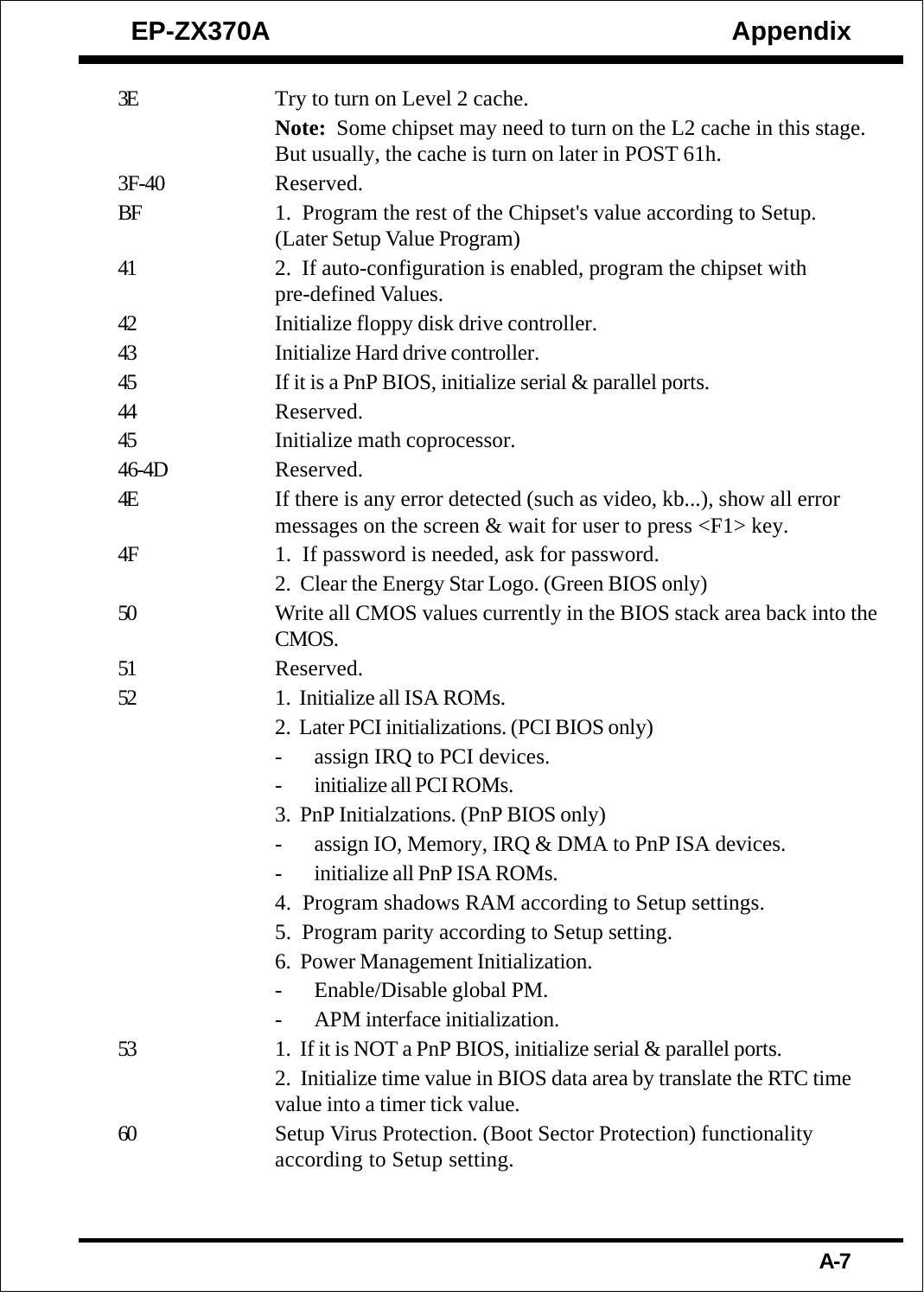| <b>Appendix</b> | <b>EP-ZX370A</b>                                                                                          |
|-----------------|-----------------------------------------------------------------------------------------------------------|
| 61              | 1. Try to turn on Level 2 cache.                                                                          |
|                 | Note: If L2 cache is already turned on in POST 3D, this part will be<br>skipped.                          |
|                 | 2. Set the boot up speed according to Setup setting.                                                      |
|                 | 3. Last chance for Chipset initialization.                                                                |
|                 | 4. Last chance for Power Management initialization. (Green BIOS<br>only)                                  |
|                 | 5. Show the system configuration table.                                                                   |
| 62              | 1. Setup daylight saving according to Setup value.                                                        |
|                 | 2. Program the NUM Lock, typematic rate & typematic speed<br>according to Setup setting.                  |
| 63              | 1. If there is any changes in the hardware configuration, update the<br>ESCD information. (PnP BIOS only) |
|                 | 2. Clear memory that have been used.                                                                      |
|                 | 3. Boot system via INT 19H.                                                                               |
| FF              | System Booting. This means that the BIOS already pass the control<br>right to the operating system.       |

# B-2 Unexpected Errors:

| POST (hex) | <b>DESCRIPTION</b>                     |  |
|------------|----------------------------------------|--|
| BO.        | If interrupt occurs in protected mode. |  |
| B1         | Unclaimed NMI occurs.0                 |  |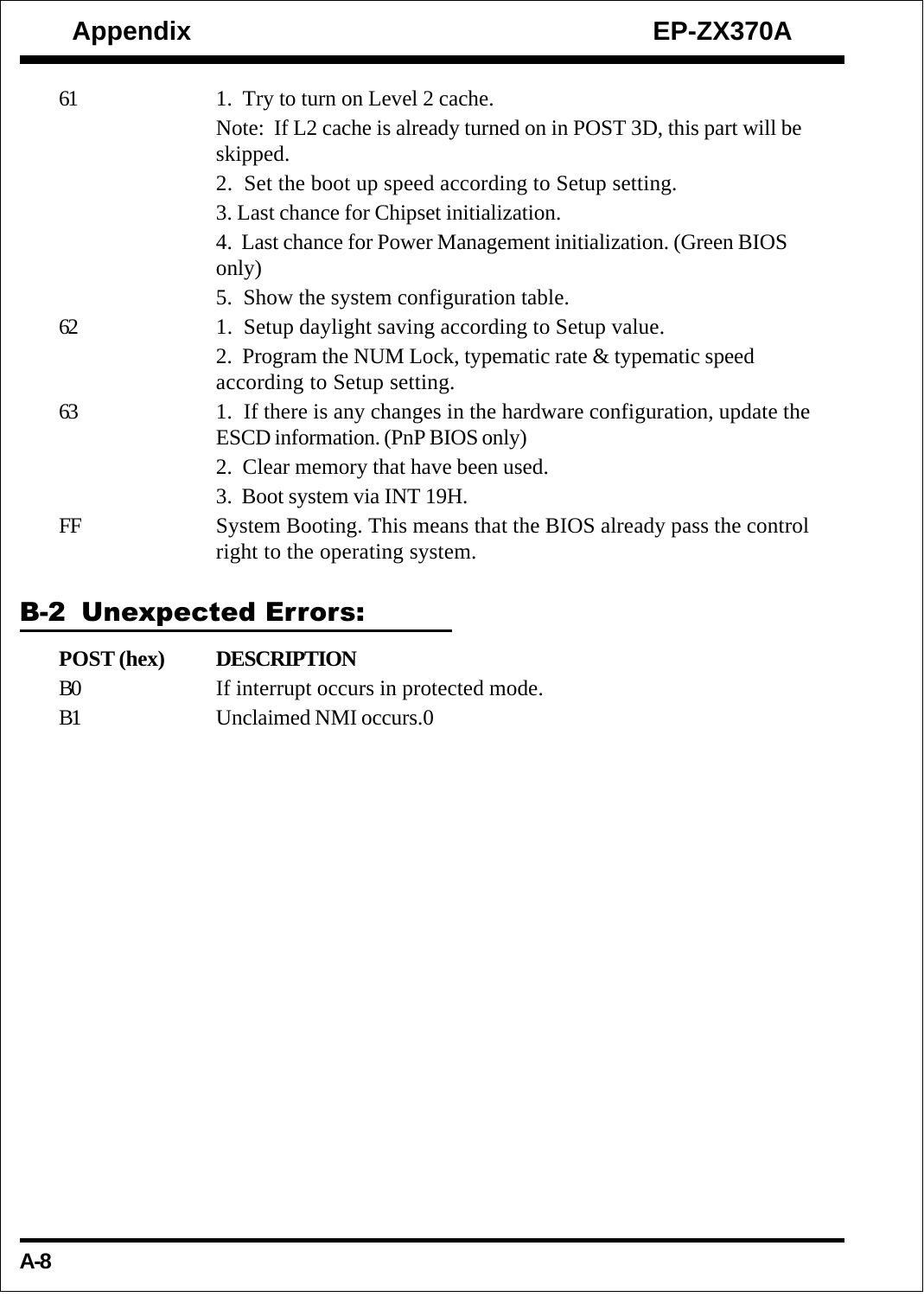# Appendix C

### **NOTE:**

The "**LOAD SETUP DEFAULTS**" function loads the system default data directly from ROM and initializes the associated hardware properly. This function will be necessary when you accept this mainboard, or the system CMOS data is corrupted.

### ROM PCI/ISA BIOS(2A69KPA9) CMOS SETUP UTILITY AWARD SOFTWARE, INC.

| STANDARD CMOS SETUP                            | SUPERVISOR PASSWORD                        |  |
|------------------------------------------------|--------------------------------------------|--|
| <b>BIOS FEATURES SETUP</b>                     | <b>USER PASSWORD</b>                       |  |
| <b>CHIPSET FEATURES SETUP</b>                  | <b>IDE HDD AUTO DETECTION</b>              |  |
| POWER MANAGEMENT SETUP                         | <b>HDD LOW LEVEL FORMAT</b>                |  |
| PNP/PCI CONFIGURA                              | <b>ETUP</b><br>Load SETUP Default (Y/N)? Y |  |
| <b>INTEGRATED PERIPH</b>                       | <b>SAVING</b>                              |  |
| <b>LOAD SETUP DEFAULTS</b>                     |                                            |  |
| <b>ESC: QUIT</b>                               | $\downarrow$ $\rightarrow$ :SELECT ITEM    |  |
| F10:Save & Exit Setup                          | (Shift)F2 :Change Color                    |  |
| Load Setup Defaults Except Standard COMS SETUP |                                            |  |

### **LOAD SETUP DEFAULTS**